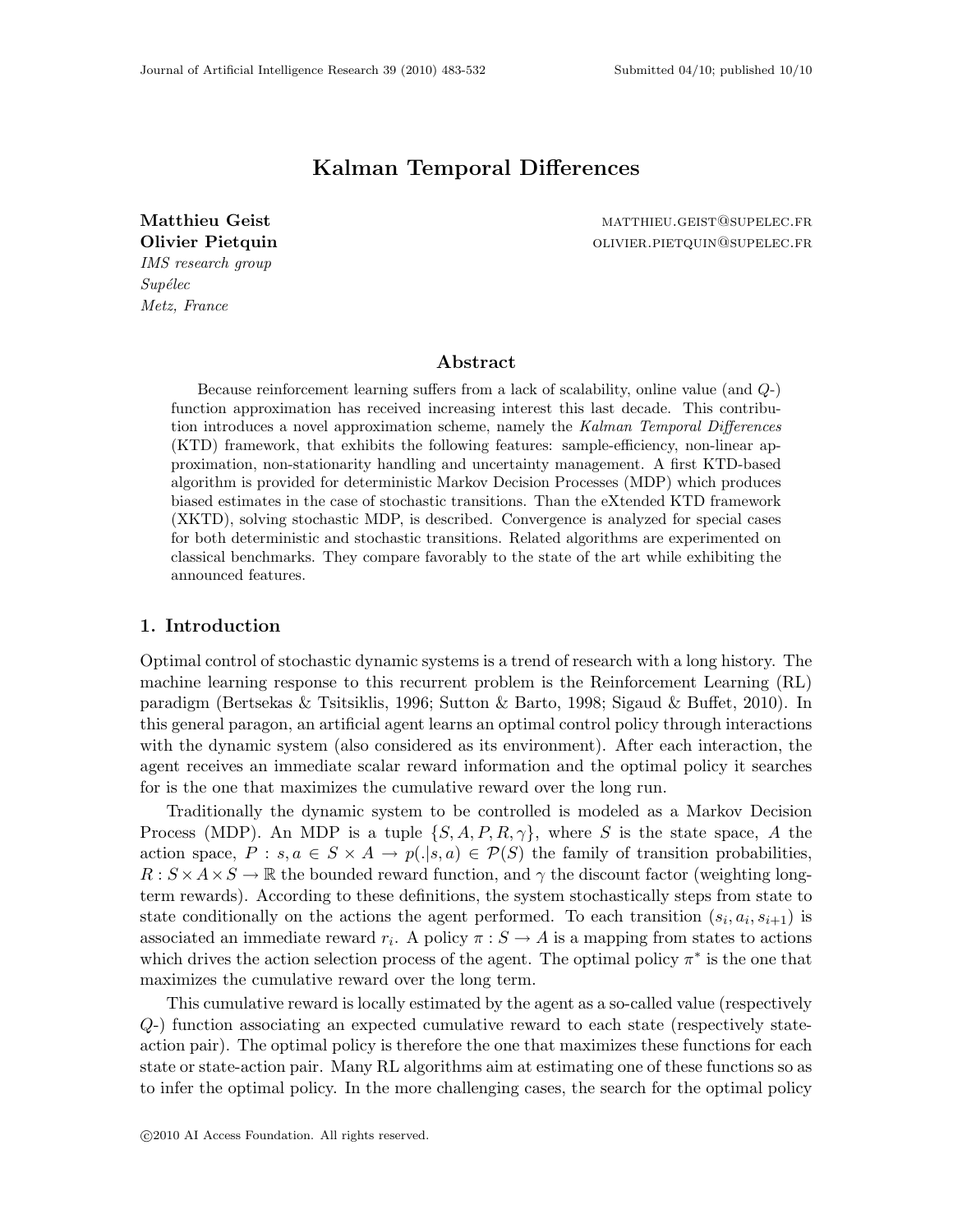is done online, while controlling the system. This requires a trial and error process and a dilemma between immediate exploitation of the currently learnt policy and exploration to improve the policy then occurs.

In this context, a fair RL algorithm should address some important features:

- allowing online learning;
- handling large or even continuous state spaces;
- being sample-efficient (learning a good control policy from as few interactions as possible);
- dealing with non-stationarity (even if the system is stationary, controlling it while learning the optimal policy induces non-stationarities; other good reasons to prefer tracking to convergence are given in Sutton, Koop, & Silver, 2007);
- managing uncertainty (which is a useful information for handling the dilemma between exploration and exploitation);
- handling non-linearities (to deal with the max operator of the Bellman optimality equation and for compact function representations such as neural networks).

All these aspects are rarely addressed at the same time by state-of-the-art RL algorithms. We show that the proposed Kalman Temporal Differences (KTD) framework (Geist, Pietquin, & Fricout, 2009a) addresses all these issues. It is based on the Kalman filtering paradigm and uses an approximation scheme, namely the Unscented Transform (UT) of Julier and Uhlmann (2004), to approximate the value function. Originally the Kalman (1960) filtering paradigm aims at tracking the hidden state (modeled as a random variable) of a non-stationary dynamic system through indirect observations of this state. The idea underlying KTD is to cast value function approximation into a filtering problem, so as to benefit from intrinsic advantages of Kalman filtering: online second order learning, uncertainty estimation and non-stationarity handling. The UT is used to deal with non-linearities in a derivative-free fashion, which notably allows deriving a second-order value iteration-like algorithm (namely KTD-Q).

### 1.1 Formalism

The value function  $V^{\pi}$  of a given policy  $\pi$  associates to each state the expected discounted cumulative reward for starting in this state and then following  $\pi$ :

$$
V^{\pi}(s) = E[\sum_{i=0}^{\infty} \gamma^{i} r_{i} | s_{0} = s, \pi]
$$
 (1)

where  $r_i$  is the reward observed at time *i*. The Q-function adds a degree of freedom for the choice of the first action:

$$
Q^{\pi}(s, a) = E[\sum_{i=0}^{\infty} \gamma^{i} r_{i} | s_{0} = s, a_{0} = a, \pi]
$$
\n(2)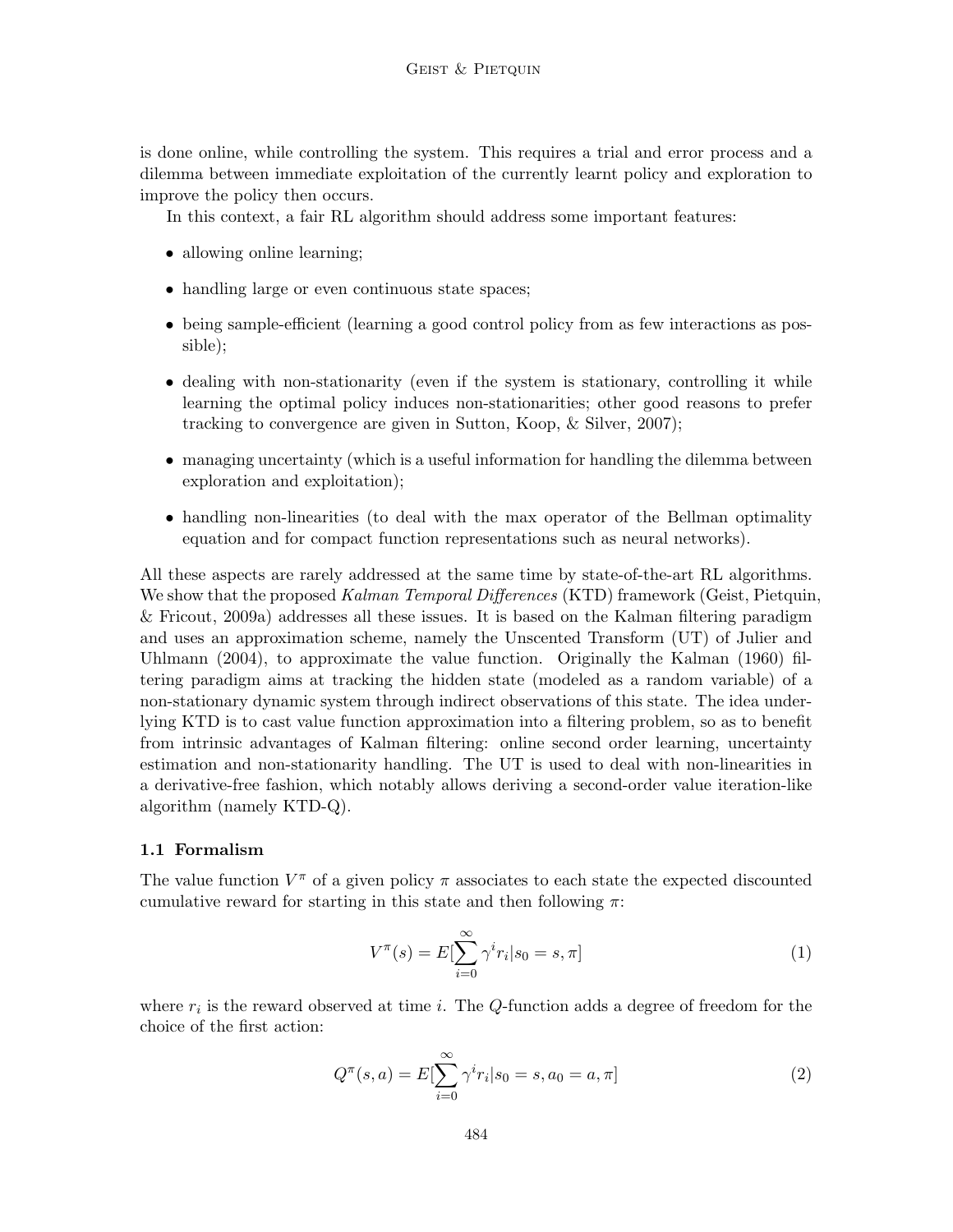Reinforcement learning aims at finding (through interactions) the policy  $\pi^*$  which maximises the value function for every state:

$$
\pi^* = \underset{\pi}{\text{argmax}} (V^{\pi}) \tag{3}
$$

Despite the partial order (value functions are vectors), this maximum exists (Puterman, 1994). Two schemes (among others) can lead to the solution. First, *policy iteration* implies learning the value function of a given policy, then improving the policy, the new one being greedy respectively to the learnt value function. It requires solving the Bellman evaluation equation (given here for the value function and the Q-function):

$$
V^{\pi}(s) = E_{s'|s,\pi(s)} \left[ R(s,\pi(s),s') + \gamma V^{\pi}(s') \right], \forall s \in S
$$
 (4)

$$
Q^{\pi}(s, a) = E_{s'|s, a} \left[ R(s, a, s') + \gamma Q^{\pi}(s', \pi(s')) \right], \forall s, a \in S \times A
$$
 (5)

The expectations depend on the transition probability conditioned on current state-action pair, the action being given by the policy in the case of value function evaluation. The second scheme, called *value iteration*, aims at directly finding the optimal policy. It requires solving the Bellman optimality equation (given here for the Q-function):

$$
Q^*(s, a) = E_{s'|s, a} \left[ R(s, a, s') + \gamma \max_{b \in A} Q^*(s', b) \right], \forall s, a \in S \times A
$$
 (6)

A parametric representation of either the value or the Q-function is supposed to be available (possible representations are discussed hereafter) and Temporal Differences (TD) algorithms are considered. TD algorithms form a class of online methods which consist in correcting the representation of the value (or  $Q$ -) function according to the so-called TD error  $\delta_i$  made on it. Although the formal definition of the TD error depends on the algorithm (see Section 1.2), it can be intuitively defined as the difference between the predicted reward according to the current estimate of the value or Q-function and the actual observed reward at time step  $i$ . Most of TD algorithms can be generically written as:

$$
\theta_i = \theta_{i-1} + K_i \delta_i \tag{7}
$$

In this expression,  $\theta_{i-1}$  is the latest estimate of the value function (or of the set of parameters defining it),  $\theta_i$  is an updated representation given an observed transition,  $\delta_i$  is the TD error, and  $K_i$  is a gain indicating the direction in which the representation of the target function should be corrected.

If the state space S and the action space A are finite and small enough, an exact description of the value function is possible, and  $\theta$  is a vector with as many components as the state (-action) space (tabular representation). In the case of large state and/or action spaces, approximation is necessary. A classical choice in RL is the linear parameterization, that is the value function is approximated by:

$$
\hat{V}_{\theta}(s) = \sum_{j=1}^{p} w_j \phi_j(s) = \phi(s)^T \theta
$$
\n(8)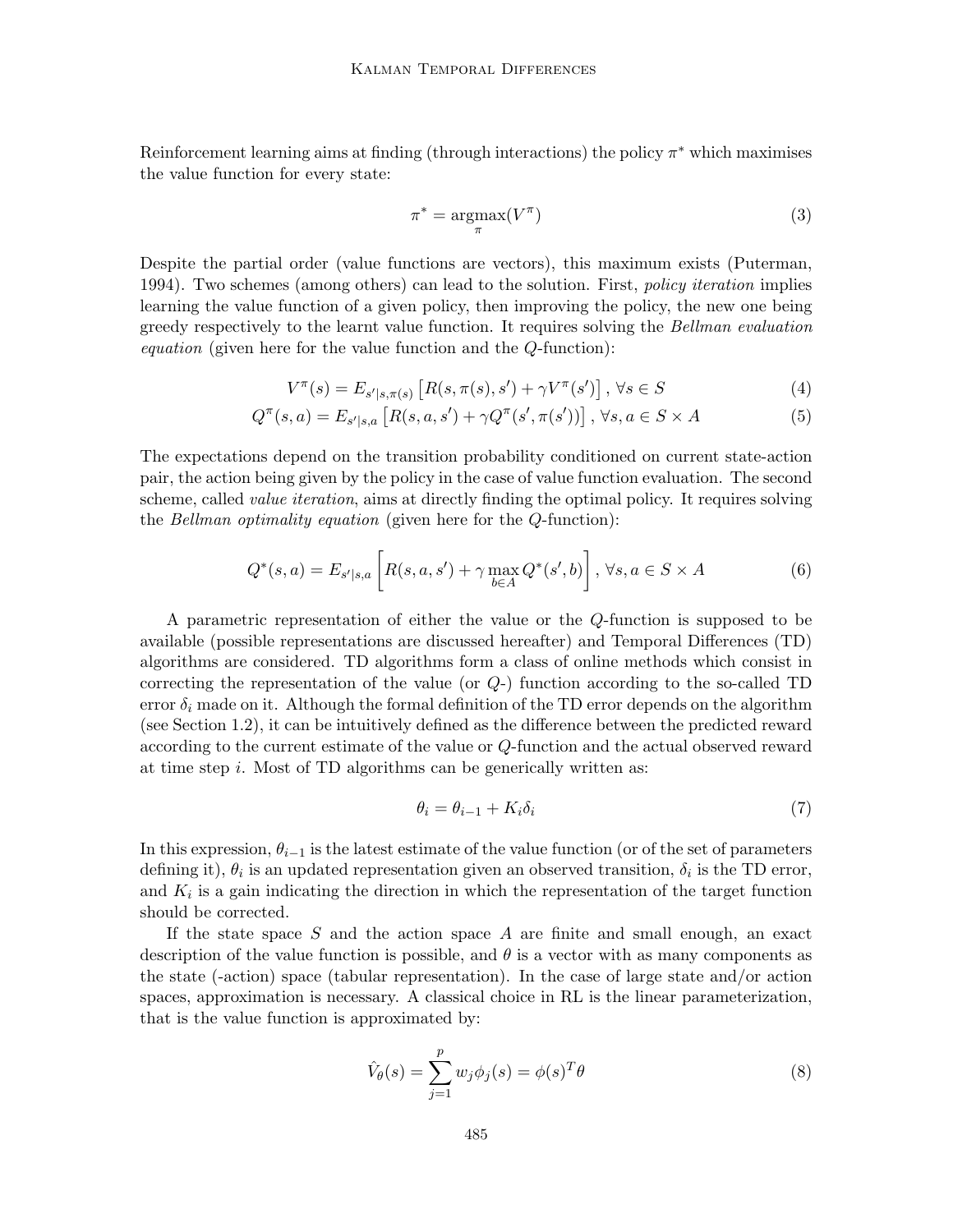where  $(\phi_i)_{1\leq i\leq p}$  is a set of basis functions, which should be defined beforehand, and the weights  $w_i$  are the parameters:

$$
\theta = (w_1 \quad \dots \quad w_p)^T \text{ and } \phi(s) = (\phi_1(s) \quad \dots \quad \phi_p(s))^T \tag{9}
$$

Many function approximation algorithms require such a representation to ensure convergence (Tsitsiklis & Roy, 1997; Schoknecht, 2002), or even to be applicable (Bradtke & Barto, 1996; Boyan, 1999; Geramifard, Bowling, & Sutton, 2006). Other representations are possible such as neural networks where  $\theta$  is the set of synaptic weights (usually resulting in a nonlinear dependency of the value function to its parameters).

Adopting this generic point of view, the problem addressed in this paper can be stated as: given a representation of the value function (or of the Q-function) summarized by the parameter vector  $\theta$  and given a Bellman equation to be solved, what is the "best" gain K? Some state-of-the-art answers to this question are given in the following section.

#### 1.2 State of the Art

This paper focuses on online methods. Standard RL algorithms such as TD evaluation, SARSA and Q-Learning (Sutton  $\&$  Barto, 1998) share the same features and a unified view based on Equation (7) is adopted in the following. In this equation, the term  $\delta_i$  is the TD error. Suppose that at step i a transition  $(s_i, a_i, r_i, s_{i+1}, a_{i+1})$  is observed. For TD-like RL algorithms, that is algorithms aiming at evaluating the value function of a given policy  $\pi$ , the TD error is:

$$
\delta_i = r_i + \gamma \hat{V}_{\theta_{i-1}}(s_{i+1}) - \hat{V}_{\theta_{i-1}}(s_i)
$$
\n(10)

For SARSA-like algorithms, that is algorithms which aim at evaluating the Q-function of a given policy  $\pi$ , the TD error is:

$$
\delta_i = r_i + \gamma \hat{Q}_{\theta_{i-1}}(s_{i+1}, a_{i+1}) - \hat{Q}_{\theta_{i-1}}(s_i, a_i)
$$
\n(11)

Finally, for Q-learning-like algorithms, that is algorithms which aim at computing the optimal  $Q$ -function  $Q^*$ , the TD error is:

$$
\delta_i = r_i + \gamma \max_{b \in A} \hat{Q}_{\theta_{i-1}}(s_{i+1}, b) - \hat{Q}_{\theta_{i-1}}(s_i, a_i)
$$
\n(12)

The type of temporal difference determines the Bellman equation to be solved (evaluation equation for (10-11), optimality equation for (12)), and thus if the algorithm belongs to the policy iteration or value iteration family.

The gain  $K_i$  is specific to each algorithm. The most common are reviewed here. For TD, SARSA and  $Q$ -learning (for example, see Sutton & Barto, 1998), the gain can be written as

$$
K_i = \alpha_i e_i \tag{13}
$$

where  $\alpha_i$  is a classical learning rate in stochastic approximation theory which should satisfy:

$$
\sum_{i=0}^{\infty} \alpha_i = \infty \text{ and } \sum_{i=0}^{\infty} \alpha_i^2 < \infty \tag{14}
$$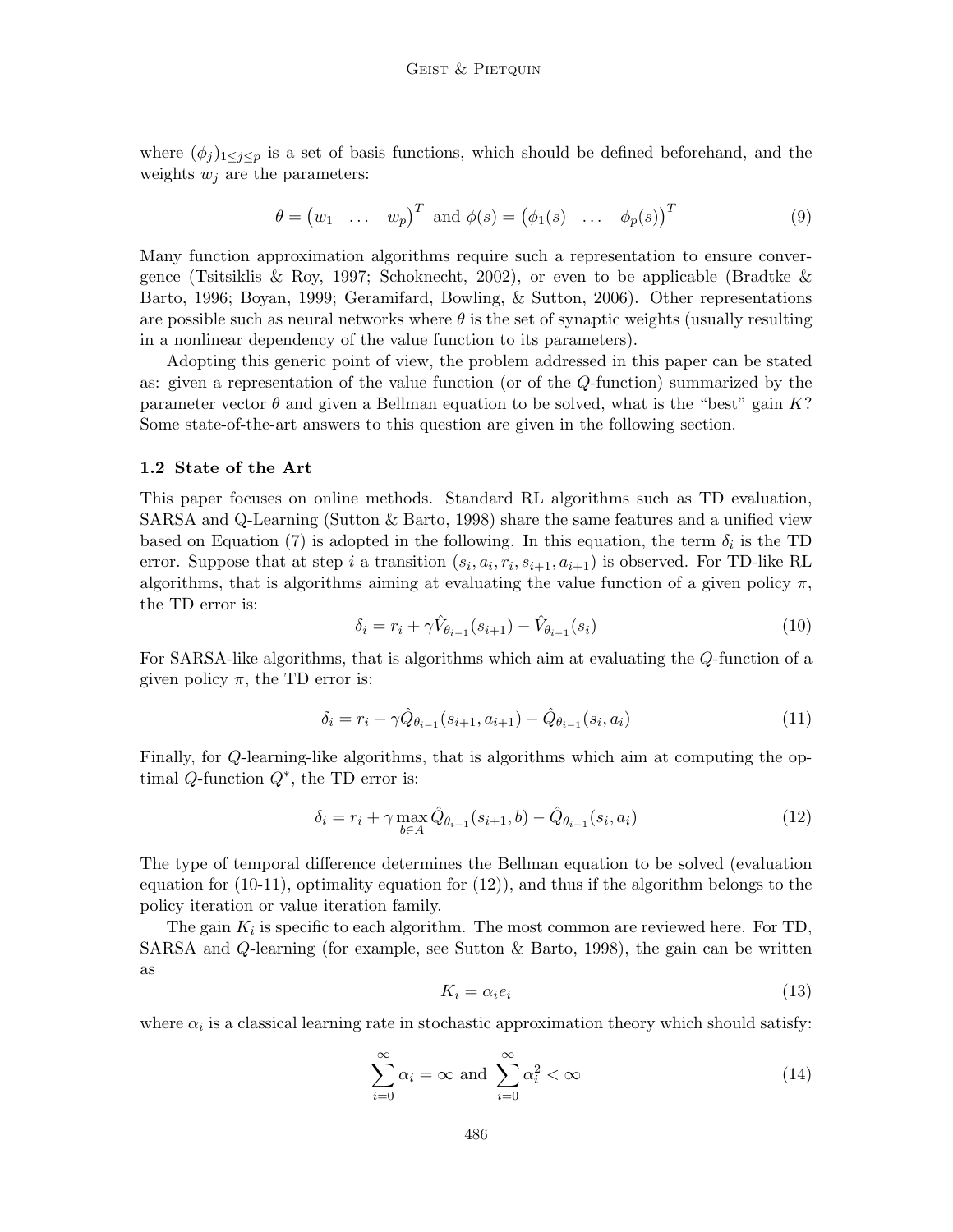and  $e_i$  is a unitary vector which is zero everywhere except in the component corresponding to state  $s_i$  (or to state-action  $(s_i, a_i)$ ) where it is equal to one (Kronecker function). These algorithms have been modified to consider so-called eligibility traces (again, see Sutton and Barto), and the gain is then written as

$$
K_i = \alpha_i \sum_{j=1}^i \lambda^{i-j} e_j \tag{15}
$$

where  $\lambda$  is the eligibility factor. Informally, this approach keeps memory of trajectories in order to propagate updates to previously visited states.

These algorithms have also been extended to take into account approximate representation of the value function (Sutton & Barto, 1998), and are called direct algorithms (Baird, 1995). Without eligibility traces, the gain is written as

$$
K_i = \alpha_i \nabla_{\theta_{i-1}} \hat{V}_{\theta_{i-1}}(s_i)
$$
\n(16)

where  $\nabla_{\theta_{i-1}} \hat{V}_{\theta_{i-1}}(s_i)$  is the gradient following the parameter vector of the parameterized value function in the current state. This gain corresponds to a stochastic gradient descent according to the cost function  $||V^{\pi} - \hat{V}_{\theta}||^2$ . As  $V^{\pi}(s_i)$  is not known nor directly observable, it is replaced by  $r_i + \gamma \hat{V}_{\theta}(s_{i+1})$ . This general approach is known as bootstrapping (Sutton & Barto, 1998). The value function can be replaced straightforwardly by the Q-function in this gain. The direct algorithms have also been extended to take into account eligibility traces, which leads to the following gain:

$$
K_i = \alpha_i \sum_{j=1}^i \lambda^{i-j} \nabla_{\theta_{i-1}} \hat{V}_{\theta_{i-1}}(s_j)
$$
\n(17)

Another well known approach is the set of residual algorithms (Baird, 1995), for which the gain is obtained through the minimization of the  $L_2$ -norm of the Bellman residual (*i.e.*, the difference between the left side and the right side of the Bellman equation, possibly for sampled transitions) using a stochastic gradient descent:

$$
K_i = \alpha_i \nabla_{\theta_{i-1}} \left( \hat{V}_{\theta_{i-1}}(s_i) - \gamma \hat{V}_{\theta_{i-1}}(s_{i+1}) \right) \tag{18}
$$

The next reviewed approach is the (recursive form of the) Least-Squares Temporal Differences (LSTD) algorithm of Bradtke and Barto (1996), which is only defined for a linear parameterization (8) and for which the gain is defined recursively:

$$
K_i = \frac{C_{i-1}\phi(s_i)}{1 + (\phi(s_i) - \gamma\phi(s_{i+1}))^T C_{i-1}\phi(s_i)}
$$
(19)

$$
C_i = C_{i-1} - \frac{C_{i-1}\phi(s_i)(\phi(s_i) - \gamma\phi(s_{i+1}))^T C_{i-1}}{1 + (\phi(s_i) - \gamma\phi(s_{i+1}))^T C_{i-1}\phi(s_i)}
$$
(20)

where  $\phi(s)$  is defined in (9) and for which the matrix  $C_0$  must be initialized. LSTD also seeks to minimize the  $L_2$ -norm of the Bellman residual, however using a least-squares approach rather than a gradient descent and using the instrumental variable concept (Söderström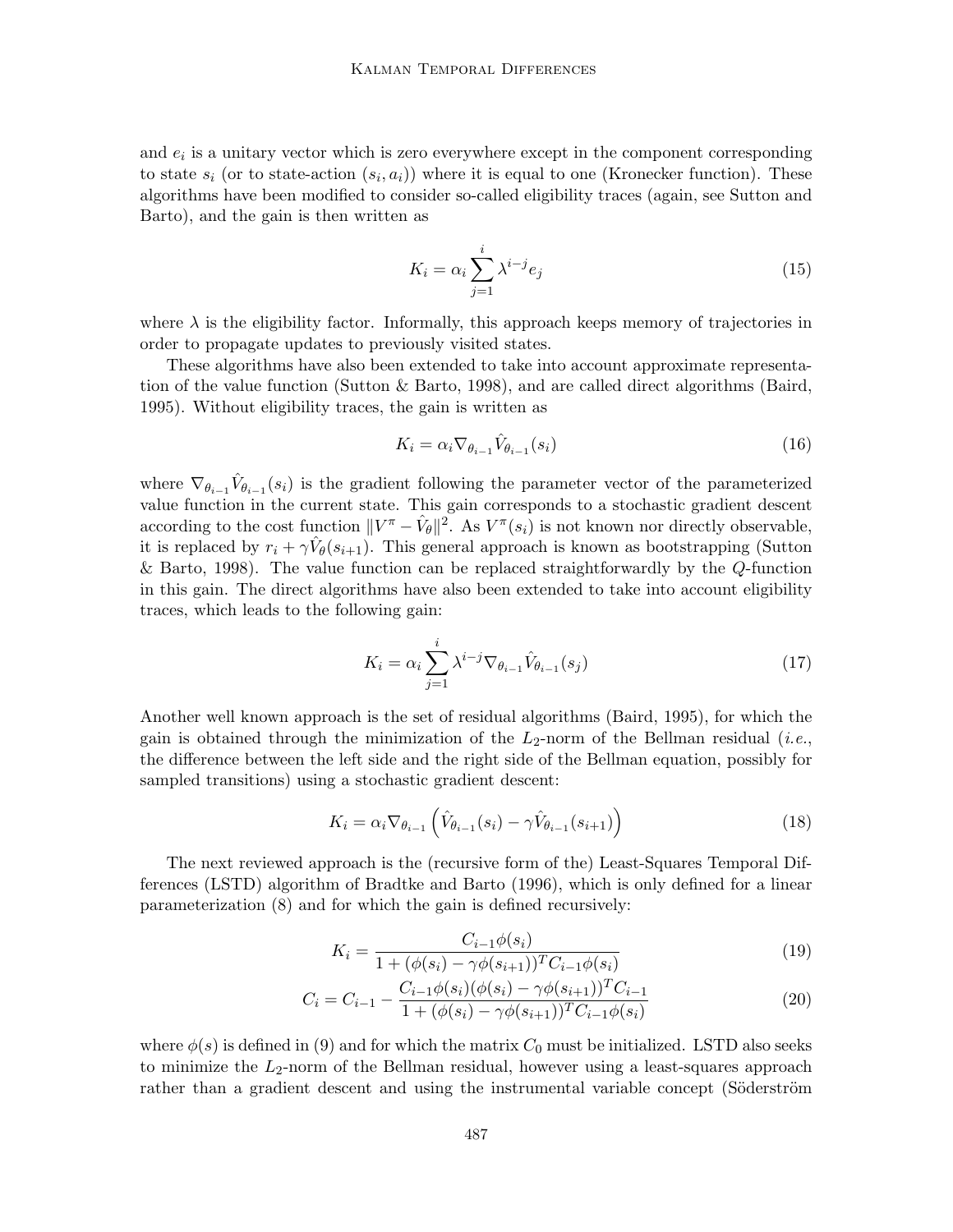& Stoica, 2002) to cope with stochasticity of transitions<sup>1</sup>. This algorithm has also been extended to eligibility traces (for details, see Boyan, 1999).

The last reviewed approach, which is certainly the closest to this contribution, is the Gaussian Process Temporal Differences (GPTD) algorithm of Engel (2005). A linear parameterization  $V_{\theta}(s) = \phi(s)^T \theta$  is assumed<sup>2</sup> and the following statistical generative model (obtained from the Bellman evaluation equation) is considered:

$$
\begin{pmatrix} r_1 \\ \vdots \\ r_i \end{pmatrix} = \begin{pmatrix} 1 & -\gamma & 0 & \cdots \\ 0 & 1 & -\gamma & 0 \\ \vdots & \ddots & \ddots & -\gamma \\ 0 & \cdots & 0 & 1 \end{pmatrix} \begin{bmatrix} \phi(s_1)^T \\ \vdots \\ \phi(s_i)^T \end{bmatrix} \theta + \begin{pmatrix} n_1 \\ \vdots \\ n_i \end{pmatrix}
$$
(21)

By assuming that the noise  $n_j$  is white (and therefore centered), Gaussian and of variance  $\sigma_j$ , and that the prior over parameters follows a normal distribution, the posterior distribution of  $(\theta | r_1, \ldots, r_i)$  can be analytically computed. Moreover, by using the Sherman-Morrison formula, a recursive algorithm satisfying the Widrow-Hoff update rule (7) can be obtained (assuming a prior  $P_0$ ):

$$
K_i = \frac{P_{i-1}(\phi(s_i) - \gamma \phi(s_{i+1}))}{\sigma_i^2 + (\phi(s_i) - \gamma \phi(s_{i+1}))^T P_{i-1}(\phi(s_i) - \gamma \phi(s_{i+1}))}
$$
(22)

$$
P_i = P_{i-1} - \frac{P_{i-1}(\phi(s_i) - \gamma\phi(s_{i+1}))(\phi(s_i) - \gamma\phi(s_{i+1}))^T P_{i-1}}{\sigma_i^2 + (\phi(s_i) - \gamma\phi(s_{i+1}))^T P_{i-1}(\phi(s_i) - \gamma\phi(s_{i+1}))}
$$
(23)

Alternatively, GPTD (with parametric representation) can be seen as the linear leastsquares solution of the  $L_2$  Bellman residual minimization.

Only the most classical value function approximation algorithms have been presented, however many other exist. Nevertheless, to our knowledge none of them presents all the features argued before as being desirable. Most of them assumes linearity, at least to ensure convergence (Tsitsiklis & Roy, 1997; Schoknecht, 2002) and sometime even to be applicable (Bradtke & Barto, 1996; Boyan, 1999; Geramifard et al., 2006). Some other algorithms do not assume linearity, as residual ones (Baird, 1995), however they are not often practical (eg., a value iteration-like residual algorithm is proposed by Baird, but this method requires computing the gradient of the max operator). Some of these methods are more sample efficient than others. Generally speaking, second order approaches tend to be more efficient than first order one, and LSTD is usually recognized as being a sample efficient approach. Algorithms which use a learning rate can partially cope with non-stationarity, by using an adaptive learning rate for example. However the LSTD approach is known to not

<sup>1.</sup> This point of view is historical. Since then, it has been shown that LSTD actually minimizes the distance between the value function and the projection onto the hypothesis space of its image through the Bellman operator (Lagoudakis & Parr, 2003).

<sup>2.</sup> Actually, Engel's work is more general. It models the value function itself as a Gaussian process and uses a dictionary method to obtain a sparse representation (without this procedure, the value function would be represented as a vector with as many components as visited states). However, if this dictionary method is used in a preprocessing step, the Gaussian process nonparametric representation reduces to the proposed parametric linear representation, basis functions being kernels. Constructing the parameterization automatically and online is surely of interest, but the proposed point of view makes further comparisons easier.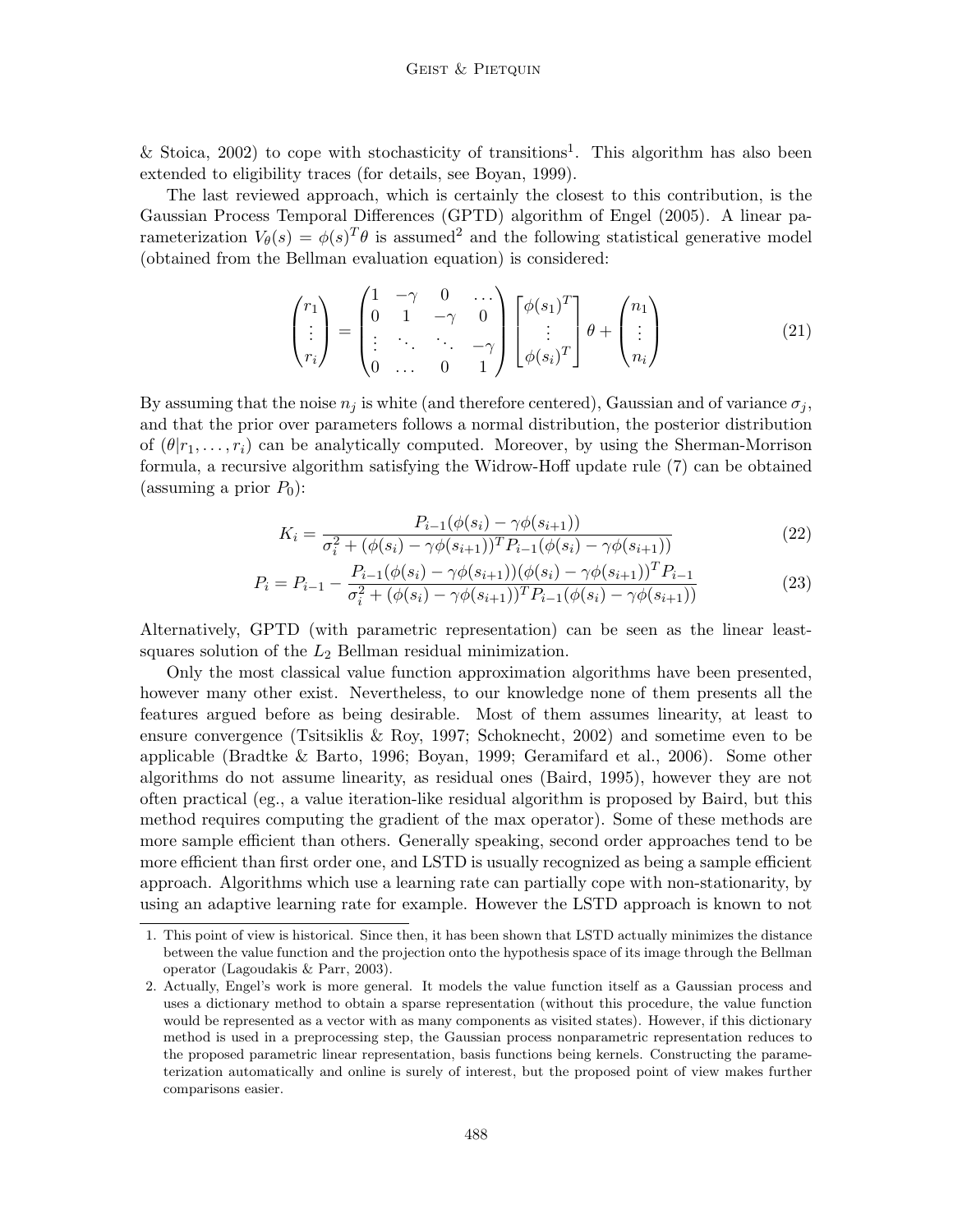take into account non-stationarity (which explains that it is almost never used in optimistic policy iteration or incremental actor-critic schemes), see for example the work of Phua and Fitch (2007). Many recent approaches for handling the dilemma between exploration and exploitation use some uncertainty information (eg., see Dearden, Friedman, & Russell, 1998 or Strehl, Li, Wiewiora, Langford, & Littman, 2006). However, as far as we know, very few algorithms allow providing uncertainty information within a value approximation context, and among them is the GPTD framework of Engel (2005). However, contrary to this contribution the effective use of this information is left for future work. Like LSTD, GPTD algorithms are sample efficient but they do not handle non-stationarity<sup>3</sup>. Yet, GPTD and KTD frameworks share some similarities, this is discussed throughout this paper. The motivation behind KTD is to handle all these aspects at the same time.

### 1.3 Paper Outline

The next section introduces an alternative point of view of value function approximation and introduces informally Kalman filtering and the state-space representation, upon which our contribution is built.

Determinism of MDP is assumed in Section 3 and the general Kalman Temporal Differences framework is derived. Deterministic transitions are to be linked to a white noise assumption which is necessary to KTD derivation. It is then specialized using an approximation scheme, the Unscented Transform (UT) of Julier and Uhlmann (2004) to derive a family of practical algorithms. In Section 4, a colored noise model initially introduced by Engel, Mannor, and Meir (2005) is used to extend the KTD framework to the case of stochastic transitions. An eXtended KTD (XKTD) framework is proposed, and its combination with off-policy learning is discussed. Convergence is analysed in Section 5. Under white noise assumption, it is shown that KTD minimizes a weighted square Bellman residual. Under colored noise assumption, it is shown that XKTD indeed performs a least-squares supervised learning associating state values to observed Monte Carlo returns of cumulative rewards. This is the same solution as  $\text{LSTD}(1)$ , which is an unbiased estimator of the value function. Section 6 shows how to compute uncertainty about value estimates from this framework and introduces a form of active learning scheme which aims at improving speed of convergence of KTD-Q, the KTD value iteration-like algorithm. The proposed framework is then experimented and compared to state of the art RL algorithms. Each experiment is a classic RL benchmark which aims at highlighting a specific features of KTD. Last section discusses position of the proposed framework to other related approaches and offers some perspectives.

## 2. An Alternative Point of View

The previous section presented the standard vision of the reinforcement learning problem and of its formulation under the MDP framework. Here an alternative point of view is introduced.

<sup>3.</sup> LSTD and GPTD could certainly be extended to the non-stationary case, for example by introducing some forgetting factor. However, this is not how they have been designed initially, and the aim of this paper is not to provide LSTD nor GPTD variations.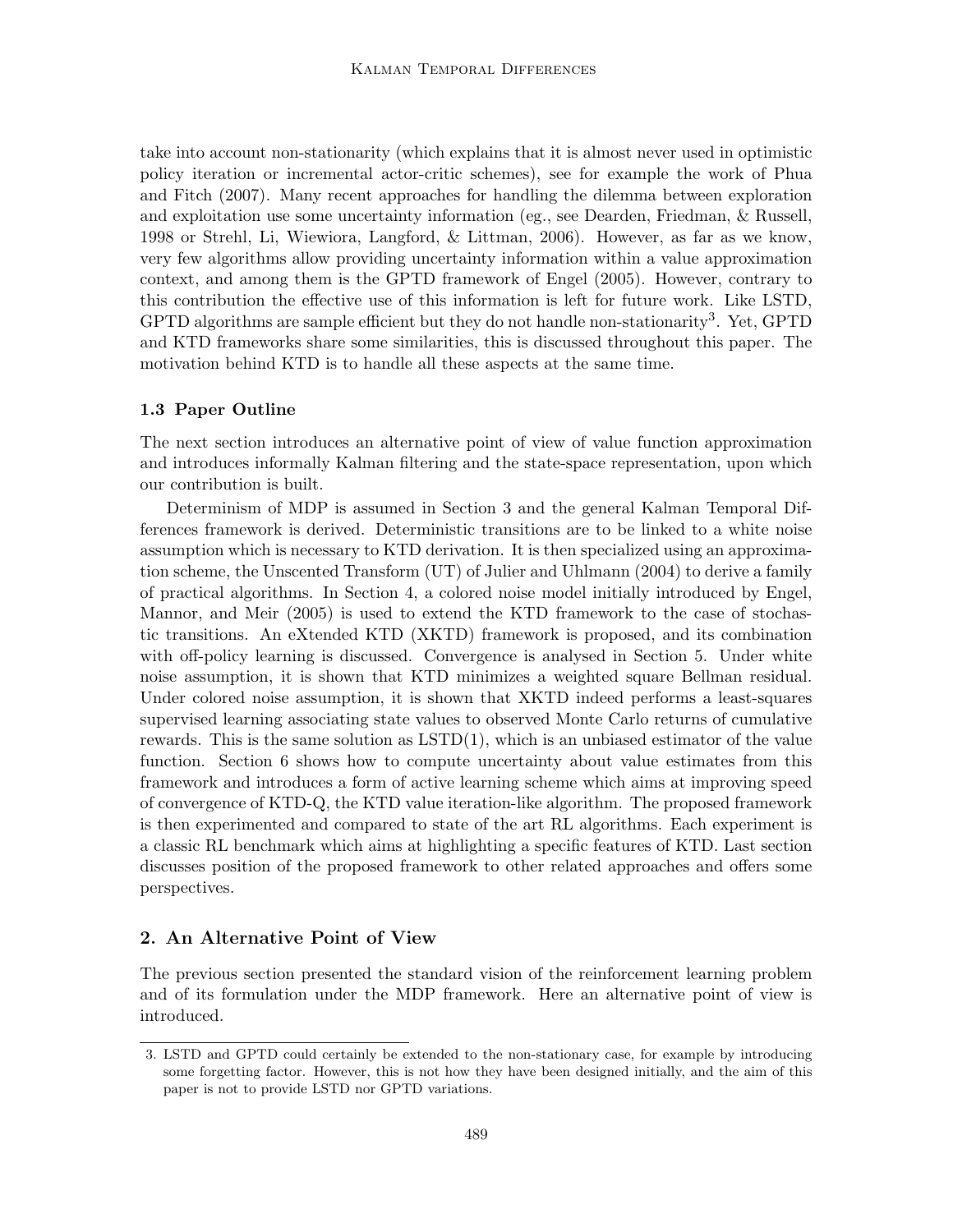## 2.1 Informal Idea

In this paper, a novel approach based on an alternative point of view is proposed. A stochastic dynamic system is seen as possessing underlying value functions  $V \in \mathbb{R}^S$  and state-action value functions  $Q \in \mathbb{R}^{S \times A}$  that an agent can observe by interacting with the system. When an agent takes an action, it provokes a state change and the generation of a reward. This reward is actually a local observation of the set of underlying value functions ruling the behavior of the system. From a sequence of such observations, the agent can infer information about any of the value functions. A good estimate of the value function  $\hat{V}(s)$  (resp. state-action value function  $\hat{Q}(s, a)$ ) is given by the conditional expectation over all possible trajectories of  $V(s)$  (resp.  $Q(s, a)$ ) given the sequence of observed rewards:

$$
\hat{V}_i(s) = E[V(s)|r_1, \dots, r_i]
$$
\n(24)

$$
\hat{Q}_i(s, a) = E[Q(s, a)|r_1, \dots, r_i]
$$
\n(25)

Interacting with the system therefore becomes a mean to generate observations that helps estimating value functions which are hidden properties of the system. From these value function estimates, the followed policy can be modified to move towards the optimal policy. It is also legitimate to adopt a behavior that allows gathering meaningful observations which relates to the exploration versus exploitation dilemma.

Two special cases of value functions are the one associated to the followed policy  $\pi$ and the one associated to the optimal policy  $\pi^*$ . The rest of this paper concentrates on estimating these two particular value functions or associated Q-functions.

Equations (24) and (25) are not solvable in the general case but inferring hidden variables from observations is typically treated by Kalman filtering in the signal processing and optimal control communities. Value functions will be considered as generated by a set of parameters and the search is for the optimal set of hidden parameters  $\theta^*$  that provides the best estimate of the value function (see Section 3.1). In the following, Kalman filtering is first introduced and a method casting (state-action) value function approximation into the Kalman filtering framework and using Bellman equations to build a so-called state-space representation of the problem is proposed.

## 2.2 Kalman Filtering

Originally, the Kalman (1960) filtering paradigm aims at tracking the hidden state  $X$  (modeled as a random vector) of a non-stationary dynamic system through indirect observations  ${Y_1, \ldots, Y_i}$  of this state. To do so, at time  $i-1$  the algorithm computes a prediction of the state  $(\hat{X}_{i|i-1})$  and observation  $(\hat{Y}_{i|i-1})$  at time i, knowing analytically how states evolve and generate observations as clarified below. After the actual next observation  $Y_i$  is known (at time i), the state prediction is corrected to obtain the state estimate  $\hat{X}_{i|i}$  using the observation prediction error  $(e_i = Y_i - \hat{Y}_{i|i-1})$  according to the following Windrow-Hoff-like equation:

$$
\hat{X}_{i|i} = \hat{X}_{i|i-1} + K_i(Y_i - \hat{Y}_{i|i-1}) = \hat{X}_{i|i-1} + K_i e_i
$$
\n(26)

where  $K_i$  is the Kalman gain which will be further described hereafter. In the original work of Kalman, the linear form of equation (26) is a constraint: adopting a statistical point of view, the goal of the Kalman filter is to recursively compute the *best linear estimate*  $\hat{X}_i$  of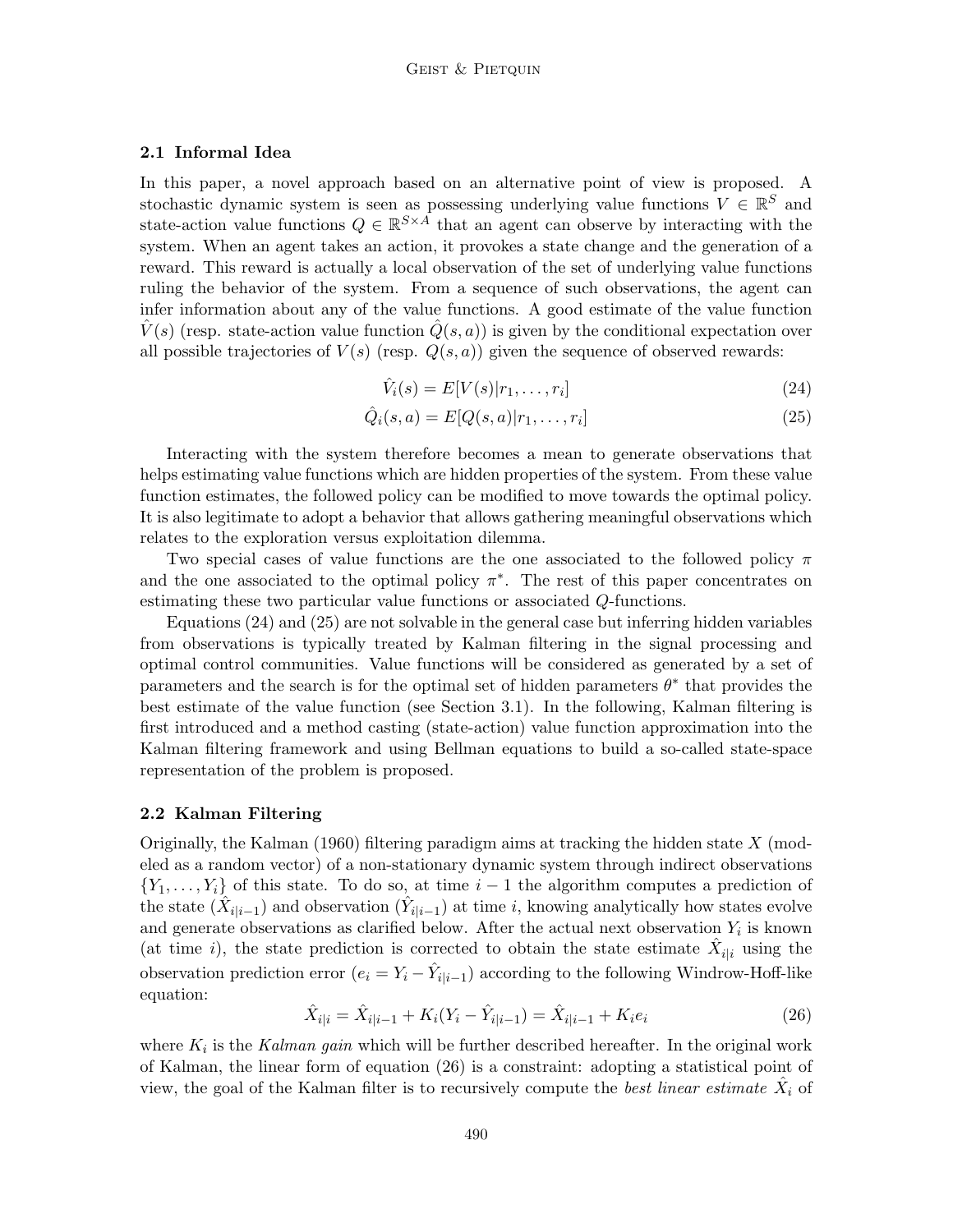the state at time i given the sequence of observations  $\{Y_1, \ldots, Y_i\}$ . Kalman considers the best estimate to be the one that minimizes the quadratic cost function

$$
J_i(\hat{X}) = E[\|X_i - \hat{X}\|^2 | Y_1, \dots, Y_i]
$$
\n(27)

To compute the optimal gain  $K_i$  under the constraints (26) and (27), several assumptions are made.

First, the evolution of the system is supposed to be ruled by a so-called evolution equation or process equation (using the possibly non-stationary  $f_i$  function) which is known:

$$
X_{i+1} = f_i(X_i) + v_i \tag{28}
$$

Equation (28) links the next state  $X_{i+1}$  with the current one  $X_i$  and  $v_i$  is a random noise usually named *evolution noise* or *process noise* modeling the uncertainty in the evolution.

Second, observations are supposed to be linked to states by another known function  $g_i$ used in the typically called *observation equation* or *sensing equation*:

$$
Y_i = g_i(X_i) + w_i \tag{29}
$$

Equation (29) relates the current observation  $Y_i$  to the current state  $X_i$  and  $w_i$  is a random noise usually named *observation noise* modeling the uncertainty induced by the noisy observation. This noise together with the process noise are at the origin of the state estimation problem (estimating the current state from history of observations).

Equations (28) and (29) provide the so-called state-space description of the system. The major assumptions of Kalman is that  $v_i$  and  $w_i$  are additive, white and independent noises of variance  $P_v$  and  $P_w$  respectively, meaning that:

$$
E[v_i] = E[w_i] = 0 \tag{30}
$$

$$
E[v_i \cdot w_j] = 0 \quad \forall i, j \tag{31}
$$

$$
E[v_j \cdot v_i] = E[w_j \cdot w_i] = 0 \quad \forall i \neq j \tag{32}
$$

Given these assumptions and the constrains (26) and (27) and adopting a statistical point of view, the Kalman filter algorithm provides the optimal quantities  $\hat{X}_{i|i-1}$ ,  $\hat{Y}_{i|i-1}$  and  $K_i$ :

$$
\hat{X}_{i|i-1} = E[X_i|Y_1,\dots,Y_{i-1}] = E[f_{i-1}(X_{i-1}) + v_{i-1}|Y_1,\dots,Y_{i-1}]
$$
  
=  $E[f_{i-1}(X_{i-1})|Y_1,\dots,Y_{i-1}] = E[f_{i-1}(\hat{X}_{i-1|i-1})],$  (33)

$$
\hat{Y}_{i|i-1} = E[Y_i|Y_1, \dots, Y_{i-1}] = E[g_i(X_i) + w_i|Y_1, \dots, Y_{i-1}]
$$
\n
$$
= E[g_i(X_i)|Y_1, \dots, Y_{i-1}] = E[g_i(\hat{X}_{i-1|i-1})],
$$
\n(34)

$$
K_i = P_{Xe_i} P_{e_i}^{-1}.
$$
\n(35)

where  $P_{Xe_i} = E[(X_i - \hat{X}_{i|i-1})e_i|Y_1, \ldots, Y_{i-1}]$  and  $P_{e_i} = cov(e_i|Y_1, \ldots, Y_{i-1})$ .

It is not in the scope of this paper to provide the complete development leading to these general results which are provided by Kalman (1960). Yet, Section 3 will provide further developments in the specific case of RL.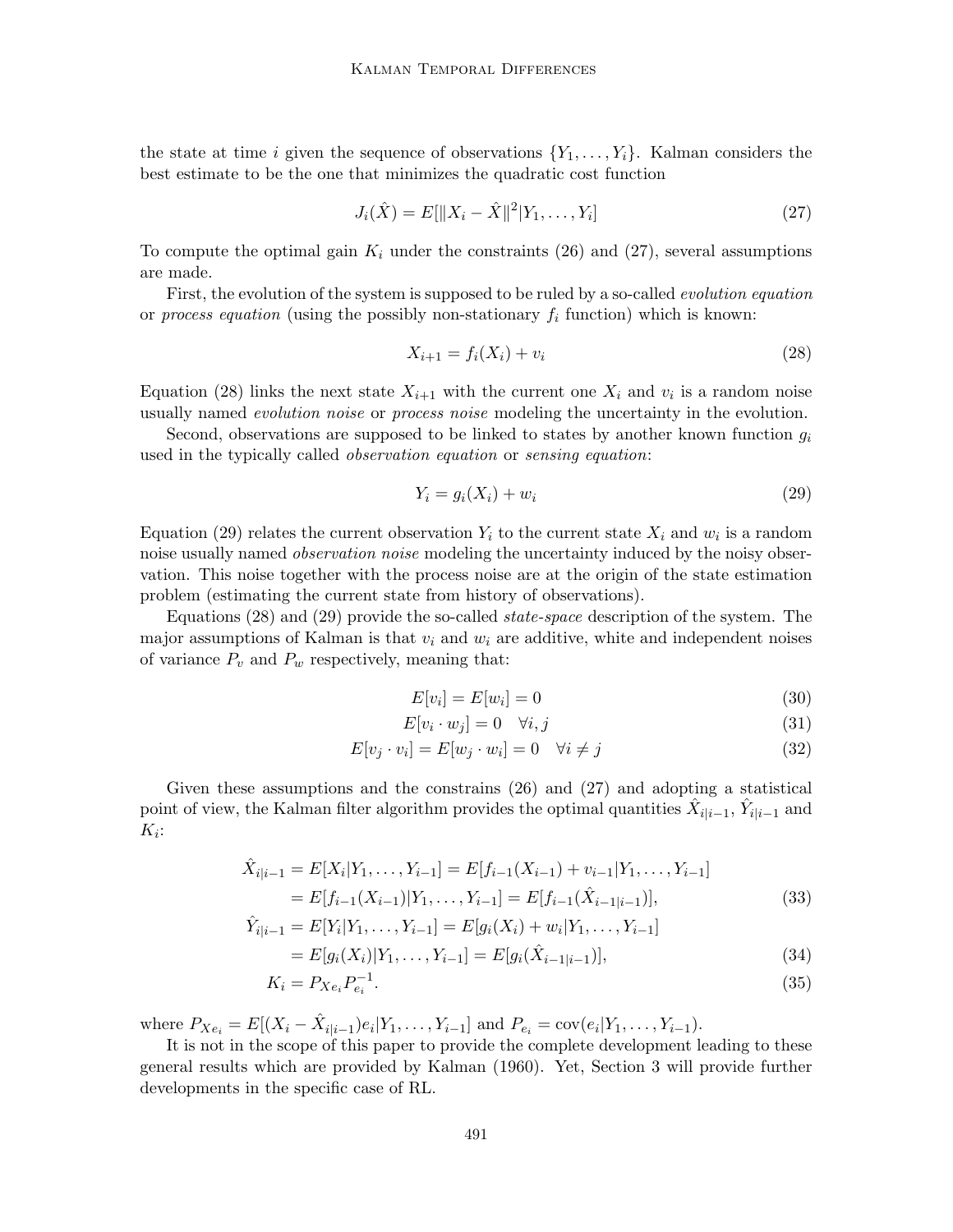Several important comments can be made at this stage. First, no specific assumption has been made about the distributions of the noises  $v$  and  $w$  except that they have a zeromean and known variances  $(P_v \text{ and } P_w)$ . Given this, the Kalman filter provides the best linear estimator (in the sense that the estimator's update rule is linear) of the system's state which may not be optimal. Yet, if these two noises have Gaussian distributions, they are totally described by their mean and variance. In this specific case, the linear estimate is thus the optimal estimate and the Kalman filter algorithm provides the optimal solution. In this paper, the Gaussian assumption is never made and only the best linear estimator is considered.

Second, no linear assumption has been made concerning functions  $f_i$  and  $g_i$ . Although Kalman (1960) provides exact solutions to the estimation problem in the case of linear state-space equations, only quantities involved in  $(33)$ ,  $(34)$  and  $(35)$  are required. There exists approximation schemes to estimate these quantities even in the case of non-linear equations. Extended Kalman filters and the unscented transform (see Section 3.2.2) are such schemes.

Finally, Kalman filtering should not be mistaken for Bayesian filtering. Bayesian filtering would consist in computing the complete posterior distribution of the state given the observations. Kalman filtering only focuses on the first and second moments of this distribution (mean and variance) with a constrained linear update. In the case of Gaussian distributions, Bayesian filtering reduces to Kalman filtering but is more complex in the general case. In this paper, only Kalman filtering is considered.

### 2.3 State-space Formulation for the Value Function Evaluation Problem

Before providing the general framework, underlying ideas are introduced through the value function  $V^{\pi}(s)$  evaluation problem. As providing some uncertainty information about estimates is considered as a desired feature, a statistical point of view is adopted and the parameter vector  $\theta$  is modeled as a set of random variables. Another desired feature is to track the solution rather than converging to it. This suggests adopting some evolution model for the value function (through the parameters). However, dynamics of the value function are hard to model, as they depend on whether the dynamic system to be controlled is non-stationary or the value function evaluation takes place in a generalized policy iteration scheme<sup>4</sup> . Here a heuristic evolution model following the Occam razor principle is adopted and parameters evolution is modeled as a random walk:

$$
\theta_i = \theta_{i-1} + v_i \tag{36}
$$

In this equation,  $\theta_i$  is the (true) parameter vector at time i and  $v_i$  is the evolution noise. It is assumed white (that is centered, and at two different time steps, noises are independent), but no hypothesis is done about its distribution. The parameter vector  $\theta_i$  is thus a random process. As it is stationary (because  $E[\theta_i] = E[\theta_{i-1}]$ ), it should not harm the case where the value function is stationary. On the other hand, it should allow tracking a non-stationary value function (even if this evolution model is not the true one, which cannot anyway be obtained in the general case).

<sup>4.</sup> Each time the policy is improved, the associated value function changes too. Therefore, the value function to be learnt is non-stationary.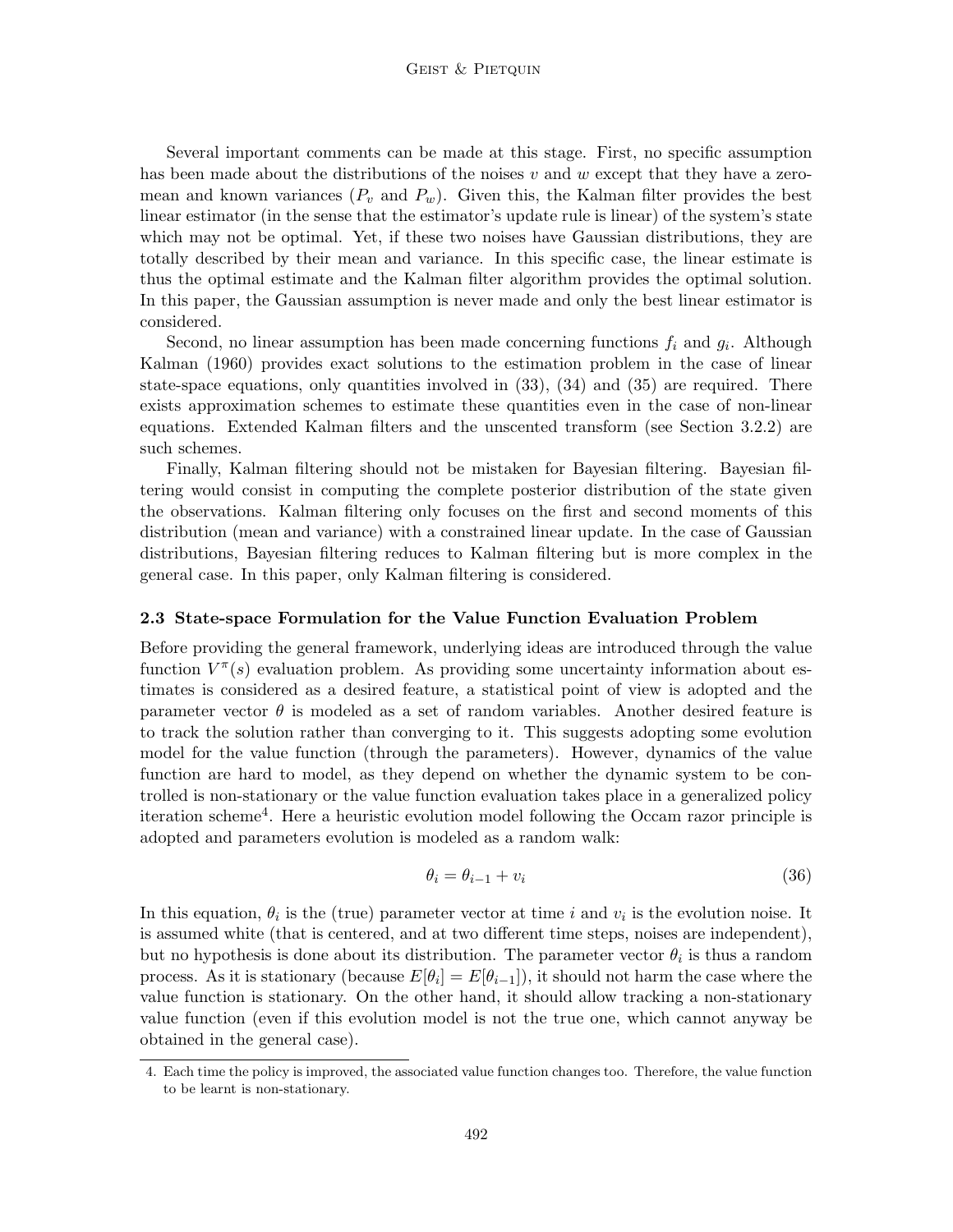Another issue is to link what is observed (the reward) to what needs to be inferred (the parameter vector representing the value function). The Bellman evaluation equation is a good candidate to produce such an observation model:

$$
r_i = V^{\pi}(s_i) - \gamma V^{\pi}(s_{i+1})
$$
\n
$$
(37)
$$

However, the solution of the Bellman equation does not necessarily lie in the hypothesis space (the set of functions which can be represented by the parameter vector, for a given representation). Therefore there is some inductive bias  $n_i$ , which is modeled here as a centered noise:

$$
r_i = \hat{V}_{\theta_i}(s_i) - \gamma \hat{V}_{\theta_i}(s_{i+1}) + n_i
$$
\n(38)

Notice again that no Gaussian assumption is made about the distribution of this noise.

Evolution and observation models can be summarized in the following "state-space formulation":

$$
\begin{cases} \theta_i &= \theta_{i-1} + v_i \\ r_i &= \hat{V}_{\theta_i}(s_i) - \gamma \hat{V}_{\theta_i}(s_{i+1}) + n_i \end{cases} \tag{39}
$$

This is a model of value function approximation. It is assumed that there exists some parameter random process  $\theta_i$  which generates the rewards through the Bellman evaluation equation, these observations being noisy due to some inductive bias and to the fact that a "sampled" Bellman equation is used instead of the true one. States and actions can be considered here as exogenous variables which are part of the definition of the observation model at time i. Estimating the value function reduces here to the estimation of this hidden random process. It can be addressed by Bayesian filtering, which aims at estimating the whole distribution of  $\theta_i$  conditioned on past observed rewards. In this paper a more restrictive point of view is adopted, the Kalman filtering one, and only mean and variance of this distribution are estimated with a restriction to linear update rules.

## 3. KTD: the Deterministic Case

From now on and through the rest of this section the focus is on deterministic Markov decision processes. Transitions become deterministic and Bellman equations (4-6) simplify as follows:

$$
V^{\pi}(s) = R(s, \pi(s), s') + \gamma V^{\pi}(s'), \forall s
$$
\n
$$
(40)
$$

$$
Q^{\pi}(s, a) = R(s, a, s') + \gamma Q^{\pi}(s', \pi(s')), \forall s, a
$$
\n(41)

$$
Q^*(s, a) = R(s, a, s') + \gamma \max_{b \in A} Q^*(s', b), \forall s, a
$$
 (42)

In this section are provided the derivation of the most general KTD algorithm as well as specializations to practical implementations.

#### 3.1 The General Framework

A very general point of view is adopted now. A transition is generically noted as:

$$
t_i = \begin{cases} (s_i, s_{i+1}) \\ (s_i, a_i, s_{i+1}, a_{i+1}) \\ (s_i, a_i, s_{i+1}) \end{cases}
$$
(43)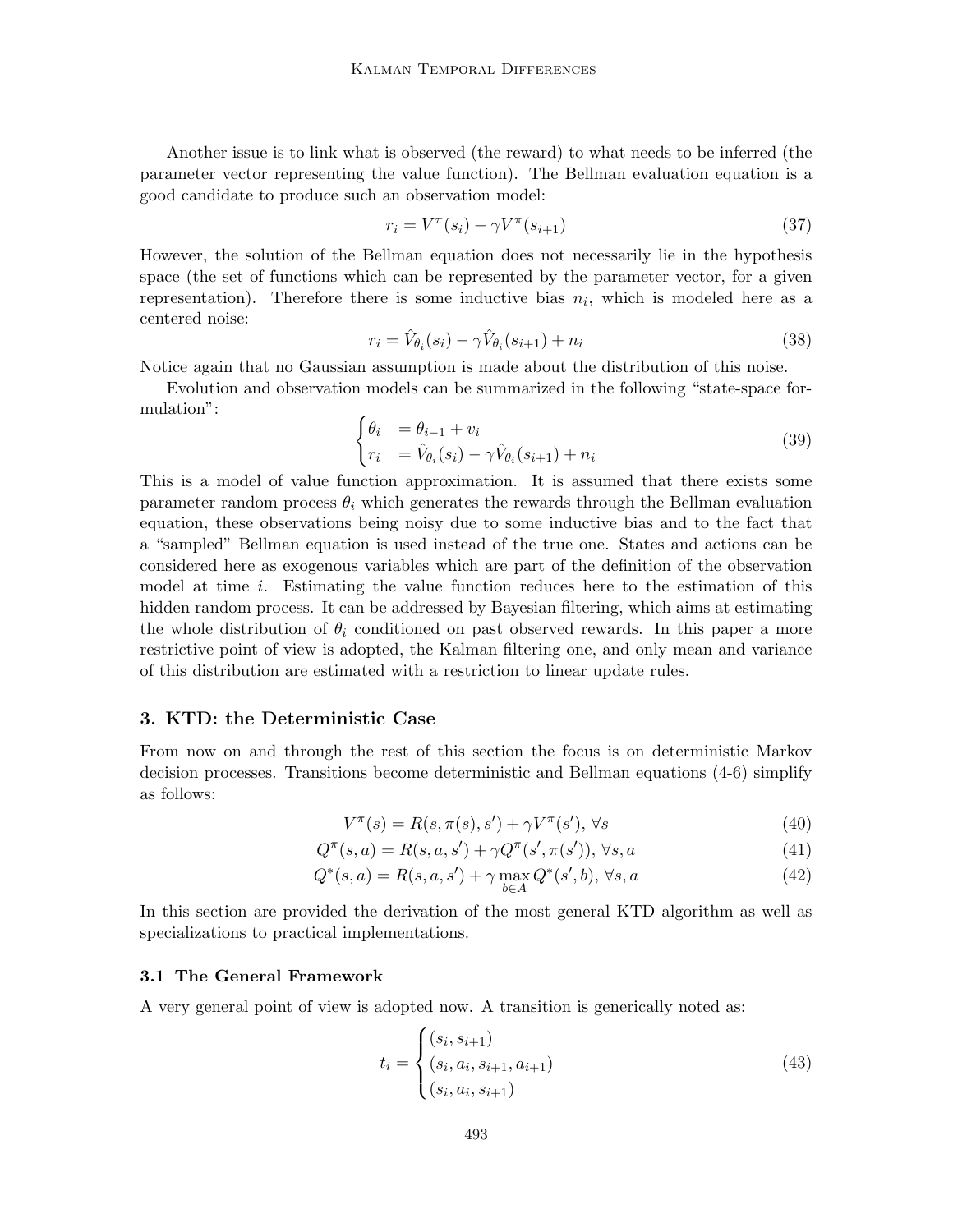given that the aim is the value function evaluation, the Q-function evaluation or the Qfunction optimization (in other words, the direct evaluation of the optimal Q-function). Similarly, for the same cases, the following shortcuts hold:

$$
g_{t_i}(\theta_i) = \begin{cases} \hat{V}_{\theta_i}(s_i) - \gamma \hat{V}_{\theta_i}(s_{i+1}) \\ \hat{Q}_{\theta_i}(s_i, a_i) - \gamma \hat{Q}_{\theta_i}(s_{i+1}, a_{i+1}) \\ \hat{Q}_{\theta_i}(s_i, a_i) - \gamma \max_{b \in A} \hat{Q}_{\theta_i}(s_{i+1}, b) \end{cases}
$$
(44)

Then all TD errors can be written generically as

$$
\delta_i = r_i - g_{t_i}(\theta_i) \tag{45}
$$

A statistical point of view is adopted. As said before, the original Kalman (1960) filter paradigm aims at tracking the hidden state (modeled as a random variable) of a nonstationary dynamic system through indirect observations of this state. The idea behind KTD is to express value function approximation as a filtering problem: the parameters are the hidden state to be tracked (modeled as random variables following a random walk), the observation being the reward linked to the parameters through a Bellman equation. The problem at sight can then be stated in a so-called *state-space formulation* (this term comes from Kalman filtering literature and should not be confused with the state space of an MDP):

$$
\begin{cases} \theta_i = \theta_{i-1} + v_i \\ r_i = g_{t_i}(\theta_i) + n_i \end{cases} \tag{46}
$$

This expression is fundamental for the proposed framework. Using the vocabulary of Kalman filtering, the first equation is the evolution equation, it specifies that the real parameter vector follows a random walk which expectation corresponds to the optimal estimate of the value function. The evolution noise  $v_i$  is white, independent and of variance matrix  $P_{v_i}$  (to be chosen by the practitioner, this is further discussed in section 7). Notice that this equation is not an update of the parameters (addressed later), but model their natural evolution over time, according to the Kalman filtering paradigm described in Section 2.2; notably this allows handling non-stationarity of the targeted value function. The second equation is the observation equation, it links the observed transition to the value (or  $Q$ -) function through a Bellman equation, see (44). The observation noise  $n_i$  is supposed white, independent and of (scalar) variance  $P_{n_i}$  (also to be chosen by the practitioner and further discussed in section 7). Notice that this mandatory assumption does not hold for stochastic MDP, that is why deterministic transitions are supposed here. More details about this assumption and its consequences are given in Section 4. Given deterministic transitions, this model noise arises because the solution of the Bellman equation does not necessarily exists in the hypothesis space induced by the parameterization. Notice that the choice of the nature of the approximator (choice of the structure of a neural network, of basis functions for linear parameterization, etc.) is an important topic in reinforcement learning and more generally in machine learning. Nevertheless, it is not addressed here, and it has to be chosen by the practitioner.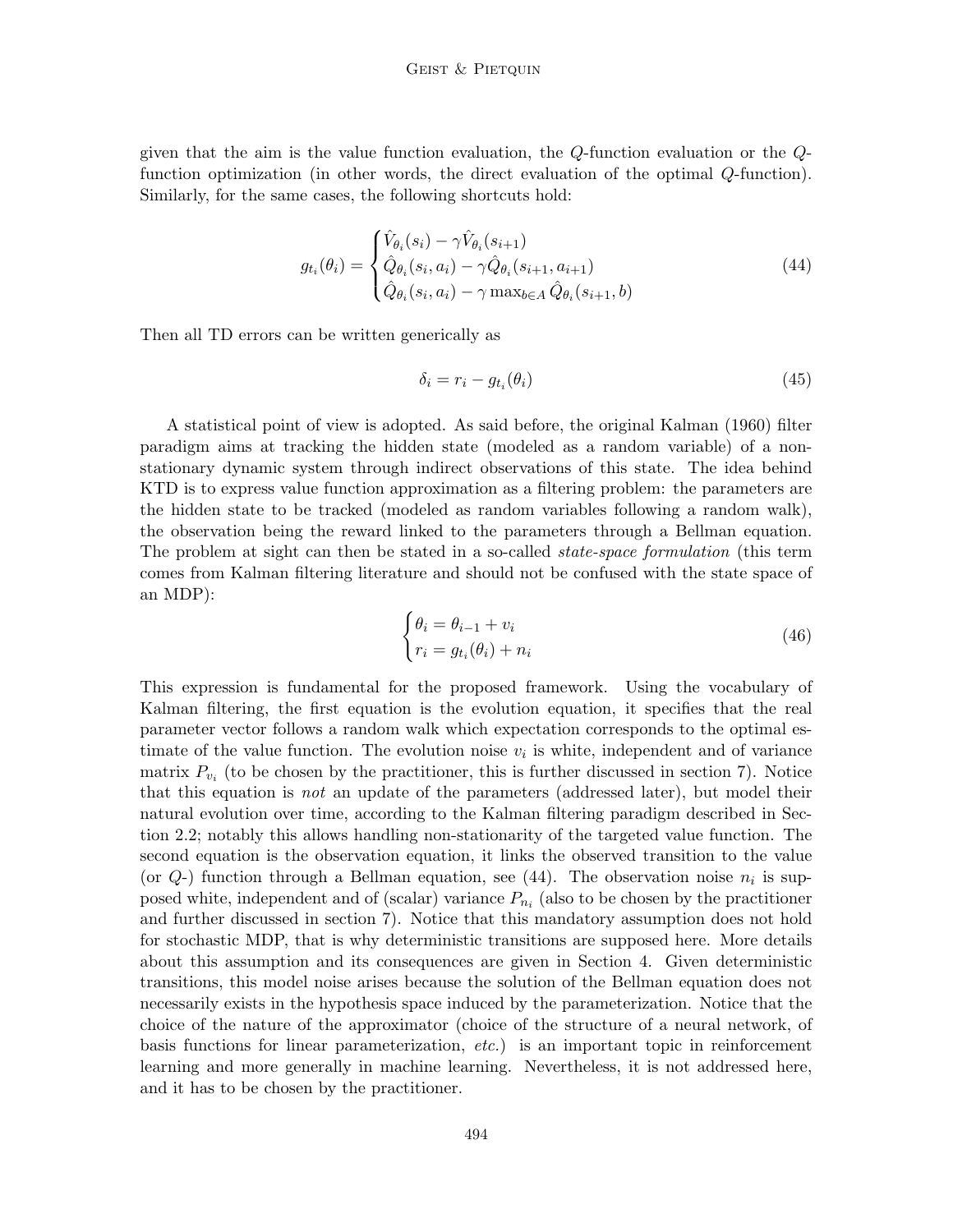### 3.1.1 Minimized Cost Function

An objective could be to estimate the whole distribution of parameters conditioned on past observed rewards, which can be addressed by Bayesian filtering. However, it is a difficult problem in the general case. Here a more simple objective is chosen: estimating the (deterministic) parameter vector which minimizes the expectation over "true" parameters of the mean-squared error conditioned on past observed rewards. The idea is that information is provided by observed transitions and associated rewards, and that knowing the mean of the posterior distribution should be enough. The associated cost can be written as:

$$
J_i(\theta) = E\left[ \|\theta_i - \theta\|^2 |r_{1:i} \right] \text{ with } r_{1:i} = r_1, \dots, r_i \tag{47}
$$

Notice that if  $\theta_i$  is a random vector (of which distribution is not known),  $\theta$  is a deterministic vector. Generally speaking, the optimal solution or minimum mean square error (MMSE) estimator is the conditional expectation<sup>5</sup>:

$$
\underset{\theta}{\operatorname{argmin}} J_i(\theta) = \hat{\theta}_{i|i} = E\left[\theta_i | r_{1:i}\right] \tag{48}
$$

However, except in specific cases, this estimator is not analytically computable. Instead, the aim is here to find the best *linear* estimator of  $\theta_i$ . It can be written in a form quite similar to equation (7):

$$
\hat{\theta}_{i|i} = \hat{\theta}_{i|i-1} + K_i \tilde{r}_i \tag{49}
$$

In Equation (49),  $\hat{\theta}_{i|i}$  is the estimate of  $\theta_i$  at time i and  $\hat{\theta}_{i|i-1} = E[\theta_i | r_{1:i-1}]$  is its prediction according to past observed rewards  $r_{1:i-1}$ , given the evolution equation. For a random walk model the following holds (recall that the evolution noise is white):

$$
\hat{\theta}_{i|i-1} = E\left[\theta_{i-1} + v_i | r_{1:i-1}\right] = E\left[\theta_{i-1} | r_{1:i-1}\right]
$$

$$
= \hat{\theta}_{i-1|i-1} \tag{50}
$$

The innovation

$$
\tilde{r}_i = r_i - \hat{r}_{i|i-1} \tag{51}
$$

is the difference between the actual observed reward  $r_i$  and its prediction  $\hat{r}_{i|i-1}$  based on the previous estimate of the parameter vector and the observation equation (recall that the observation noise is also white):

$$
\hat{r}_{i|i-1} = E[r_i|r_{1:i-1}] = E[g_{t_i}(\theta_i) + n_i|r_{1:i-1}] \n= E[g_{t_i}(\theta_i)|r_{1:i-1}]
$$
\n(52)

Note that the innovation  $\tilde{r}_i$  is not exactly the temporal difference defined in Equation (45), which is a random variable through its dependency to the random vector  $\theta_i$ . It is its expectation conditioned on past observed data:  $\tilde{r}_i = E[\delta_i | r_{1:i}]$ .

<sup>5.</sup> This is quite intuitive, the best deterministic estimator (in a least-squares sens) of a random variable is its mean.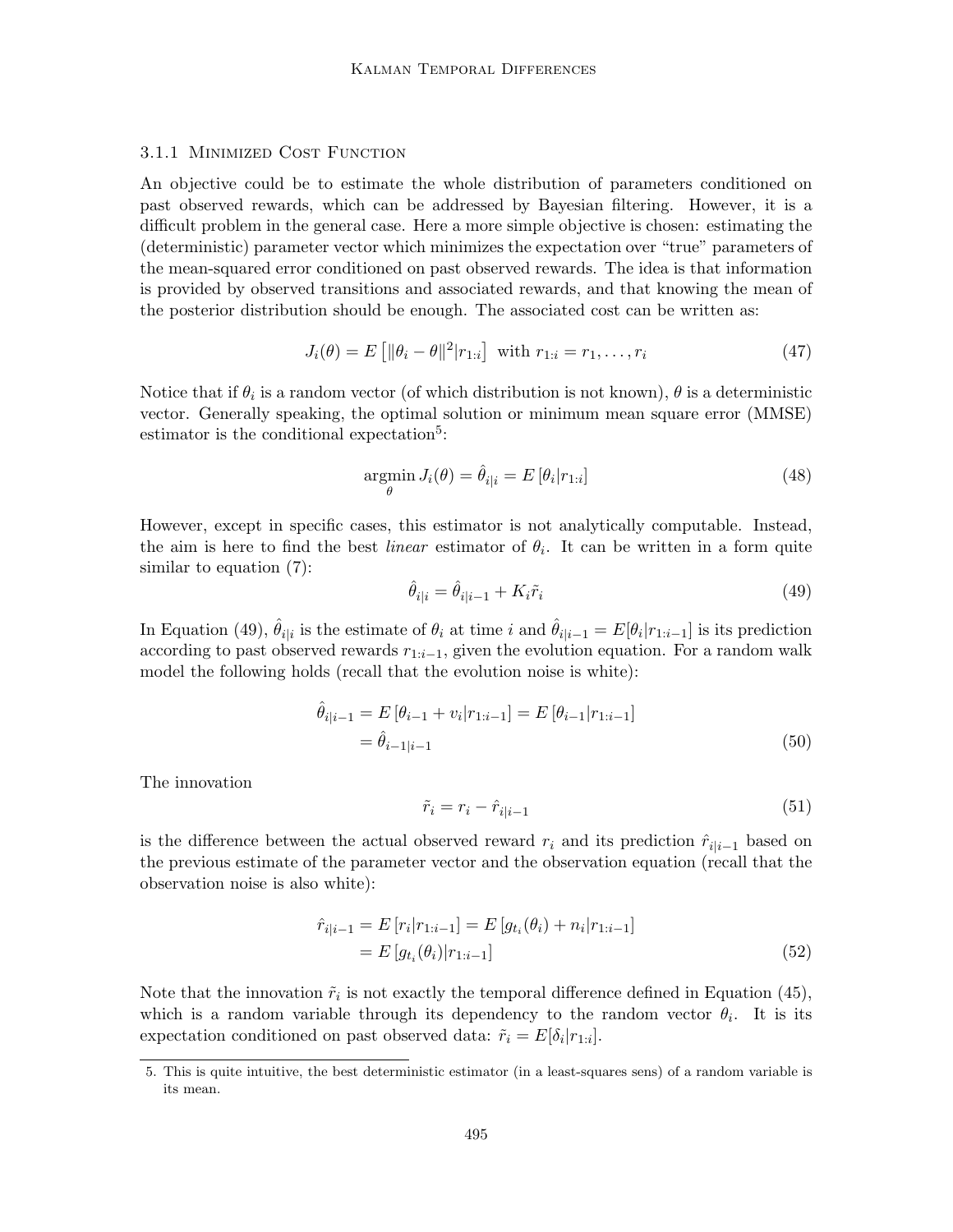## 3.1.2 Optimal Gain

Using classical equalities, the cost function can be rewritten as the trace of the matrix variance of parameters error:

$$
J_i(\theta) = E\left[ \|\theta_i - \theta\|^2 | r_{1:i} \right]
$$
  
= 
$$
E\left[ (\theta_i - \theta)^T (\theta_i - \theta) | r_{1:i} \right]
$$
  
= trace 
$$
\left( E\left[ (\theta_i - \theta) (\theta_i - \theta)^T | r_{1:i} \right] \right)
$$
 (53)

Recall that we restrict ourselves to the class of linear (and unbiased) estimators depicted in Eq. (49). Therefore, the cost function  $J_i(\hat{\theta}_{i|i})$  should be considered, and the unknown is the gain  $K_i$ :

$$
J_i(\hat{\theta}_{i|i}) = \text{trace}\left(\text{cov}\left(\theta_i - \hat{\theta}_{i|i}|r_{1:i}\right)\right) \tag{54}
$$

A first step to the computation of the optimal gain is to express the conditioned covariance over parameters as a function of the gain  $K_i$ . A few more notations are first introduced (recall also (51), the definition of the innovation):

$$
\begin{cases}\n\tilde{\theta}_{i|i} = \theta_i - \hat{\theta}_{i|i} & \text{and} \quad \tilde{\theta}_{i|i-1} = \theta_i - \hat{\theta}_{i|i-1} \\
P_{i|i} = \text{cov}\left(\tilde{\theta}_{i|i}|r_{1:i}\right) & \text{and} \quad P_{i|i-1} = \text{cov}\left(\tilde{\theta}_{i|i-1}|r_{1:i-1}\right) \\
P_{r_i} = \text{cov}\left(\tilde{r}_i|r_{1:i-1}\right) & \text{and} \quad P_{\theta r_i} = E\left[\tilde{\theta}_{i|i-1}\tilde{r}_i|r_{1:i-1}\right]\n\end{cases}
$$
\n(55)

The various estimators being unbiased, the covariance can be expanded as follows:

$$
P_{i|i} = \text{cov}\left(\theta_i - \hat{\theta}_{i|i}|r_{1:i}\right)
$$
  
=  $\text{cov}\left(\theta_i - \left(\hat{\theta}_{i|i-1} + K_i\tilde{r}_i\right)|r_{1:i-1}\right)$   
=  $\text{cov}\left(\tilde{\theta}_{i|i-1} - K_i\tilde{r}_i|r_{1:i-1}\right)$   

$$
P_{i|i} = P_{i|i-1} - P_{\theta r_i}K_i^T - K_iP_{\theta r_i}^T + K_iP_{r_i}K_i^T
$$
(56)

The optimal gain can thus be obtained by zeroing the gradient with respect to  $K_i$  of the trace of this matrix.

First note that the gradient being linear, for three matrices of ad hoc dimensions A, B and C (that is products  $ABA^T$  and  $AC^T$  are well defined), B being symmetric, the following algebraic identities hold:

$$
\nabla_A \left( \text{trace} \left( ABA^T \right) \right) = 2AB \tag{57}
$$

$$
\nabla_A \left( \text{trace} \left( AC^T \right) \right) = \nabla_A \left( \text{trace} \left( CA^T \right) \right) = C \tag{58}
$$

and thus using Equation (56) and previous identities:

$$
\nabla_{K_i} \left( \text{trace} \left( P_{i|i} \right) \right) = 0
$$
\n
$$
\Leftrightarrow 2K_i P_{r_i} - 2P_{\theta r_i} = 0
$$
\n
$$
\Leftrightarrow K_i = P_{\theta r_i} P_{r_i}^{-1} \tag{59}
$$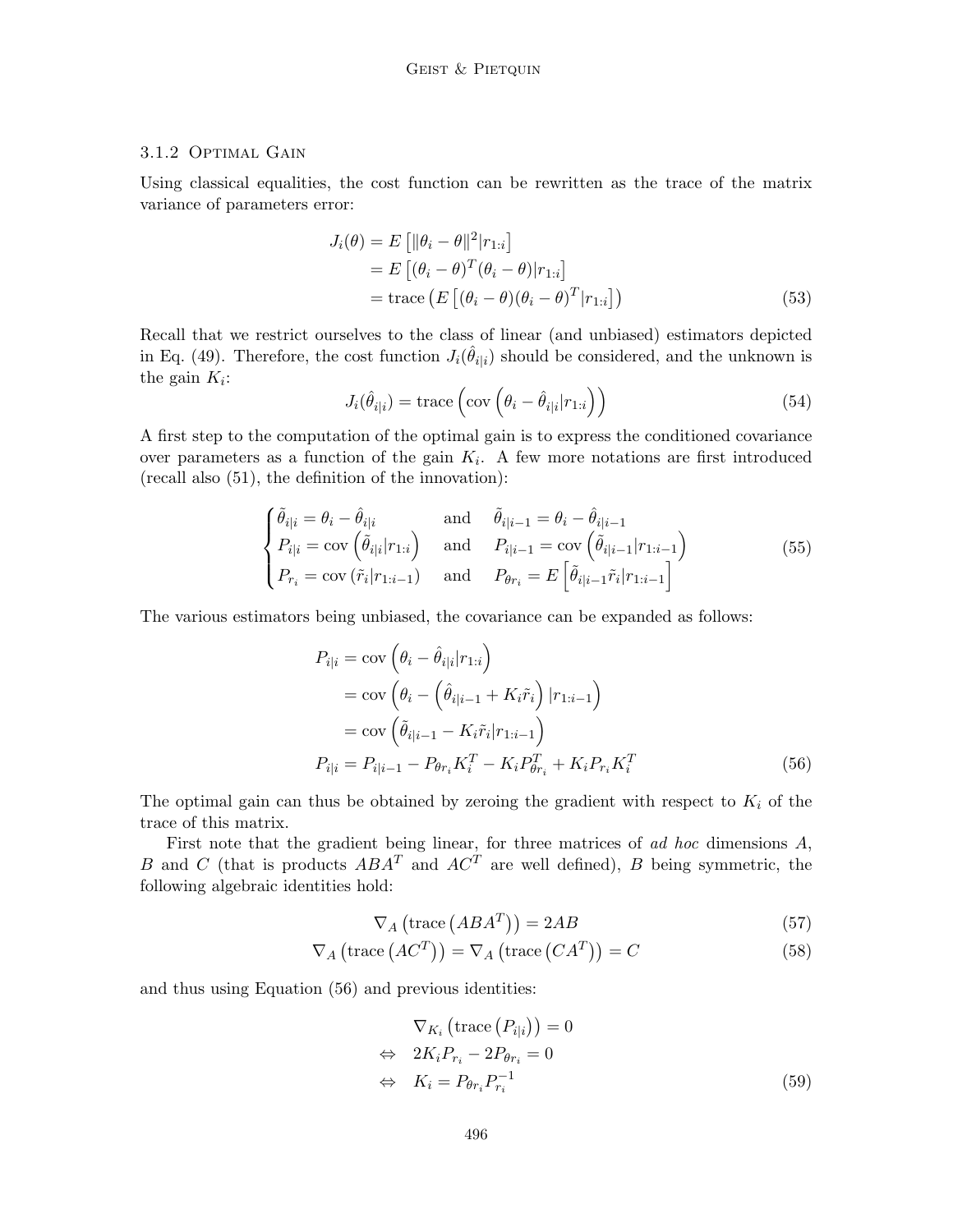Using Equations (56) and (59), the covariance matrix  $P_{i|i}$  can be recursively computed as follows:

$$
P_{i|i} = P_{i|i-1} - K_i P_{r_i} K_i^T
$$
\n(60)

Recall that no Gaussian assumption has been made to derive these equations. Nevertheless, under Gaussian (and linear) assumptions, the optimal update is actually linear<sup>6</sup> (for example, see Chen, 2003). Please also notice that this variance matrix encodes the uncertainty over parameter estimates, and not the intrinsic uncertainty of the considered MDP (it is not the variance of the random process from which the value function is the mean).

#### 3.1.3 General Algorithm

The most general KTD algorithm can now be derived. It breaks down in three stages. The first step consists in computing predicted quantities  $\hat{\theta}_{i|i-1}$  and  $P_{i|i-1}$ . These predictions being made from past estimates, the algorithm has to be initialized with priors  $\hat{\theta}_{0|0}$  and  $P_{0|0}$ . Recall that for a random walk model, Equation (50) holds, and the predicted covariance can also be computed analytically:

$$
P_{i|i-1} = \text{cov}\left(\tilde{\theta}_{i|i-1}|r_{1:i-1}\right)
$$
  
=  $\text{cov}\left(\tilde{\theta}_{i-1|i-1} + v_i|r_{1:i-1}\right)$   
=  $P_{i-1|i-1} + P_{v_i}$  (61)

(recall that  $P_{v_i}$  is the problem-dependent variance matrix of the evolution noise, to be chosen by the practitioner).

The second step is to compute some statistics of interest. It will be specialized for each algorithm in Section 3.2. The first statistic to compute is the prediction  $\hat{r}_{i|i-1}$  (52). The second statistic to compute is the covariance between the parameter vector and the innovation:

$$
P_{\theta r_i} = E\left[ (\theta_i - \hat{\theta}_{i|i-1})(r_i - \hat{r}_{i|i-1}) | r_{1:i-1} \right]
$$
(62)

However, from the state-space model (46),  $r_i = g_{t_i}(\theta_i) + n_i$ , and the observation noise is centered and independent, so

$$
P_{\theta r_i} = E\left[ (\theta_i - \hat{\theta}_{i|i-1}) (g_{t_i}(\theta_i) - \hat{r}_{i|i-1}) | r_{1:i-1} \right]
$$
(63)

The last statistic to compute is the covariance of the innovation, which can be written as (using again the characteristics of the observation noise):

$$
P_{r_i} = E\left[ (r_i - \hat{r}_{i|i-1})^2 | r_{1:i-1} \right]
$$
  
= 
$$
E\left[ (g_{t_i}(\theta_i) - \hat{r}_{i|i-1} + n_i)^2 | r_{1:i-1} \right]
$$
  
= 
$$
E\left[ (g_{t_i}(\theta_i) - \hat{r}_{i|i-1})^2 | r_{1:i-1} \right] + P_{n_i}
$$
 (64)

(recall that  $P_{n_i}$  is the variance of the observation noise).

<sup>6.</sup> In other words, in this case, the Kalman filtering solution is actually the Bayesian filtering solution.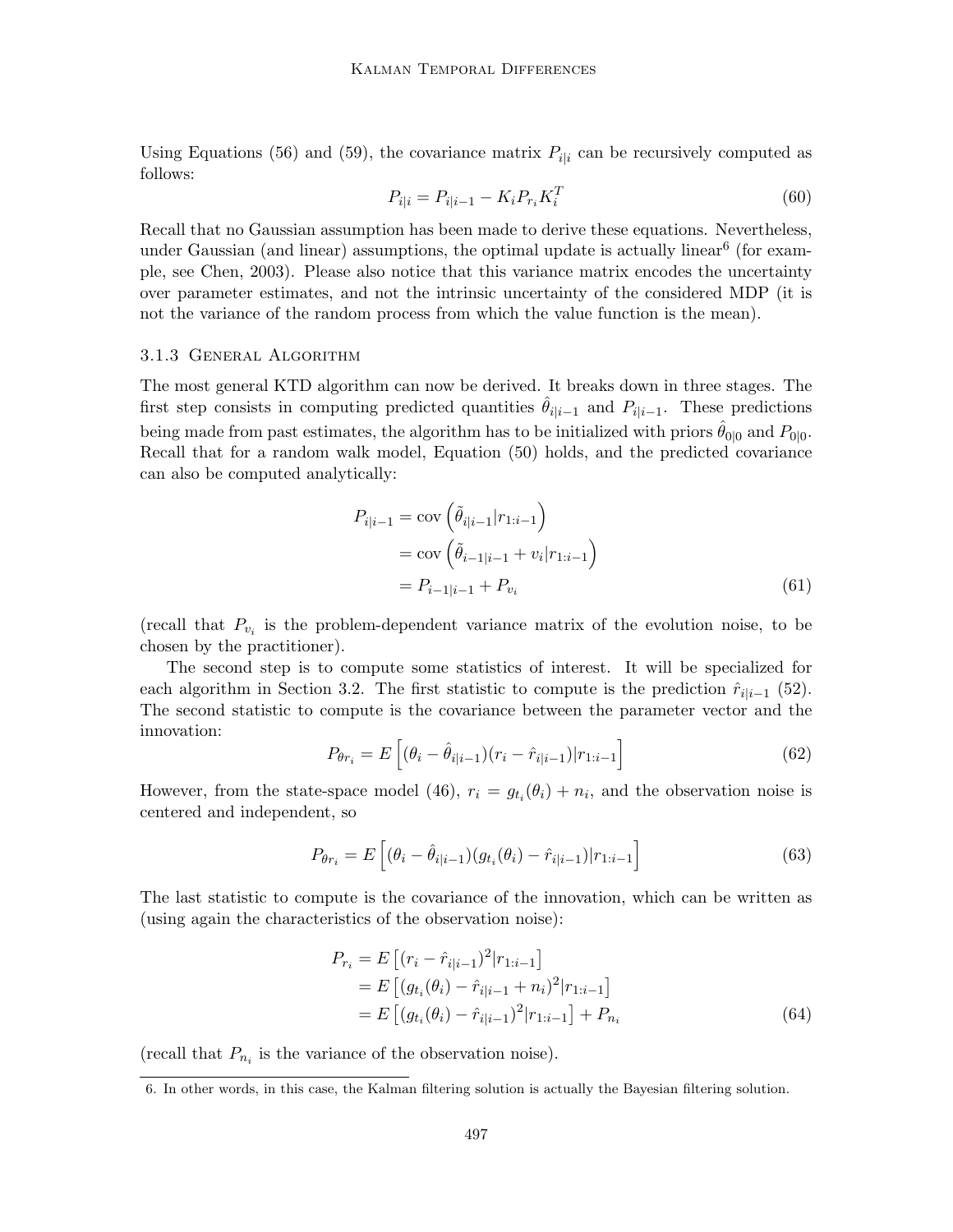The third and last step of the algorithm is the correction step. It consists in computing the gain (59), correcting the predicted parameter vector (49) and updating the associated covariance matrix (60) accordingly. The proposed general framework is summarized in Algorithm 1. Notice the similarity between the correction equation  $(\hat{\theta}_{i|i} = \hat{\theta}_{i-1|i-1} + K_i(r_i-\hat{\theta}_{i-1})$  $\hat{r}_{i|i-1}$ )) and the Widrow-Hoff equation where the approximated value is corrected in the direction of the error (the innovation is indeed the TD error). The gain  $K_i$  can be seen as a set of adaptive learning rates.

## Algorithm 1: General KTD algorithm

*Initialization*: priors  $\hat{\theta}_{0|0}$  and  $P_{0|0}$ ; for  $i \leftarrow 1, 2, \ldots$  do Observe transition  $t_i$  and reward  $r_i$ Observe transition  $t_i$  and reward  $r_i$ ; Prediction step;  $\hat{\theta}_{i|i-1} = \hat{\theta}_{i-1|i-1};$  $P_{i|i-1} = P_{i-1|i-1} + P_{v_i};$ Compute statistics of interest;  $\hat{r}_{i|i-1} = E[g_{t_i}(\theta_i)|r_{1:i-1}]$ ;  $P_{\theta r_i} = E \left[ (\theta_i - \hat{\theta}_{i|i-1}) (g_{t_i}(\theta_i) - \hat{r}_i) | r_{1:i-1} \right];$  $P_{r_i} = E\left[ (g_{t_i}(\theta_i) - \hat{r}_{i|i-1})^2 | r_{1:i-1} \right] + P_{n_i};$ Correction step;  $K_i = P_{\theta r_i} P_{r_i}^{-1}$ ;  $\hat{\theta}_{i|i} = \hat{\theta}_{i|i-1} + K_i (r_i - \hat{r}_{i|i-1})$ ;  $P_{i|i} = P_{i|i-1} - K_i P_{r_i} K_i^T;$ 

### 3.2 Specializations

The main difficulty in applying KTD is to compute the statistics of interest  $\hat{r}_{i|i-1}, P_{\theta r_i}$ and  $P_{r_i}$  (for which statistics  $\hat{\theta}_{i|i-1}$  and  $P_{i|i-1}$  are necessary). First, the value function evaluation in the case of a linear parameterization is considered. The related Bellman equation is (40). In this case an analytical derivation is possible. Then an approximation scheme, the unscented transform (UT) of Julier and Uhlmann (2004), is introduced. It allows solving the same problem for a nonlinear parameterization. Q-function evaluation and direct optimization follow.

#### 3.2.1 KTD-V: Linear Parameterization

Here the linear parameterization of equation (8) is adopted, that is  $\hat{V}_{\theta}(s) = \phi(s)^{T} \theta$ . The state-space formulation (46) can thus be rewritten as:

$$
\begin{cases} \theta_i = \theta_{i-1} + v_i \\ r_i = \left(\phi(s_i) - \gamma\phi(s_{i+1})\right)^T \theta_i + n_i \end{cases}
$$
\n(65)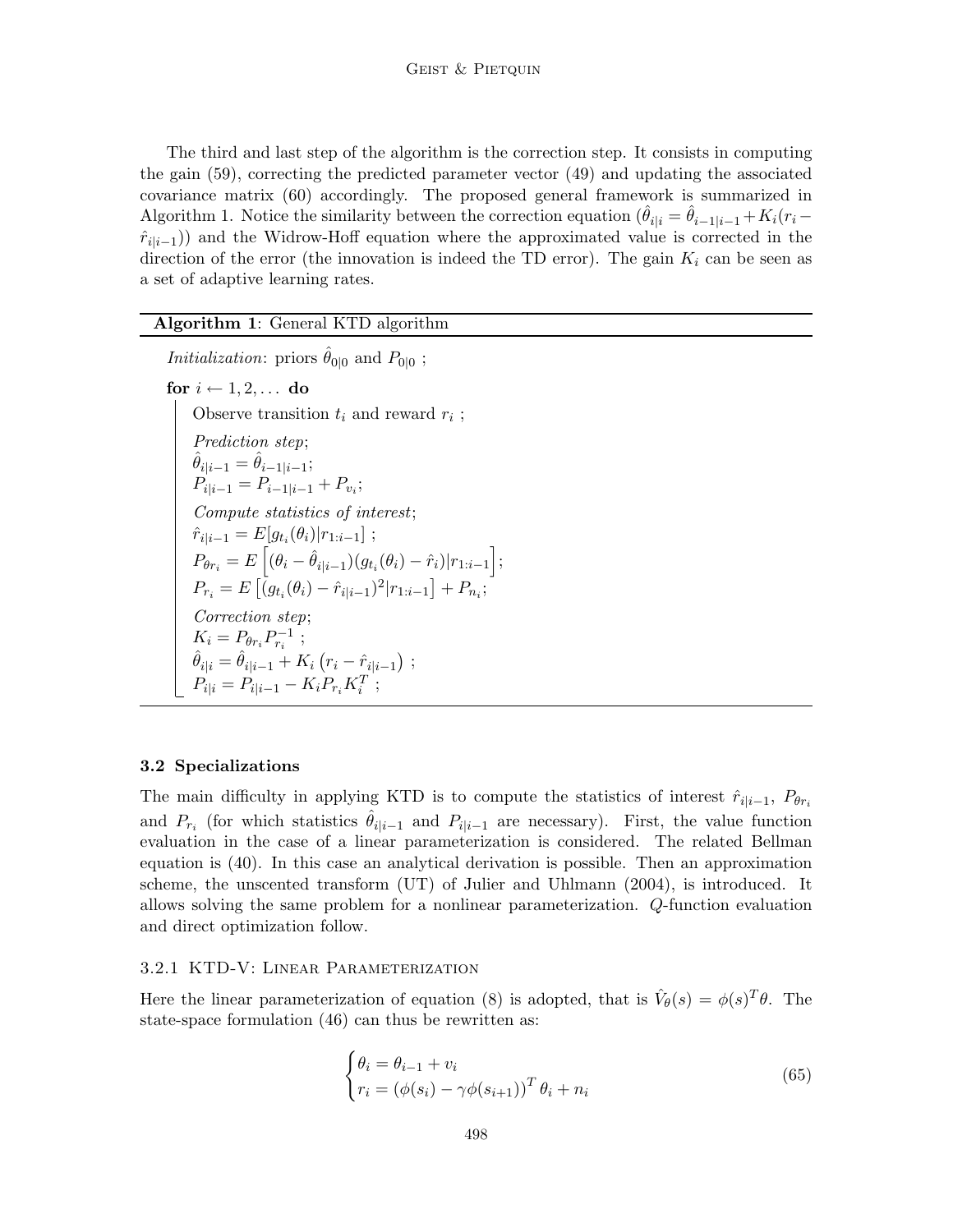Notice that as the problem at sight is the evaluation of a deterministic policy, no action has to be observed. The policy being fixed, the MDP reduces to a valued Markov chain. To shorten notations,  $H_i$  is defined as:

$$
H_i = \phi(s_i) - \gamma \phi(s_{i+1}) \tag{66}
$$

As the observation equation is linear, the statistics of interest can be derived analytically. The prediction is:

$$
\hat{r}_{i|i-1} = E[g_{t_i}(\theta_i)|r_{1:i-1}] \n= E[H_i^T \theta_i|r_{1:i-1}] \n= H_i^T E[\theta_i|r_{1:i-1}] \n= H_i^T \hat{\theta}_{i|i-1}
$$
\n(67)

The covariance between the parameter vector and the innovation can also be computed analytically:

$$
P_{\theta r_i} = E \left[ \tilde{\theta}_{i|i-1} \left( g_{t_i}(\theta_i) - \hat{r}_{i|i-1} \right) | r_{1:i-1} \right]
$$
  
= 
$$
E \left[ \tilde{\theta}_{i|i-1} H_i^T \tilde{\theta}_{i|i-1} | r_{1:i-1} \right]
$$
  
= 
$$
E \left[ \tilde{\theta}_{i|i-1} \tilde{\theta}_{i|i-1}^T | r_{1:i-1} \right] H_i
$$
  
= 
$$
P_{i|i-1} H_i
$$
 (68)

The covariance of the innovation is derived analytically as well:

$$
P_{r_i} = E\left[\left(g_{t_i}(\theta_i) - \hat{r}_{i|i-1}\right)^2 | r_{1:i-1} \right] + P_{n_i}
$$
  
= 
$$
E\left[\left(H_i^T \tilde{\theta}_{i|i-1}\right)^2 | r_{1:i-1} \right] + P_{n_i}
$$
  
= 
$$
H_i^T P_{i|i-1} H_i + P_{n_i}
$$
 (69)

The optimal gain can thus be defined algebraically and recursively:

$$
K_i = \frac{P_{i|i-1}H_i}{H_i^T P_{i|i-1}H_i + P_{n_i}}
$$
\n(70)

The KTD-V approach for linear parameterization is summarized in Algorithm 2.

Notice that this gain shares similarities with the gain (19) of the LSTD algorithm (Bradtke & Barto, 1996), which is not a surprise. LSTD is based on a least-squares minimization (however with the introduction of instrumental variables in order to handle stochastic transitions), and the Kalman filter can be seen as a stochastic generalization of the least-squares method. This gain shares also similarities with GPTD. Actually, if the process noise is set to 0 (that is  $P_{v_i} = 0$ ), then KTD-V with linear parameterization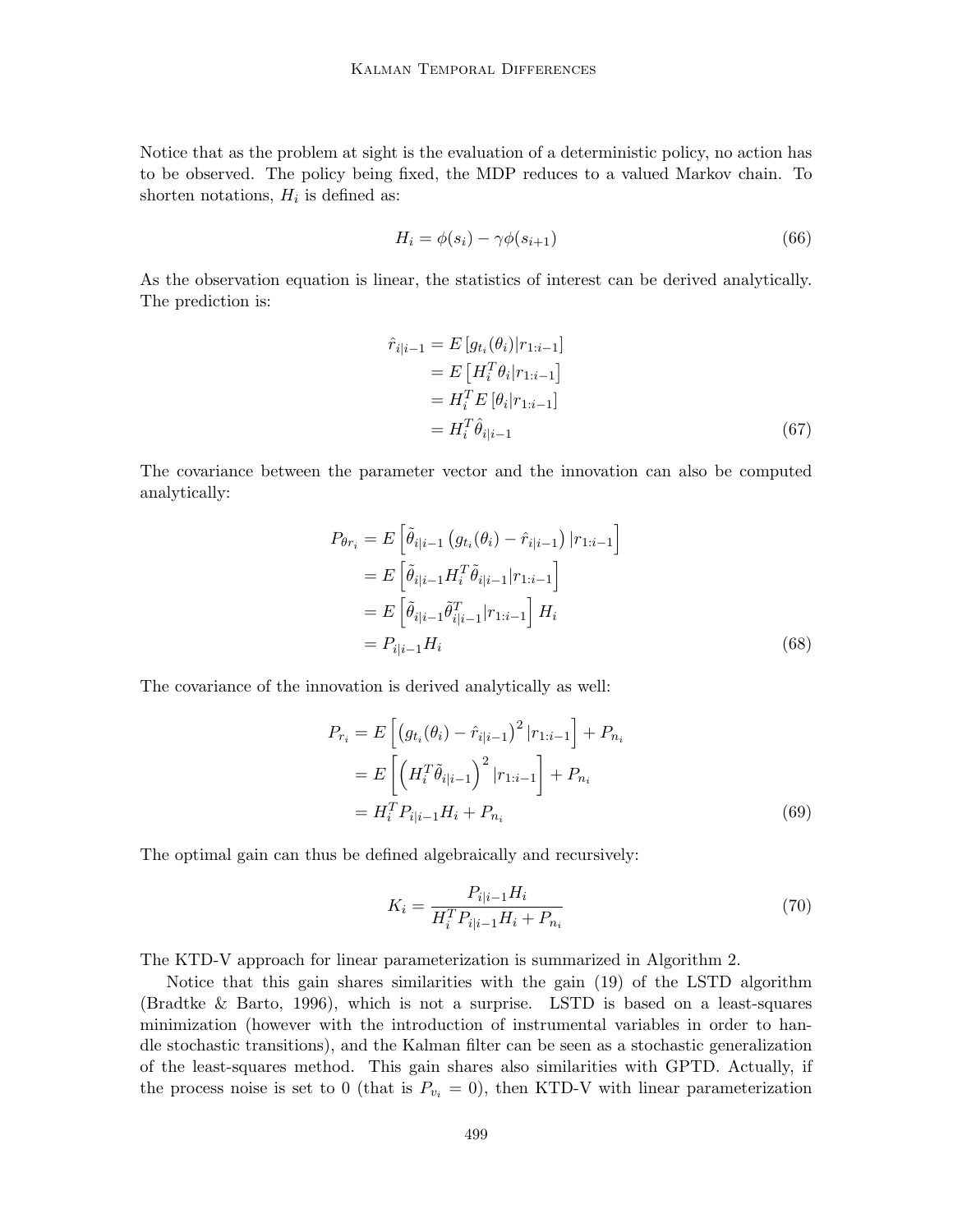| Algorithm 2: KTD-V: linear parameterization |  |  |  |
|---------------------------------------------|--|--|--|
|                                             |  |  |  |

*Initialization*: priors  $\hat{\theta}_{0|0}$  and  $P_{0|0}$ ;

for  $i \leftarrow 1, 2, \ldots$  do Observe transition  $(s_i)$  $, s_{i+1}$ ) and reward  $r_i$ ; Prediction step;  $\hat{\theta}_{i|i-1} = \hat{\theta}_{i-1|i-1};$  $P_{i|i-1} = P_{i-1|i-1} + P_{v_{i-1}};$ Compute statistics of interest;  $\hat{r}_{i|i-1} = H_i^T \hat{\theta}_{i|i-1}$ ;  $P_{\theta r_i} = P_{i|i-1}H_i;$  $P_{r_i} = H_i^T P_{i|i-1} H_i + P_{n_i};$ /\* where  $H_i = \phi(s_i) - \gamma \phi(s_{i+1})$  \*/ Correction step;  $K_i = P_{\theta r_i} P_{r_i}^{-1}$ ;  $\hat{\theta}_{i|i} = \hat{\theta}_{i|i-1} + K_i (r_i - \hat{r}_{i|i-1})$ ;  $P_{i|i} = P_{i|i-1} - K_i P_{r_i} K_i^T;$ 

and GPTD are the same algorithm<sup>7</sup>, see Equation  $(22)$ . This is not a surprise: under a linear and Gaussian hypothesis, state-space (65) with zero evolution noise is equivalent to the statistical generative model (21). An alternative point of view is that both approaches provide the least-squares solution to the  $L_2$  Bellman residual minimization.

Although linear parameterization is widely used, one can be interested in using a nonlinear one (for optimal basis function search or more compact function representation for instance). Another case of interest (addressed later) is to handle the max operator which is inherent to the Bellman optimality equation. This is how the proposed approach notably differs from Engel's framework. Basically, the issue of computing the statistics of interest for KTD can be stated as the following problem: given the mean and covariance of a random variable  $(\hat{\theta}_{i|i-1}$  and  $P_{i|i-1}$  for KTD), how can the mean and covariance of a nonlinear (and perhaps non-differentiable) mapping  $(g_{t_i}$  for KTD) of this random variable be computed? The following section presents the unscented transform, which is an approximation scheme designed to handle such a problem.

<sup>7.</sup> Once again, GPTD is more general than linear parameterization, the gain (22) being refereed to as "parametric GPTD" by Engel (2005). Nevertheless, the non-parametric approach of GPTD actually constructs online a kernel-based linear parameterization. At the end of learning, or if the parameterization is constructed in a preprocessing step, this non-parametric representation reduces to a linear parametric representation. As the focus of this paper is how to learn parameters of a representation and not the representation itself (which we totally recognize as being a problem of importance), GPTD is always considered in its parametric form in this article.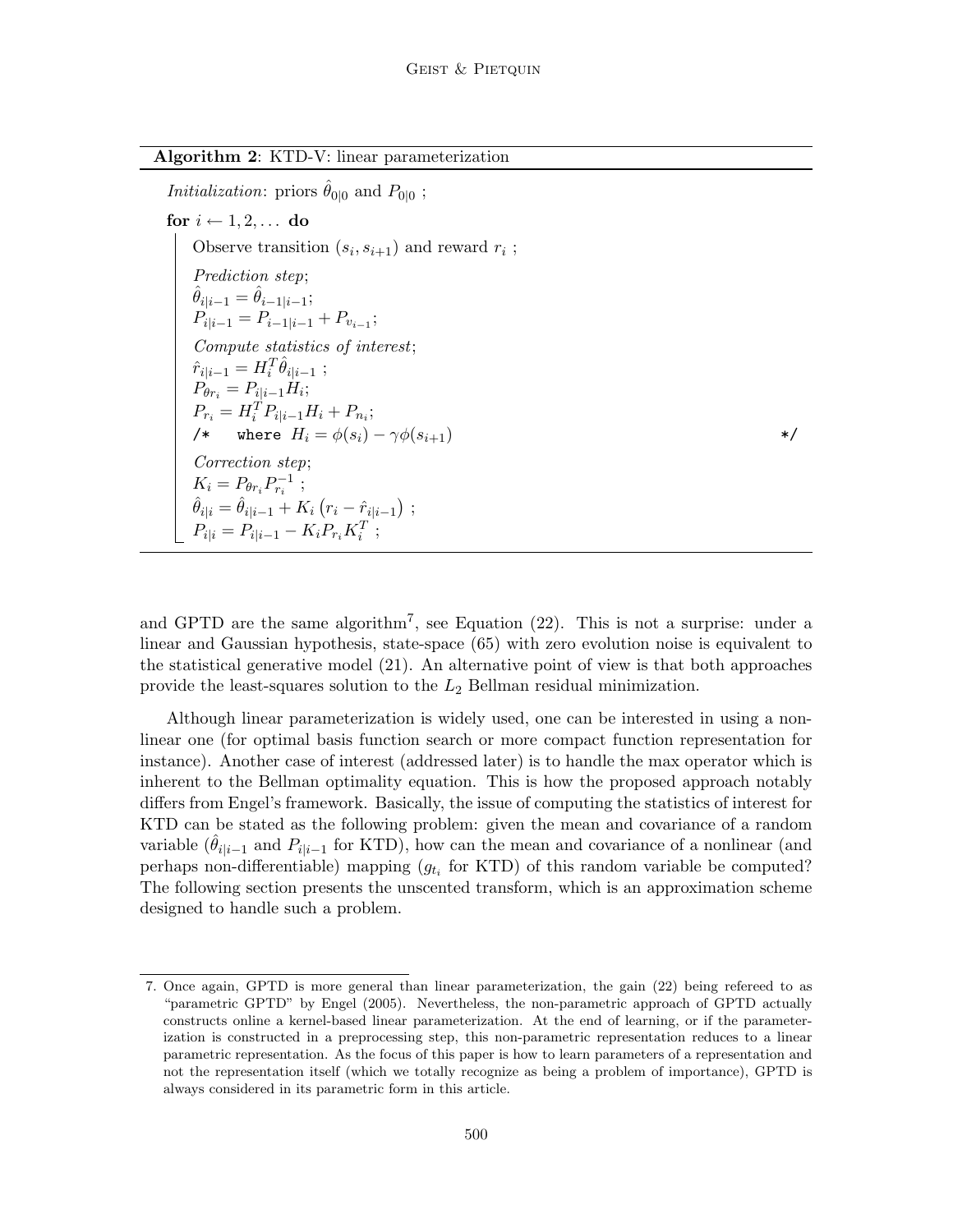### 3.2.2 The Unscented Transform

Let's abstract from RL and Kalman filtering and consider the problem of non-linear mapping of a random variable. Let X be a random vector, and let Y be a mapping of X. The problem is to compute the mean and covariance of Y knowing the mapping and the first and second order moments of  $X$ . If the mapping is linear, the relation between  $X$  and  $Y$  can be written as  $Y = AX$  where A is a matrix of ad hoc dimension (that is number of row of Y times number of rows of  $X$ ). In this case, required mean and covariance can be analytically computed as  $E[Y] = AE[X]$  and  $E[YY^T] = AE[XX^T]A^T$ . This result has been used to derive the KTD-V algorithm of Section 3.2.1.

If the mapping is nonlinear, the relation between  $X$  and  $Y$  can be written as:

$$
Y = f(X) \tag{71}
$$

A first solution would be to approximate the nonlinear mapping by a first order Taylor expansion around  $E[X]$ . This leads to the following approximations of the mean and covariance of  $Y$ :

$$
E[Y] \approx f(E[X]) \tag{72}
$$

$$
E[YYT] \approx (\nabla f(E[X])) E[XXT] (\nabla f(E[X]))T
$$
\n(73)

This approach is the basis of Extended Kalman Filtering (EKF) (for example, see Simon, 2006), which has been extensively studied and used in past decades. However it has some limitations. First it cannot handle non-derivable nonlinearities, and thus cannot handle the Bellman optimality equation (6) because of the max operator. It requires to compute the gradient of the mapping  $f$ , which can be quite difficult even if possible (eg., neural networks). It also supposes that the nonlinear mapping is locally linearizable in order to have a good approximation, which is unfortunately not always the case and can lead to quite bad results, as exemplified by Julier and Uhlmann (2004).

The basic idea of unscented transform is that it is easier to approximate an arbitrary random vector (with samples) than an arbitrary nonlinear function. Its principle is to sample deterministically a set of so-called sigma-points from the expectation and the covariance of X. The images of these points through the nonlinear mapping f are then computed, and they are used to approximate statistics of interest. It shares similarities with Monte-Carlo methods, however here the sampling is deterministic and requires less samples to be drawn, nonetheless guaranteeing a given accuracy (Julier & Uhlmann, 2004).

The original unscented transform is now described more formally (some variants have been introduced since then, the basic principle being the same). Let  $n$  be the dimension of X. A set of  $2n + 1$  so-called "sigma-points" is computed as follows:

$$
x^{(0)} = \bar{X} \tag{74}
$$

$$
x^{(j)} = \bar{X} + \left(\sqrt{(n+\kappa)P_X}\right)_j \qquad \qquad 1 \le j \le n \tag{75}
$$

$$
x^{(j)} = \bar{X} - \left(\sqrt{(n+\kappa)P_X}\right)_{j-n} \qquad n+1 \le j \le 2n \tag{76}
$$

as well as associated weights:

$$
w_0 = \frac{\kappa}{n+\kappa} \quad \text{and} \quad w_j = \frac{1}{2(n+\kappa)} \quad \forall j > 0 \tag{77}
$$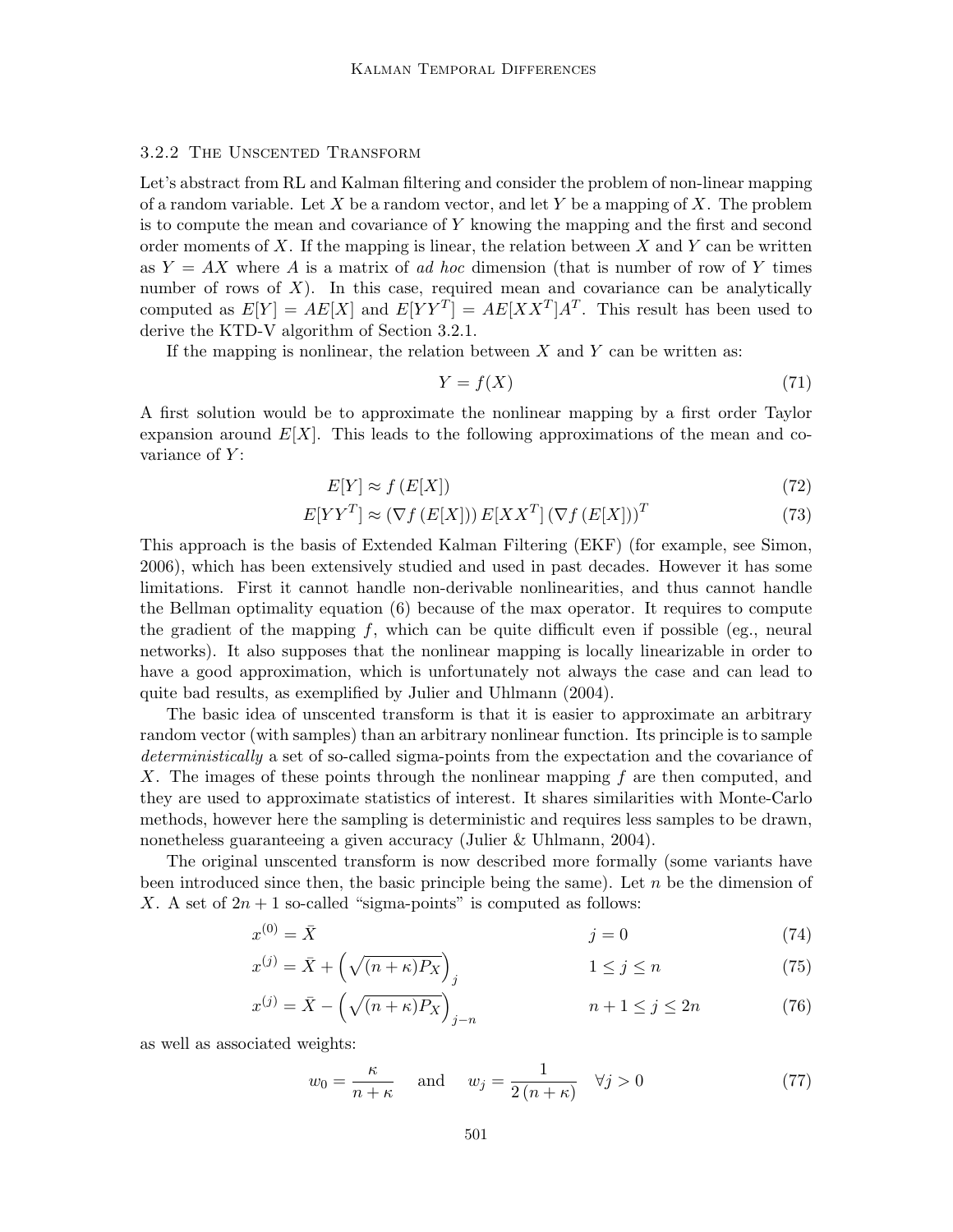where  $\overline{X}$  is the mean of X,  $P_X$  is its variance matrix,  $\kappa$  is a scaling factor which controls the sampling spread, and  $(\sqrt{(n + \kappa)P_X})_j$  is the j<sup>th</sup> column of the Cholesky decomposition of the matrix  $(n + \kappa)P_X$ . Then the image through the mapping f is computed for each of these sigma-points:

$$
y^{(j)} = f(x^{(j)}), \quad 0 \le j \le 2n \tag{78}
$$

The set of sigma-points and their images can finally be used to approximate first and second order moments of Y, and even  $P_{XY}$ , the covariance matrix between X and Y:

$$
\bar{Y} \approx \bar{y} = \sum_{j=0}^{2n} w_j y^{(j)} \tag{79}
$$

$$
P_Y \approx \sum_{j=0}^{2n} w_j \left( y^{(j)} - \bar{y} \right) \left( y^{(j)} - \bar{y} \right)^T
$$
\n(80)

$$
P_{XY} \approx \sum_{j=0}^{2n} w_j \left( x^{(j)} - \bar{X} \right) \left( y^{(j)} - \bar{y} \right)^T
$$
 (81)

Thanks to the unscented transform, it is possible to address the value function evaluation problem with nonlinear parameterization, the random vector  $X$  being in this case the parameter vector, and its nonlinear mapping Y the predicted reward.

#### 3.2.3 KTD-V: Nonlinear Parameterization

In this section a generic parameterization of the value function  $\hat{V}_{\theta}$  is considered: it can be a neural network (Bishop, 1995), a semi-parametric kernel representation (Geist, Pietquin, & Fricout, 2008), or any function representation of interest, as long as it can be described by a set of  $p$  parameters. The general state-space formulation  $(46)$  can thus be written as:

$$
\begin{cases} \theta_i = \theta_{i-1} + v_i \\ r_i = \hat{V}_{\theta_i}(s_i) - \gamma \hat{V}_{\theta_i}(s_{i+1}) + n_i \end{cases}
$$
\n(82)

The problem is still to compute the statistics of interest, which becomes tractable with the unscented transform. The first thing to compute is the set of sigma-points from known statistics  $\hat{\theta}_{i|i-1}$  and  $P_{i|i-1}$  as well as the associated weights using Equations (74-77), as described in Section 3.2.2:

$$
\Theta_{i|i-1} = \left\{ \hat{\theta}_{i|i-1}^{(j)}, \ 0 \le j \le 2p \right\} \tag{83}
$$

$$
\mathcal{W} = \{w_j, \ 0 \le j \le 2p\} \tag{84}
$$

Then the images of these sigma-points are computed (a predicted reward for each of the sampled parameter vectors), using the observation function of state-space model (82), which is linked to the Bellman evaluation equation (40):

$$
\mathcal{R}_{i|i-1} = \left\{ \hat{r}_{i|i-1}^{(j)} = \hat{V}_{\hat{\theta}_{i|i-1}^{(j)}}(s_i) - \gamma \hat{V}_{\hat{\theta}_{i|i-1}^{(j)}}(s_{i+1}), \ 0 \le j \le 2p \right\}
$$
(85)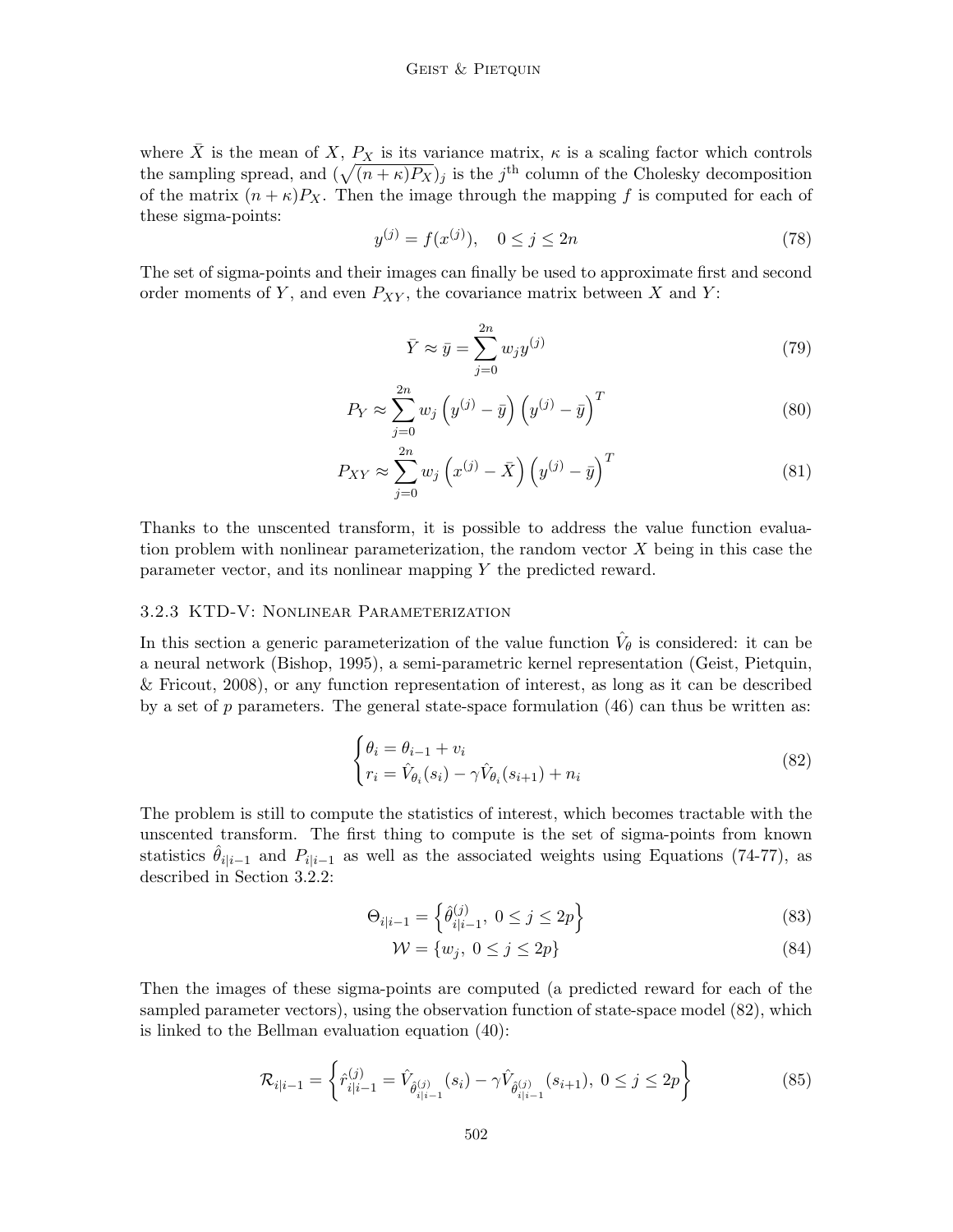The sigma-points and their images being computed, the statistics of interest can be approximated by:

$$
\hat{r}_{i|i-1} \approx \sum_{j=0}^{2p} w_j \hat{r}_{i|i-1}^{(j)} \tag{86}
$$

$$
P_{r_i} \approx \sum_{j=0}^{2p} w_j \left(\hat{r}_{i|i-1}^{(j)} - \hat{r}_{i|i-1}\right)^2 + P_{n_i}
$$
\n(87)

$$
P_{\theta r_i} \approx \sum_{j=0}^{2p} w_j \left( \hat{\theta}_{i|i-1}^{(j)} - \hat{\theta}_{i|i-1} \right) \left( \hat{r}_{i|i-1}^{(j)} - \hat{r}_{i|i-1} \right)
$$
(88)

As the unscented transform is no longer an approximation for linear mapping, this formulation is still valid for value function evaluation with linear function approximation. KTD-V with nonlinear function approximation is summarized in Algorithm 3. Notice that such a general parameterization cannot be taken into account in GPTD nor LSTD. It is possible with direct algorithms (TD with function approximation), however there is a risk of divergence. This is illustrated in Section 7.

## 3.2.4 KTD-SARSA

This section focuses on the Q-function evaluation of a fixed given policy. The associated algorithm is called KTD-SARSA, which can be misleading. Indeed, SARSA is sometime understood as a Q-function evaluation algorithm associated with an optimistic policy iteration scheme (eg.,  $\epsilon$ -greedy policy). Here the focus is on the Q-function evaluation problem, and the control part is left apart. For a general parameterization  $\hat{Q}_{\theta}$ , and considering the Bellman evaluation equation  $(41)$ , the state-space model  $(46)$  can be rewritten as:

$$
\begin{cases} \theta_i = \theta_{i-1} + v_i \\ r_i = \hat{Q}_{\theta_i}(s_i, a_i) - \gamma \hat{Q}_{\theta_i}(s_{i+1}, a_{i+1}) + n_i \end{cases}
$$
(89)

For a fixed policy, the value function evaluation on the state space induced Markov chain<sup>8</sup> is quite similar to the Q-function evaluation on the state-action space induced Markov chain. It is thus straightforward to extend KTD-V to Q-function evaluation. Recall that for a linear parameterization, the unscented transform leads to an exact computation of statistics of interest, and thus in this case Algorithm 3 (KTD-V) is equivalent to Algorithm 2. That is why only the sigma-point formulation of KTD-SARSA is given, also summarized in Algorithm 3.

LSTD and GPTD have also been generalized to the Q-function evaluation (see respectively Lagoudakis & Parr, 2003 and Engel, 2005). However, once again, these approaches cannot handle a nonlinear parameterization, contrary to KTD-SARSA. Notice also that if the parameterization is linear and the process noise is zero, KTD-SARSA is the same algorithm as GPTD for Q-function evaluation (this is a direct extension of the equivalence between GPTD and KTD-V with linear parameterization and zero process noise, see Sec. 3.2.1).

<sup>8.</sup> For a fixed policy, the MDP reduces to a Markov chain.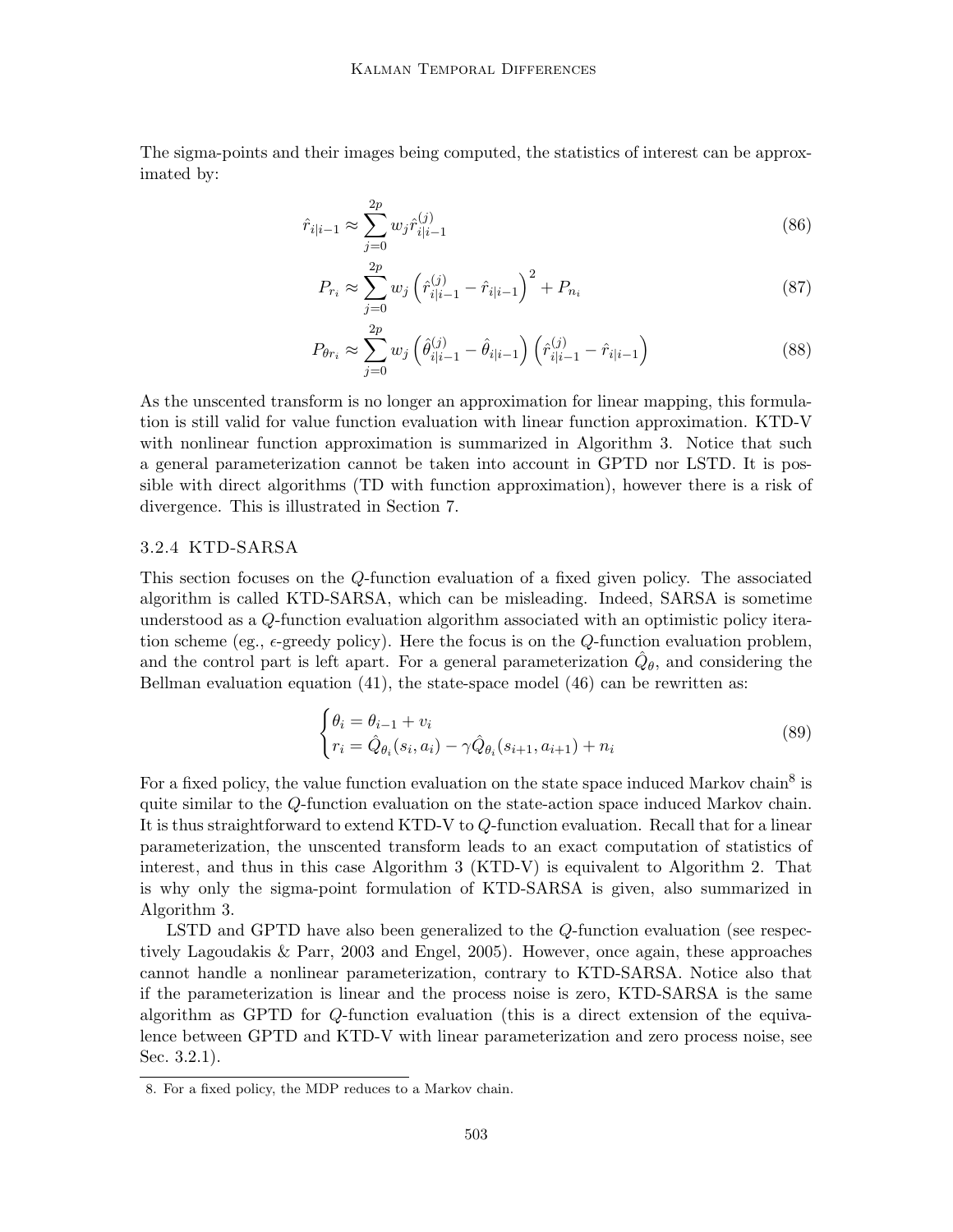## Algorithm 3: KTD-V, KTD-SARSA and KTD-Q

*Initialization*: priors  $\hat{\theta}_{0|0}$  and  $P_{0|0}$ ;

for  $i \leftarrow 1, 2, \ldots$  do Observe transition  $t_i =$  $\sqrt{ }$  $\int$  $(s_i, s_{i+1})$  (KTD-V)  $(s_i, a_i, s_{i+1})$  (KTD-Q)  $(s_i, a_i, s_{i+1}, a_{i+1})$  (KTD-SARSA) and reward  $r_i$ ; Prediction Step;  $\hat{\theta}_{i|i-1} = \hat{\theta}_{i-1|i-1};$  $P_{i|i-1} = P_{i-1|i-1} + P_{v_i};$ Sigma-points computation ;  $\Theta_{i|i-1} = \left\{\hat{\theta}_{i|i}^{(j)}\right\}$  $j_{i|i-1}^{(j)}$ ,  $0 \le j \le 2p$  {from  $\hat{\theta}_{i|i-1}$  and  $P_{i|i-1}$ };  $\mathcal{W} = \{w_j, \quad 0 \le j \le 2p \quad \} ;$  $\mathcal{R}_{i|i-1} =$  $\sqrt{ }$  $\int$  $\overline{\mathcal{L}}$  $\left\{\hat{r}_{i|i-1}^{(j)} = \hat{V}_{\hat{\theta}_{i|i-1}^{(j)}}(s_i) - \gamma \hat{V}_{\hat{\theta}_{i|i-1}^{(j)}}(s_{i+1}), 0 \leq j \leq 2p\right\}$  (KTD-V)  $\left\{\hat{r}_{i|i-1}^{(j)}=\hat{Q}_{\hat{\theta}_{i|i-1}^{(j)}}(s_i,a_i)-\gamma\hat{Q}_{\hat{\theta}_{i|i-1}^{(j)}}(s_{i+1},a_{i+1}),\,0\leq j\leq 2p\right\}$  (ktd-sarsa)  $\left\{\hat{r}_{i|i-1}^{(j)} = \hat{Q}_{\hat{\theta}_{i|i-1}^{(j)}}(s_i, a_i) - \gamma \max_{b \in A} \hat{Q}_{\hat{\theta}_{i|i-1}^{(j)}}(s_{i+1}, b), 0 \le j \le 2p\right\}$  (KTD-Q) ; Compute statistics of interest;  $\hat{r}_{i|i-1} = \sum_{j=0}^{2p} w_j \hat{r}^{(j)}_{i|i}$  $\frac{(J)}{i|i-1};$  $P_{\theta r_i} = \sum_{j=0}^{2p} w_j (\hat{\theta}_{i|i-1}^{(j)} - \hat{\theta}_{i|i-1}) (\hat{r}_{i|i-1}^{(j)} - \hat{r}_{i|i-1});$  $P_{r_i} = \sum_{j=0}^{2p} w_j \left( \hat{r}_{i|i-1}^{(j)} - \hat{r}_{i|i-1} \right)^2 + P_{n_i};$ Correction step;  $K_i = P_{\theta r_i} P_{r_i}^{-1}$ ;  $\hat{\theta}_{i|i} = \hat{\theta}_{i|i-1} + K_i (r_i - \hat{r}_{i|i-1})$ ;  $P_{i|i} = P_{i|i-1} - K_i P_{r_i} K_i^T;$ 

### 3.2.5 KTD-Q

This section focuses on the Q-function optimization, that is on finding an approximate solution to the Bellman optimality equation (42). A general parameterization  $\hat{Q}_{\theta}$  is adopted. The state-space model (46) can be specialized as follows:

$$
\begin{cases} \theta_i = \theta_{i-1} + v_i \\ r_i = \hat{Q}_{\theta_i}(s_i, a_i) - \gamma \max_{b \in A} \hat{Q}_{\theta_i}(s_{i+1}, b) + n_i \end{cases}
$$
\n
$$
(90)
$$

Here linear and nonlinear parameterizations are not distinguished, because of the nonlinearities induced by the max operator. It is tricky to handle, especially because of its non-differentiability.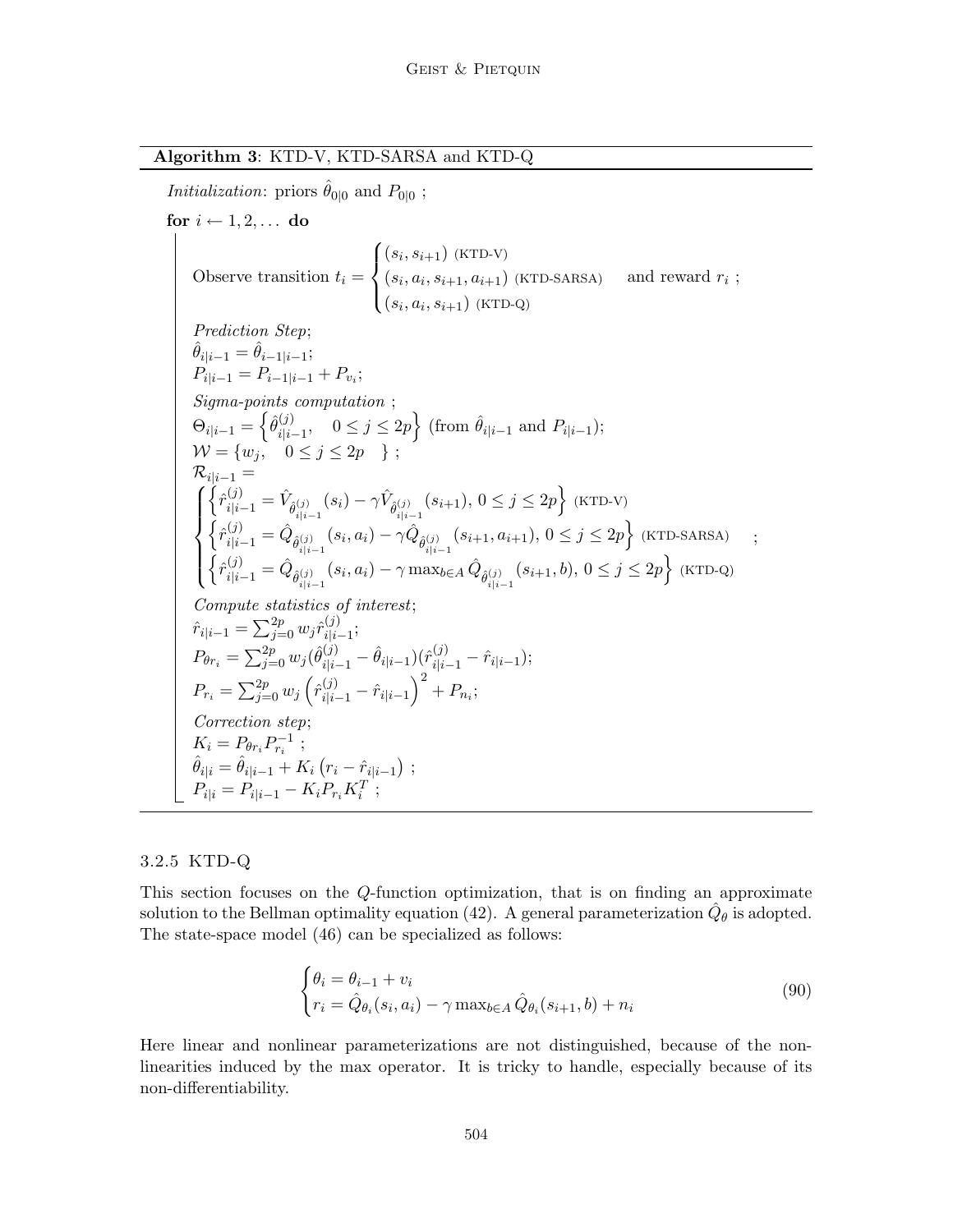Hopefully, as it approximates the random variable rather than the mapping, the unscented transform is a derivative-free approximation. Given the general KTD algorithm introduced in Section 3.1.3 and the unscented transform described in Section 3.2.2, it is possible to derive KTD-Q, the KTD algorithm for Q-function direct optimization. One has first to compute the set of sigma-points associated with the parameter vector, as in equations (83-84). Then the mapping of these sigma-points through the observation equation of state-space model (90), which contains the max operator, is computed:

$$
\mathcal{R}_{i|i-1} = \left\{ \hat{r}_{i|i-1}^{(j)} = \hat{Q}_{\hat{\theta}_{i|i-1}^{(j)}}(s_i, a_i) - \gamma \max_{b \in A} \hat{Q}_{\hat{\theta}_{i|i-1}^{(j)}}(s_{i+1}, b), \ 0 \le j \le 2p \right\}
$$
(91)

Then, as usual, the sigma-points and their images are used to compute the statistics of interest, as in equations (86-88). The proposed KTD-Q is summarized in Algorithm 3.

Notice that even if the parameterization is linear, there is no LSTD nor GPTD equivalent to this algorithm. Actually, as linearity of the observation model is a mandatory assumption for the derivation of these algorithms, the Bellman optimality operator cannot be taken into account. As far as we know, KTD-Q is one of the first second order value iteration-like algorithms. Choi and Van Roy (2006) propose a linear least-squares based bootstrapping approach (to be discussed in Section 8) which can be used in a Q-learning-like setting. Yu and Bertsekas (2007) also introduce a least-squares-based Q-learning. However, it is designed for optimal stopping problems (which is a restrictive class of MDP) and it is not truly online (to update the representation given a new observation, all the followed trajectory are explicitly required). Roughly speaking, this algorithm is fitted-Q with a least-squares for the supervised learning part and for which a new transition is added to the learning basis at each iteration. Its computational complexity is cubic<sup>9</sup>, which is higher than the square complexity of KTD, as shown in the next section.

## 3.3 Algorithmic Complexity

Let  $p$  be the number of parameters. The unscented transform involves a Cholesky decomposition of which computational complexity is  $O(p^3)$  in general. However, as the variance update (60) is a rank one update, the Cholesky decomposition can be perfomed in  $O(p^2)$ (eg., see Gill, Golub, Murray, & Saunders, 1974). The different algorithms imply to evaluate  $2p+1$  times the  $g_{t_i}$  function at each time-step. For KTD-V or KTD-SARSA and a general parameterization, each evaluation is bounded by  $O(p)$ . For KTD-Q, the maximum over actions has to be computed. The notation  $A$  represents the cardinality of action space if finite, the computational complexity of the algorithm used to search the maximum otherwise (eg., the number of samples times the evaluation complexity for Monte Carlo). Then each evaluation is bounded by  $O(pA)$ . Remaining operations are basic linear algebra, and are thus bounded by  $O(p^2)$ . Therefore the global computational complexity (per iteration) of KTD-V and KTD-SARSA is  $O(p^2)$ , and KTD-Q is in  $O(\mathcal{A}p^2)$ . As the mean and variance matrix of parameters have to be maintained, the memory complexity is  $O(p^2)$ . Although comparable to LSTD or GPTD complexity, this is higher than many other RL algorithms which have a linear complexity. Nevertheless, most of value function approximation approaches assume a linear parameterization. KTD does not make this hypothesis (even to

<sup>9.</sup> However, the paper proposes some heuristics which reduce this complexity.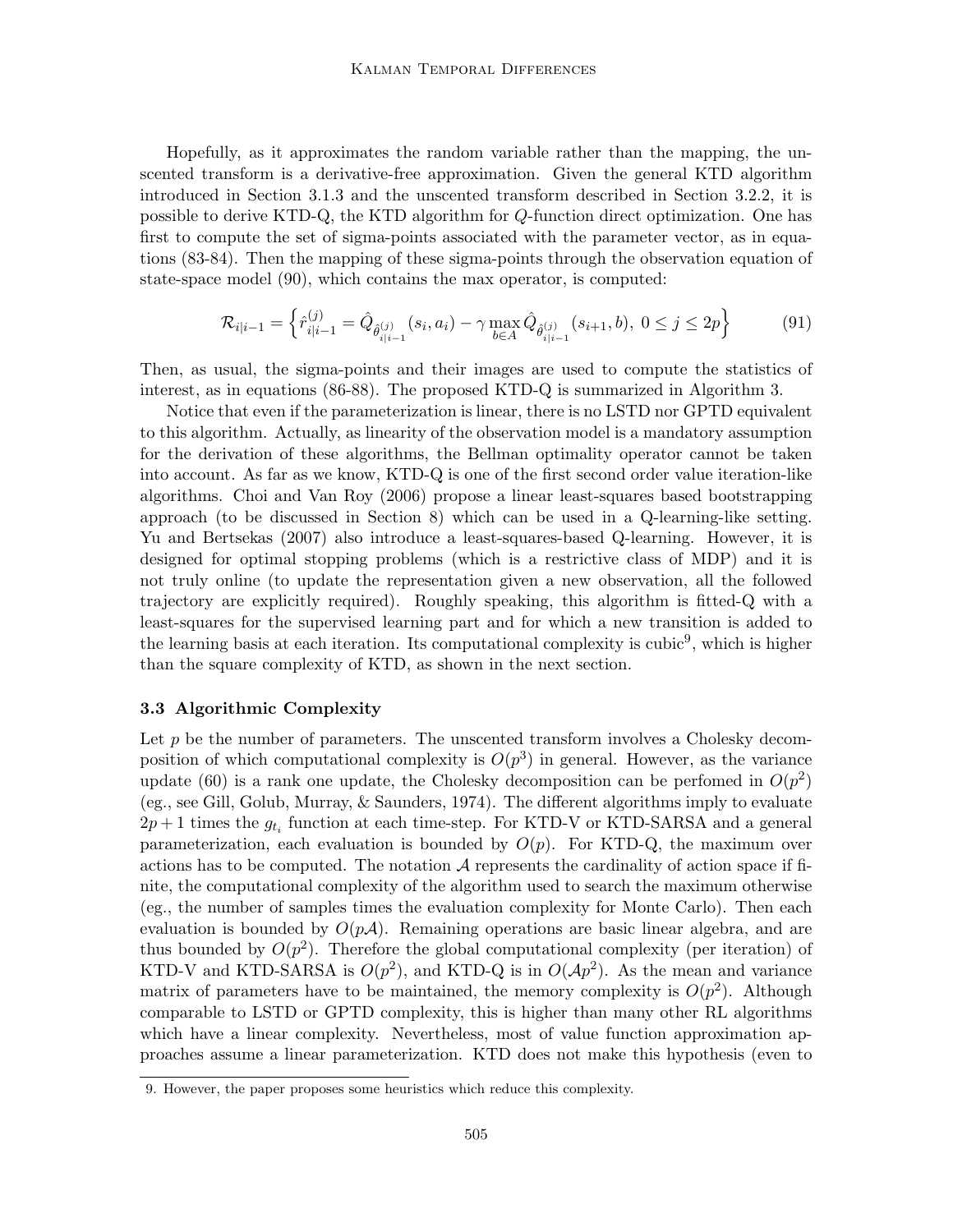analyse convergence, as shown in Section 5.1) and so allows much more compact representations for the value function. Thus the quadratic complexity is a problem with important counterparts.

## 4. KTD: the Stochastic Case

The KTD framework presented so far assumes deterministic transitions. If it is not the case, the observation noise  $n_i$  cannot be assumed as white (since it would include the MDP stochasticity as well as the inductive bias), whereas it is a necessary condition for KTD derivation. First it is shown that using KTD in a stochastic MDP involves a bias. Then a colored noise model is introduced to alleviate this problem, and it is used to extend KTD. The problem caused by off-policy learning, which prevents the derivation of an XKTD-Q algorithm, is also discussed.

### 4.1 Stochastic Transitions and Bias

One can ignore this problem and use the cost function (47) linked to state-space model (46) with stochastic transitions. However, similarly to approaches minimizing a squared Bellman residual, such as residual algorithms of Baird (1995), this cost function is biased. More precisely, it is biased relatively to stochasticity of transitions (parameters and transitions are different sources of randomness). Additionally, this cost function being biased, the estimator minimizing it (that is  $\hat{\theta}_{i|i}$ ) is biased too.

**Theorem 1.** If the reward function only depends on the current state-action pair, and not on the transiting state, then when used on a stochastic Markov decision process, the cost function  $(47)$  is biased (relatively to stochasticity of transitions), its bias being given by:

$$
||K_i||^2 E\left[\sup_{s'|s_i,a_i} (r_i - g_{t_i}(\theta)) |r_{1:i-1}\right] = \begin{cases} ||K_i||^2 E\left[\cos_{s'|s_i,\pi(s_i)} (r_i + \gamma V_{\theta}(s')) |r_{1:i-1}\right] \\ ||K_i||^2 E\left[\cos_{s'|s_i,\pi(s_i)} (r_i + \gamma Q_{\theta}(s',\pi(s'))) |r_{1:i-1}\right] \\ ||K_i||^2 E\left[\cos_{s'|s_i,a_i} (r_i + \gamma \max_{a \in A} Q_{\theta}(s',a)) |r_{1:i-1}\right] \end{cases}
$$
(92)

It is clear that this bias is zero for deterministic transitions.

Proof. The assumption that the reward does not depend on the transiting state is made for technically simplifying the demonstration, because of the conditioning of the cost function on past observed rewards. Yet it is done without loss of generality. Under this hypothesis, the state-space model to be considered for a stochastic MDP is:

$$
\begin{cases} \theta_i = \theta_{i-1} + v_i \\ r_i = E_{s'|s_i, a_i} \left[ g_{t_i}(\theta_i) \right] + n_i \end{cases}
$$
\n(93)

with  $t_i$  now defined as the random quantity  $t_i = (s_i, a_i, s')$ . Notice that the observation equation (minus the noise) is the Bellman equation for stochastic transitions. The difference with state-space model (46) is that transitions are no more sampled but averaged. The associated cost function is:

$$
\mathcal{J}_i(\theta) = \text{trace} \left( \mathcal{P}_{i|i} \right) = \text{trace} \left( \mathcal{P}_{i|i-1} - \mathcal{P}_{\theta r_i} K_i^T - K_i \mathcal{P}_{\theta r_i}^T - K_i \mathcal{P}_{r_i} K_i^T \right) \tag{94}
$$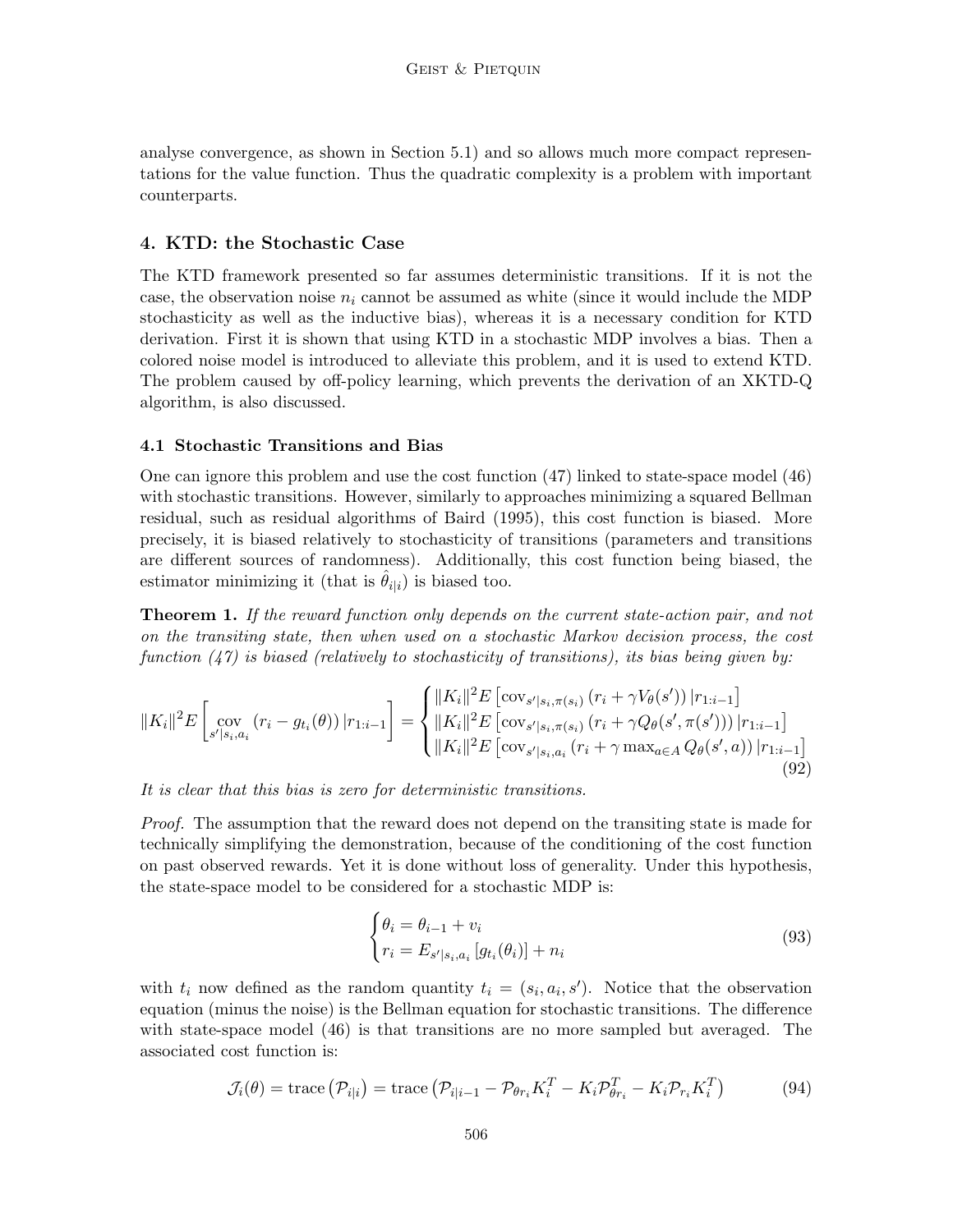Calligraphic letters denote the same for state-space model (93) than notations (55) for state-space model (46), eg.:

$$
\mathcal{P}_{\theta r_i} = E\left[\tilde{\theta}_{i|i-1}\tilde{\mathfrak{r}}_i|r_{1:i-1}\right] \text{ with } \tilde{\mathfrak{r}}_i = r_i - \hat{\mathfrak{r}}_{i|i-1} = r_i - E\left[E_{s'|s_i,a_i}\left[g_{t_i}(\theta_i)\right]|r_{1:i-1}\right] \tag{95}
$$

Notice that the prediction of the reward is unbiased, thus the same holds for the innovation:

$$
E_{s'|s_i, a_i} \left[ \hat{r}_{i|i-1} \right] = \hat{\mathfrak{r}}_{i|i-1} \text{ and } E_{s'|s_i, a_i} \left[ \tilde{r}_{i|i-1} \right] = \tilde{\mathfrak{r}}_{i|i-1} \tag{96}
$$

The term  $P_{i|i-1}$  does not depend on transiting state s' and the term  $P_{\theta r_i}$  is linear in the innovation, so they are unbiased:

$$
E_{s'|s_i, a_i} [P_{i|i-1}] = \mathcal{P}_{i|i-1} \text{ and } E_{s'|s_i, a_i} [P_{\theta r_i}] = \mathcal{P}_{\theta r_i}
$$
\n(97)

This is not the case for the variance of the innovation:

$$
E_{s'|s_i,a_i}[P_{r_i}] = E_{s'|s_i,a_i}[E[\tilde{r}_i^2 | r_{1:i-1}]]
$$
  
\n
$$
= E[E_{s'|s_i,a_i}[\tilde{r}_i^2] | r_{1:i-1}]
$$
  
\n
$$
= E[\tilde{\tau}_i^2 | r_{1:i-1}] + E[E_{s'|s_i,a_i}[\tilde{r}_i^2] - (E_{s'|s_i,a_i}[\tilde{r}_i])^2 | r_{1:i-1}]
$$
  
\n
$$
= P_{r_i} + E\left[\sup_{s'|s_i,a_i} (\tilde{r}_i) | r_{1:i-1}\right]
$$
\n(98)

Thus the bias  $(E_{s'|s_i, a_i}[J_i(\theta)] - \mathcal{J}_i(\theta))$  can be computed:

$$
E_{s'|s_i, a_i} [J_i(\theta)] - \mathcal{J}_i(\theta) = E_{s'|s_i, a_i} [\text{trace} (K_i (P_{r_i} - P_{r_i}) K_i^T)]
$$
  
= trace $(K_i K_i^T) E_{s'|s_i, a_i} [P_{r_i} - P_{r_i}]$   
=  $K_i^T K_i (E_{s'|s_i, a_i} [P_{r_i}] - P_{r_i})$   
=  $||K_i||^2 E \left[ \text{cov} (r_i - g_{t_i}(\theta)) |r_{1:i-1} \right]$  (99)

Notice that neither  $V_{\theta}(s_i)$  nor  $Q_{\theta}(s_i, a_i)$  depends on the transiting state s'. Thus this proves the result as expressed in Theorem 1.  $\Box$ 

This bias is quite similar to the one arising from the minimization of a square Bellman residual. The result of Theorem 2 (see Section 5) even strengthen this parallel. A solution could be to introduce an auxiliary filter to remove this bias, similarly to introduction of an auxiliary function made by Antos, Szepesvári, and Munos (2008). However extension of this work is not straightforward. Another approach could be to estimate this bias online so as to remove it, similarly to what is done by Jo and Kim (2005) for least-mean square filtering. However the Kalman filter is a much more complex framework than the least-squares filter, especially when combined with unscented transform. Another interesting perspective could be to introduce a colored observation noise as done by Engel (2005) in a Bayesian context for Gaussian process-based algorithms. This last approach is presented and used to extend KTD next.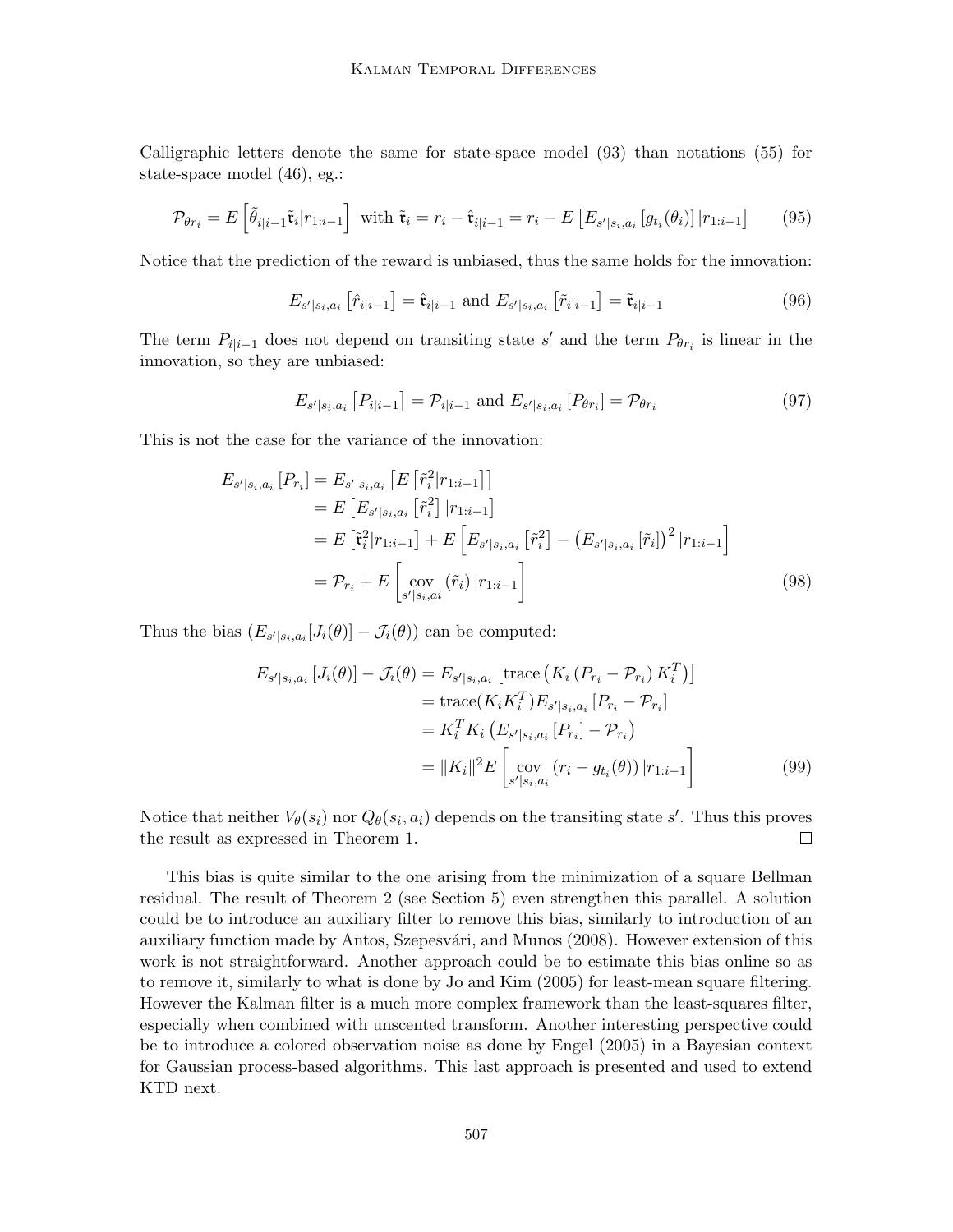## 4.2 A Colored Noise Model

First the focus is on value function evaluation. Extension to Q-function evaluation is straightforward, and Q-function optimization is discussed later, because of its *off-policy* aspect (the learnt policy is not the behaviorial one). The Bellman evaluation equation to be solved is Equation (4): it has just been shown that directly using KTD in a stochastic problem induces a bias in the minimized cost function. A colored noise model which was first proposed by Engel et al. (2005) (the basis of the so-called Monte-Carlo GPTD algorithm) is first presented, before being adapted to extend the KTD framework.

The policy being fixed for evaluation, the MDP reduces in a valued Markov chain of probability transition  $p^{\pi}(.|s) = p(.|s, \pi(s))$  and of reward  $R^{\pi}(s, s') = R(s, \pi(s), s')$ . The value function can be defined as the expectation (over all possible trajectories) of the following discount return random process:

$$
D^{\pi}(s) = \sum_{i=0}^{\infty} \gamma^{i} R^{\pi}(s_i, s_{i+1}) | s_0 = s, \ s_{i+1} \sim p^{\pi}(.|s_i)
$$
 (100)

This equation naturally leads to a Bellman-like anti-causal recurrence:

$$
D^{\pi}(s) = R^{\pi}(s, s') + \gamma D^{\pi}(s'), s' \sim p^{\pi}(.|s)
$$
\n(101)

This random process can also be broken down in its mean plus a zero mean residual. However by definition its mean is the value function  $V^{\pi}(s) = E[D^{\pi}(s)]$ , so by writing  $\Delta V^{\pi}(s)$  the residual:

$$
D^{\pi}(s) = E[D^{\pi}(s)] + (D^{\pi}(s) - E[D^{\pi}(s)]) = V^{\pi}(s) + \Delta V^{\pi}(s)
$$
\n(102)

Substituting Equation (102) into Equation (101), the reward can be expressed as a function of the value plus a noise:

$$
R^{\pi}(s, s') = V^{\pi}(s) - \gamma V^{\pi}(s') + N(s, s')
$$
\n(103)

the noise being defined as:

$$
N(s, s') = \Delta V^{\pi}(s) - \gamma \Delta V^{\pi}(s')
$$
\n(104)

As done by Engel et al. (2005), the residuals are supposed to be independent, which leads to a colored noise model. This assumption is really strong, as transitions are likely to render residuals dependent, however despite this some convergence guarantees are given in Section 5.

Recall the observation equation of the state-space formulation (46):  $r_i = g_{t_i}(\theta_i) + n_i$ . In the KTD framework, the observation noise  $n_i$  is assumed white, which is necessary for the algorithm derivation. In the eXtended Kalman Temporal Differences (XKTD) framework, the colored noise model (104) is used instead.

The residual being centered and assumed independent, this noise is indeed a moving average (MA) noise (here the sum of two white noises):

$$
n_i = -\gamma u_i + u_{i-1}, \quad u_i \sim (0, \sigma_i^2) \tag{105}
$$

Notice that the white noise  $u_i$  is centered with variance  $\sigma_i^2$ , nevertheless no assumption is made about its distribution (particularly no Gaussian assumption).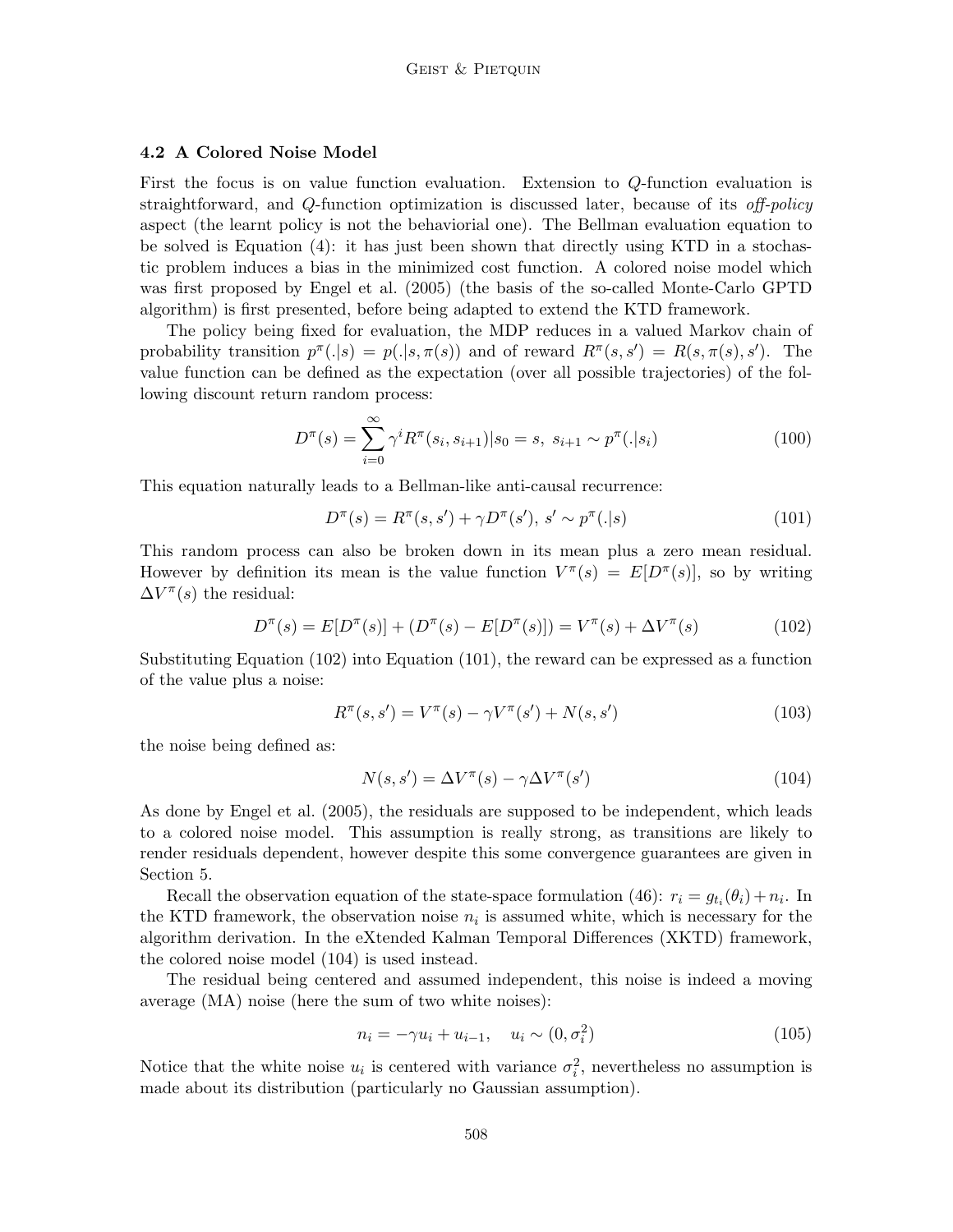#### 4.3 Extending KTD

It is quite easy to use an autoregressive (AR) process noise in a Kalman filter by extending the evolution equation (for example, see Simon, 2006). However, as far as we know, the case of an MA observation noise has never been addressed before in the literature, whereas it is necessary to extend KTD. Notice that this noise model is taken into account in a quite different way in the GPTD framework. Basically, it is done using the partitioned matrix inversion formula, which is not possible here due to the lack of linearity assumption.

#### 4.3.1 eXtended Kalman Temporal Differences

Rederiving KTD in the case of an MA noise as done in Section 3.1 would be quite difficult. Instead, it is proposed here to express the scalar MA noise  $n_i$  as a vectorial AR noise. This allows extending state-space model (46) to a new one for which Algorithm 1 applies rather directly. Let  $\omega_i$  be an auxiliary random variable. Scalar MA noise (105) is equivalent to the following vectorial AR noise:

$$
\begin{pmatrix} \omega_i \\ n_i \end{pmatrix} = \begin{pmatrix} 0 & 0 \\ 1 & 0 \end{pmatrix} \begin{pmatrix} \omega_{i-1} \\ n_{i-1} \end{pmatrix} + \begin{pmatrix} 1 \\ -\gamma \end{pmatrix} u_i \tag{106}
$$

Indeed, from this vectorial AR noise,  $n_i = \omega_{i-1} - \gamma u_i$  and  $\omega_i = u_i$ , so  $n_i = -\gamma u_i + u_{i-1}$ which is the correct MA model. The noise  $u'_i = (u_i - \gamma u_i)^T$  is also centered and its variance matrix is:

$$
P_{u_i'} = \sigma_i^2 \begin{pmatrix} 1 & -\gamma \\ -\gamma & \gamma^2 \end{pmatrix} \tag{107}
$$

This new noise formulation having been defined, it is now possible to extend the statespace formulation (46):

$$
\begin{cases} \mathbf{x}_i = F\mathbf{x}_{i-1} + v'_i\\ r_i = g_{t_i}(\mathbf{x}_i) \end{cases}
$$
\n(108)

The parameter vector is now extended with the vectorial AR noise  $(\omega_i \quad n_i)^T$ :

$$
\mathbf{x}_i^T = \begin{pmatrix} \theta_i^T & \omega_i & n_i \end{pmatrix} \tag{109}
$$

Notice that as the observation noise  $n_i$  is now a part of the extended parameter vector, it is also estimated. The evolution matrix  $F$  takes into account the structure of the MA observation noise. Let p be the number of parameters and  $I_p$  the identity matrix of size p, the evolution matrix is written by bloc (**0** denotes a zero  $p \times 1$  column vector):

$$
F = \begin{pmatrix} I_p & \mathbf{0} & \mathbf{0} \\ \mathbf{0}^T & 0 & 0 \\ \mathbf{0}^T & 1 & 0 \end{pmatrix}
$$
 (110)

The process noise  $v_i$  is also extended to take into account the MA observation noise. It is still centered, however its variance matrix is extended using the variance matrix  $P_{u_i'}$  (107):

$$
P_{v_i'} = \begin{pmatrix} P_{v_i} & \mathbf{0} & \mathbf{0} \\ \mathbf{0}^T & \sigma_i^2 & -\gamma \sigma_i^2 \\ \mathbf{0}^T & -\gamma \sigma_i^2 & \gamma^2 \sigma_i^2 \end{pmatrix}
$$
(111)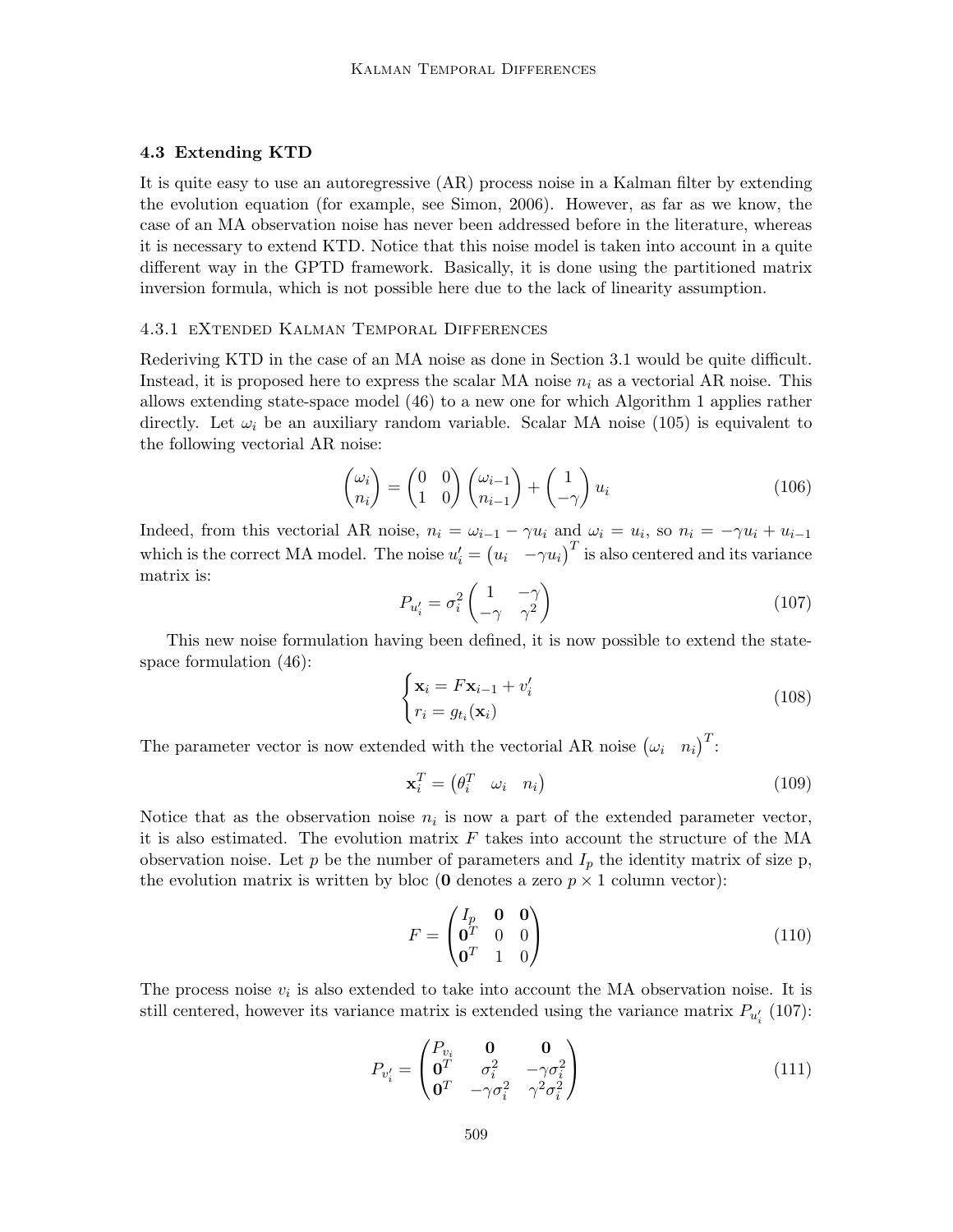The observation equation remains the same:

$$
r_i = g_{t_i}(\mathbf{x}_i) = g_{t_i}(\theta_i) + n_i \tag{112}
$$

However now the observation noise is a part of the evolution equation, and it has to be estimated.

Using this new state-space formulation, a general XKTD algorithm can be derived. It is summarized in Algorithm 4. It is rather similar to Algorithm 1 with two slight changes: the state-space to be considered is now given by Equation (108) and prediction of mean and covariance of the extended random vector  $x_i$  is done using the evolution matrix F (which is the identity for KTD). Notice that the computational complexity is the same for both algorithms, as the parameter vector is extended with only two scalars. As for KTD, XKTD can be specialized to XKTD-V (value function evaluation) and XKTD-SARSA (Qfunction evaluation). The reasoning is the same as in Section 3.2 and practical approaches are given in Algorithm 5. Yet, specialization to XKTD-Q is not straightforward because of its off-policy nature, as explained in section 4.3.2.

Recall that KTD with zero process noise and linear parameterization is the same algorithm as GPTD (see Sec. 3.2.1). Actually, the same holds for XKTD with zero process noise and linear parameterization and MC-GPTD (the algorithm obtained using the same colored noise model in the GPTD framework, however in a different manner, see Engel et al., 2005). This can be easily (but lengthly) checked by expanding XKTD equations in the linear case. Once again, MC-GPTD can certainly be extended to handle non-stationarities, even if it is less natural than for XKTD, but it cannot handle nonlinear parameterization. From this point of view, XKTD extends MC-GPTD.

## Algorithm 4: General XKTD algorithm

*Initialization*: priors  $\hat{\mathbf{x}}_{0|0}$  and  $P_{0|0}$ ; for  $i \leftarrow 1, 2, \ldots$  do Observe transition  $t_i$  and reward  $r_i$ ; Prediction step;  $\hat{\mathbf{x}}_{i|i-1} = F\hat{\mathbf{x}}_{i-1|i-1};$  $P_{i|i-1} = FP_{i-1|i-1}F^{T} + P_{v'_{i}};$ Compute statistics of interest (using UT);  $\hat{r}_{i|i-1} = E[g_{t_i}(\theta_i) + n_i | r_{1:i-1}]$ ;  $P_{\mathbf{x}r_i} = E\left[ (\mathbf{x}_i - \hat{\mathbf{x}}_{i|i-1})(g_{t_i}(\theta_i) + n_i - \hat{r}_{i|i-1}) | r_{1:i-1} \right];$  $P_{r_i} = E\left[ (g_{t_i}(\theta_i) + n_i - \hat{r}_{i|i-1})^2 | r_{1:i-1} \right];$ Correction step;  $K_i = P_{\mathbf{x}r_i} P_{r_i}^{-1}$ ;  $\hat{\mathbf{x}}_{i|i} = \hat{\mathbf{x}}_{i|i-1} + K_i (r_i - \hat{r}_{i|i-1})$ ;  $P_{i|i} = P_{i|i-1} - K_i P_{r_i} K_i^T;$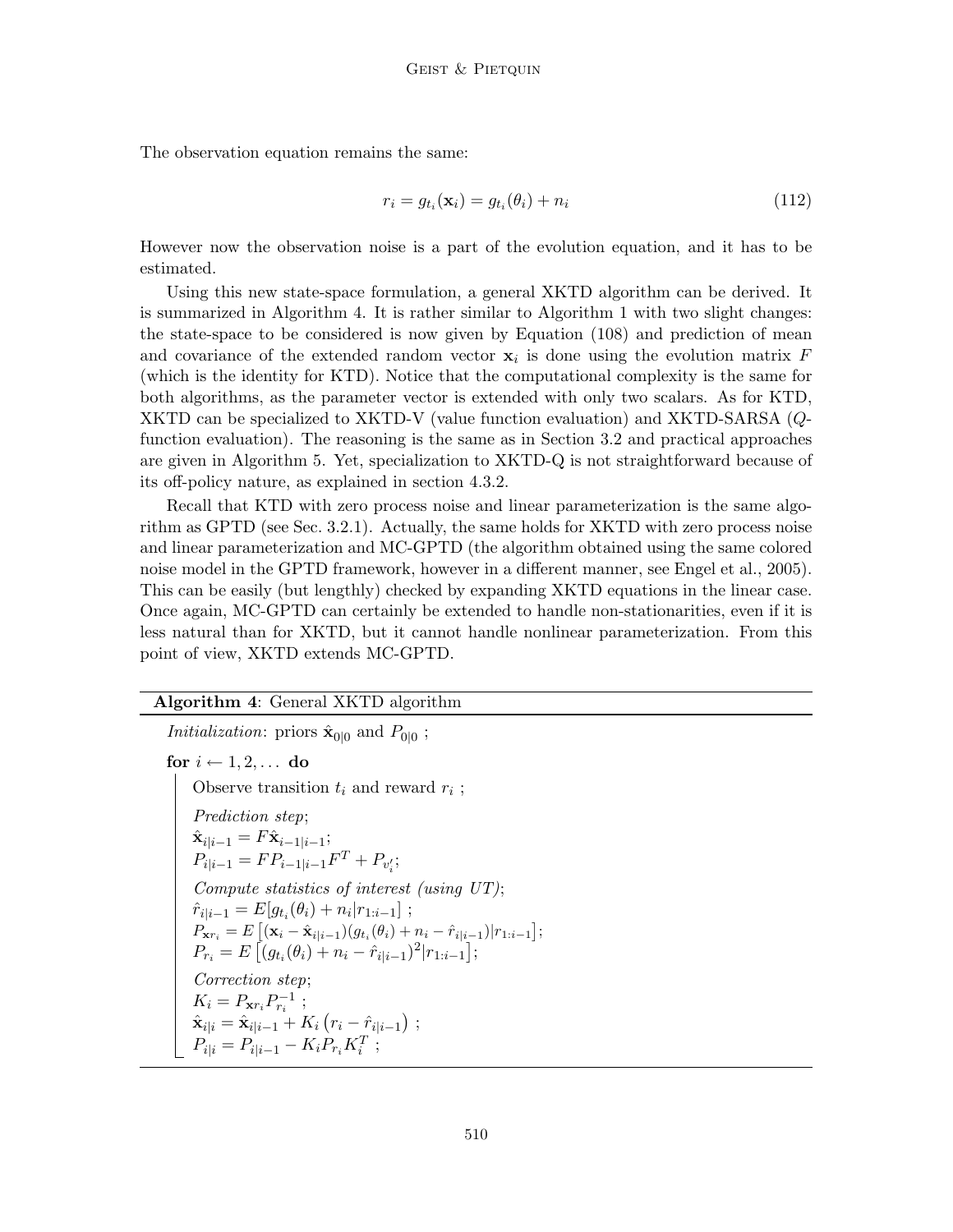Algorithm 5: XKTD-V and XKTD-SARSA

Initialization: priors  $\hat{\mathbf{x}}_{0|0} = \begin{pmatrix} \hat{\theta}_{0|0}^T & 0 & 0 \end{pmatrix}^T$  and  $P_{0|0}$ ; for  $i \leftarrow 1, 2, \ldots$  do Observe transition  $t_i =$  $\int (s_i, s_{i+1})$  (XKTD-V)  $(s_i, a_i, s_{i+1}, a_{i+1})$  (XKTD-SARSA) and reward  $r_i$ ; Prediction Step;  $\hat{\mathbf{x}}_{i|i-1} = F\hat{\mathbf{x}}_{i-1|i-1};$  $P_{i|i-1} = FP_{i-1|i-1}F^{T} + P_{v'_{i}};$ Sigma-points computation ;  $\mathbf{X}_{i|i-1} = \left\{ \hat{\mathbf{x}}_{i|i}^{(j)} \right\}$  $i_{i,j-1}^{(j)}$ ,  $0 \leq j \leq 2p+4$  (from  $\hat{\mathbf{x}}_{i|i-1}$  and  $P_{i|i-1}$ );  $\mathcal{W} = \{w_j, \quad 0 \le j \le 2p+4 \quad \}$ ; /\* notice that  $(\hat{\mathbf{x}}_{i|i}^{(j)}$  $\binom{(j)}{i|i-1}^T = \left( \binom{\hat{\theta}}{i|i}^T \right)$  $(\begin{matrix} (j)\ i \end{matrix})^T \quad \hat{\omega}_{i|i}^{(j)}$  $\hat{n}_{i|i-1}^{(j)}$   $\hat{n}_{i|i}^{(j)}$  $\binom{(j)}{i|i-1}$ \*/  $\mathcal{R}_{i|i-1} =$  $\sqrt{ }$  $\int$  $\mathcal{L}$  $\Big\{ \hat{r}_{i|i-1}^{(j)} = \hat{V}_{\hat{\theta}_{i|i-1}^{(j)}}(s_i) - \gamma \hat{V}_{\hat{\theta}_{i|i-1}^{(j)}}(s_{i+1}) + \hat{n}_{i|i}^{(j)} \Big\}$  $_{i|i-1}^{(j)}$ ,  $0 \le j \le 2p+4$  (XKTD-V)  $\left\{\hat{r}_{i|i-1}^{(j)}=\hat{Q}_{\hat{\theta}_{i|i-1}^{(j)}}(s_{i},a_{i})-\gamma\hat{Q}_{\hat{\theta}_{i|i-1}^{(j)}}(s_{i+1},a_{i+1})+\hat{n}_{i|i}^{(j)}\right\}$  $j_{i|i-1}^{(j)}, 0 \le j \le 2p+4$  (XKTD-SARSA) Compute statistics of interest;  $\hat{r}_{i|i-1} = \sum_{j=0}^{2p+4} w_j \hat{r}_{i|i}^{(j)}$  $\frac{(J)}{i|i-1};$  $P_{\mathbf{x}r_i} = \sum_{j=0}^{2p+4} w_j (\hat{\mathbf{x}}_{i|i-1}^{(j)} - \hat{\mathbf{x}}_{i|i-1}) (\hat{r}_{i|i-1}^{(j)} - \hat{r}_{i|i-1});$  $P_{r_i} = \sum_{j=0}^{2p+4} w_j \left( \hat{r}_{i|i-1}^{(j)} - \hat{r}_{i|i-1} \right)^2;$ Correction step;  $K_i = P_{\mathbf{x}r_i} P_{r_i}^{-1}$ ;  $\hat{\mathbf{x}}_{i|i} = \hat{\mathbf{x}}_{i|i-1} + K_i (r_i - \hat{r}_{i|i-1})$ ;  $P_{i|i} = P_{i|i-1} - K_i P_{r_i} K_i^T;$ 

;

#### 4.3.2 XKTD and Off-policy Learning

Off-policy learning is the problem of learning the value of one policy (the target policy) while following another one (the behavior policy). KTD-Q (or more generally  $Q$ -learninglike algorithms) is an example of off-policy learning: the behavior policy is any sufficiently exploratory policy while the learnt policy is the optimal one. More generally, off-policy learning is of interest, for example to reuse previous trajectories or if the behavioral policy cannot be controlled.

Using a colored observation noise results in a memory effect, similarly to what happens with eligibility traces for more classical TD algorithms (Sutton  $\&$  Barto, 1998). As classical eligibility-trace algorithms, XKTD applied to off-policy learning should fail because it includes some effect of multi-step transitions, which are contaminated by the behavior policy and not compensated for in any way. For a discussion about off-policy learning and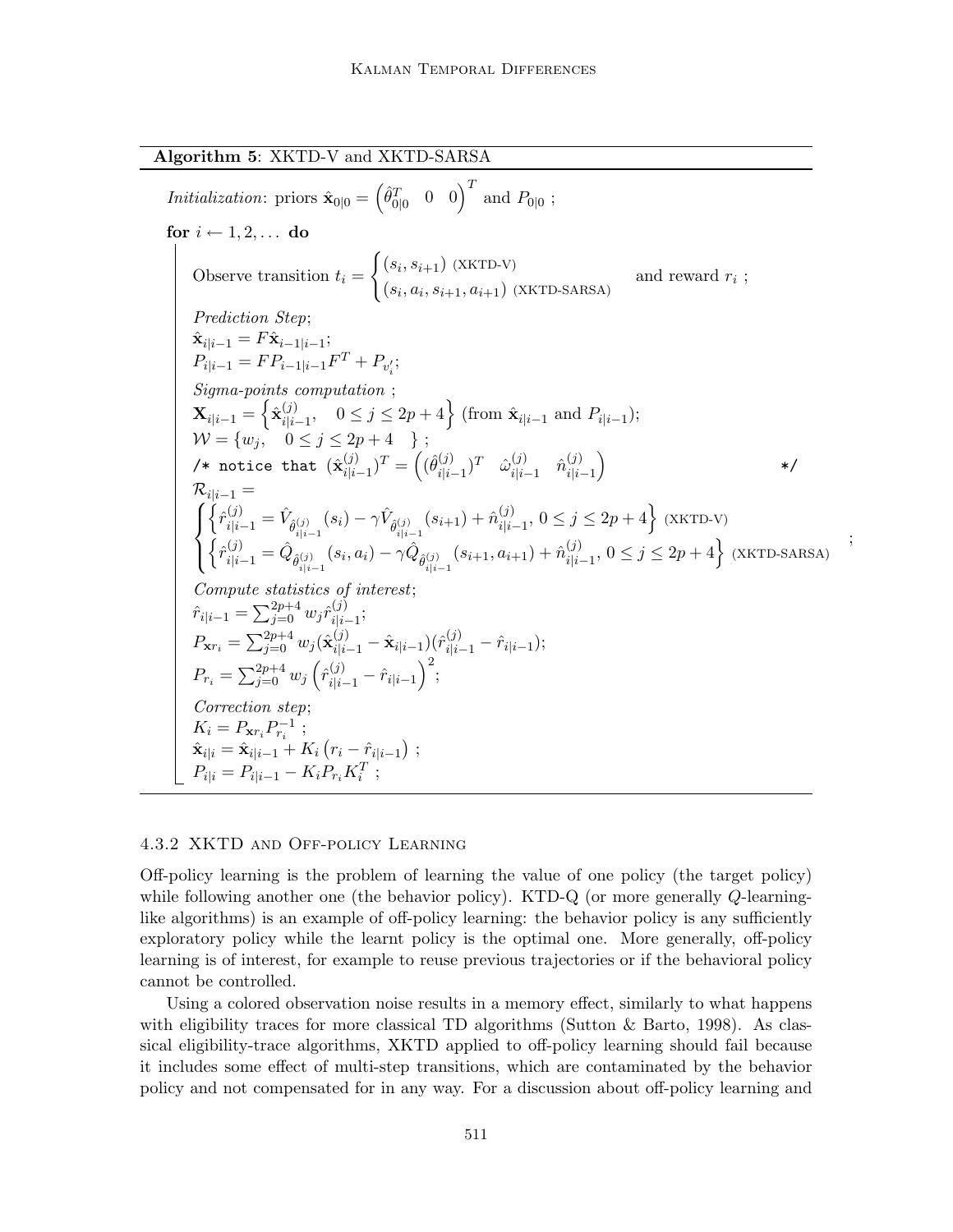memory effects, see for example the work of Precup, Sutton, and Singh (2000). The link of this memory effect to Monte Carlo (and to eligibility traces when the eligibility factor is set to 1) is shown in the convergence analysis of Section 5. Here it is analyzed through XKTD equations by showing that parameters are updated according to all past temporal differences errors, and not only the current one.

To show this, a first step is to expand the prediction equation:

$$
\hat{\mathbf{x}}_{i|i-1} = F\hat{\mathbf{x}}_{i-1|i-1}
$$
\n
$$
\Leftrightarrow \begin{pmatrix} \hat{\theta}_{i|i-1} \\ \hat{\omega}_{i|i-1} \\ \hat{n}_{i|i-1} \end{pmatrix} = \begin{pmatrix} \hat{\theta}_{i-1|i-1} \\ 0 \\ \hat{\omega}_{i-1|i-1} \end{pmatrix}
$$
\n(113)

Let  $\hat{g}_{t_i}$  be defined as:

$$
\hat{g}_{t_i} = E[g_{t_i}(\theta_i)|r_{1:i-1}] \tag{114}
$$

In the KTD framework,  $\hat{g}_{t_i}$  is actually the predicted reward. However, it is not the case in the XKTD framework, because the estimated noise has also to be taken into account. The predicted reward can be expanded using Eq. (113):

$$
\hat{r}_{i|i-1} = E[g_{t_i}(\theta_i) + n_i | r_{1:i-1}] \n= \hat{g}_{t_i} + \hat{n}_{i|i-1} \n= \hat{g}_{t_i} + \hat{\omega}_{i-1|i-1}
$$
\n(115)

A blockwise notation is adopted for the Kalman gain:

$$
K_i = \begin{pmatrix} K_{\theta_i} \\ K_{\omega_i} \\ K_{n_i} \end{pmatrix} \tag{116}
$$

This being stated, the correction equation can be expanded:

$$
\hat{\mathbf{x}}_{i|i} = \hat{\mathbf{x}}_{i|i-1} + K_i \tilde{r}_i
$$
\n
$$
\Leftrightarrow \begin{pmatrix} \hat{\theta}_{i|i} \\ \hat{\omega}_{i|i} \\ \hat{n}_{i|i} \end{pmatrix} = \begin{pmatrix} \hat{\theta}_{i-1|i-1} \\ 0 \\ \hat{\omega}_{i-1|i-1} \end{pmatrix} + \begin{pmatrix} K_{\theta_i} \\ K_{\omega_i} \\ K_{n_i} \end{pmatrix} (r_i - \hat{g}_{t_i} - \hat{\omega}_{i-1|i-1})
$$
\n(117)

From the last equation a general update of the parameters can be derived:

$$
\hat{\theta}_{i|i} = \hat{\theta}_{i-1|i-1} + K_{\theta_i} \left( r_i - \hat{g}_{t_i} - K_{w_{i-1}} \tilde{r}_{i-1} \right)
$$
\n(118)

The parameters are thus updated according to the temporal difference error at time  $i$ ,  $\delta_i = r_i - \hat{g}_{t_i}$ , and to the innovation at time  $i - 1$ ,  $\tilde{r}_{i-1}$ , which is itself (by recurrence) a combination of TD error at time  $i-1$  and of innovation at time  $i-2$ , etc. This update equation highlights the memory effect of XKTD which prevents its use in an off-policy learning scenario. Notably, this prevents the derivation of a XKTD-Q algorithm. A solution to combine off-policy learning and the colored noise could be to use some importance sampling scheme, a well known approach of the Monte Carlo literature which allows estimating quantities linked to a distribution using samples drawn from another distribution.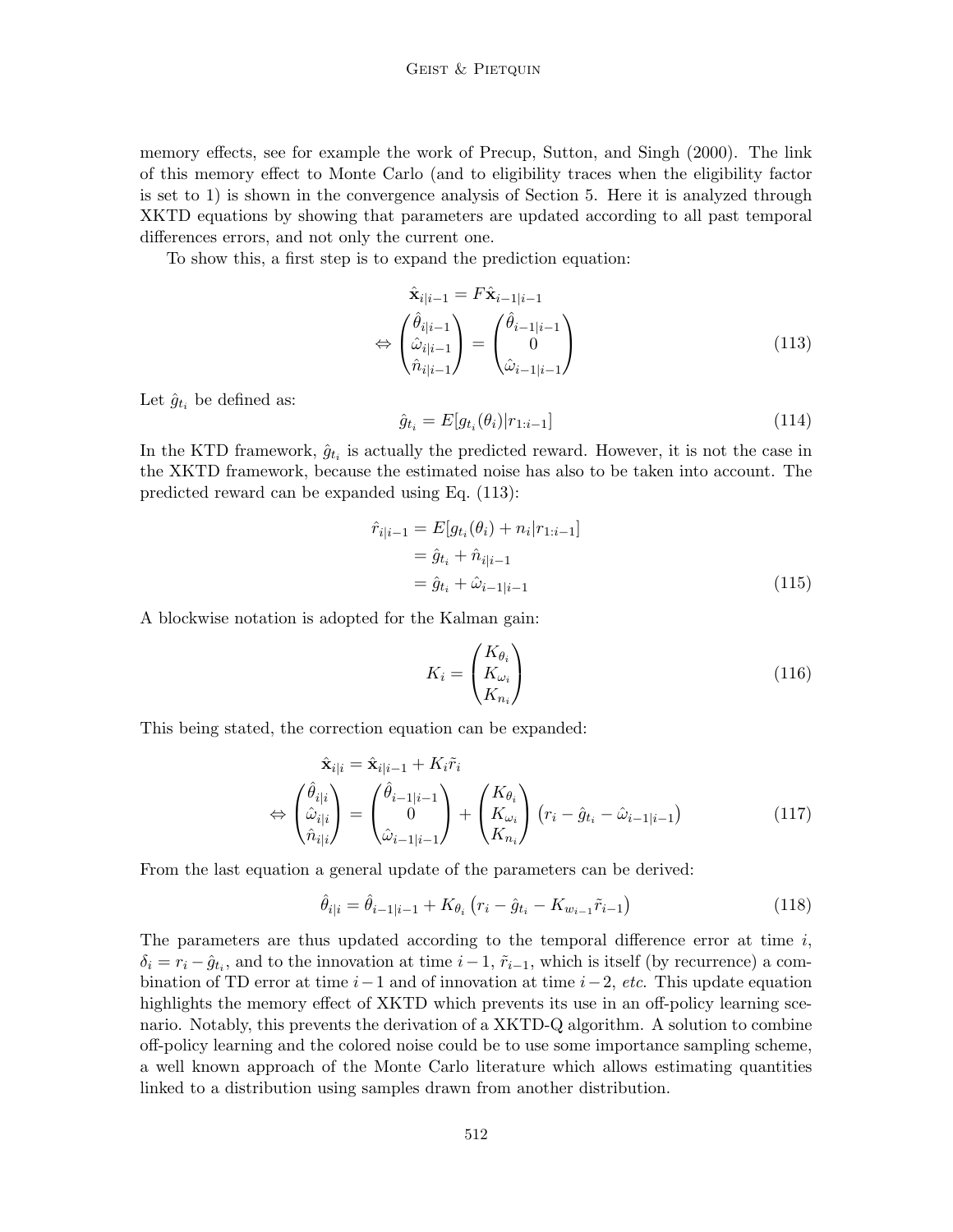## 5. Convergence Analysis

This section provides a convergence analysis for both KTD (deterministic MDPs) and XKTD (stochastic MDPs).

#### 5.1 Deterministic Case

First a convergence analysis of the KTD algorithm is provided for deterministic MDP. It leads to a result similar to the one of residual algorithms (Baird, 1995), that is the minimization of the squared Bellman residual. This theorem makes some strong assumptions (actually the same as the GPTD framework, however without the linear hypothesis). However, it is important to remark that even if these hypotheses are not satisfied, the cost function (47) is still minimized. The aim of this result is to link KTD to more classic RL algorithms.

**Theorem 2.** Under the assumptions that posterior and noise distributions are Gaussian and that the prior is Gaussian too (of mean  $\theta_0$  and variance  $P_0$ ), than the Kalman Temporal Differences algorithm (white observation noise assumption) minimizes the following regularized empirical cost function:

$$
C_i(\theta) = \sum_{j=0}^i \frac{1}{P_{n_j}} (r_j - g_{t_j}(\theta))^2 + (\theta - \theta_0)^T P_0^{-1} (\theta - \theta_0)
$$
 (119)

Proof. First notice that KTD is indeed a specific form of Sigma-Point Kalman Filter (SPKF). According to van der Merwe (2004, ch. 4.5), under the given assumptions, the SPKF estimator (and thus the KTD one) is the maximum a posteriori (MAP) estimator:

$$
\hat{\theta}_{i|i} = \hat{\theta}_i^{\text{MAP}} = \underset{\theta}{\text{argmax}} p(\theta|r_{1:i})
$$
\n(120)

By applying the Bayes rule, the posterior distribution  $p(\theta|r_{1:i})$  can be written as the (normalized) product of the likelihood  $p(r_{1:i}|\theta)$  and of the prior distribution  $p(\theta)$ :

$$
p(\theta|r_{1:i}) = \frac{p(r_{1:i}|\theta)p(\theta)}{p(r_{1:i})}
$$
\n(121)

The normalization factor  $p(r_{1:i})$  does not depend on parameters, MAP thus reduces to likelihood times prior:

$$
\hat{\theta}_{i|i} = \underset{\theta}{\operatorname{argmax}} p(r_{1:i}|\theta)p(\theta) \tag{122}
$$

Recall that, for KTD, the observation noise is assumed white. Therefore, the joint likelihood is the product of local likelihoods:

$$
\hat{\theta}_{i|i} = \underset{\theta}{\operatorname{argmax}} p(r_{1:i}|\theta)p(\theta) = \underset{\theta}{\operatorname{argmax}} \prod_{j=1}^{i} p(r_j|\theta)p(\theta)
$$
\n(123)

Moreover, noise and prior are supposed to be Gaussian, thus:

$$
r_j|\theta \sim \mathcal{N}\left(g_{t_j}(\theta), P_{n_j}\right) \text{ and } \theta \sim \mathcal{N}\left(\theta_0, P_0\right) \tag{124}
$$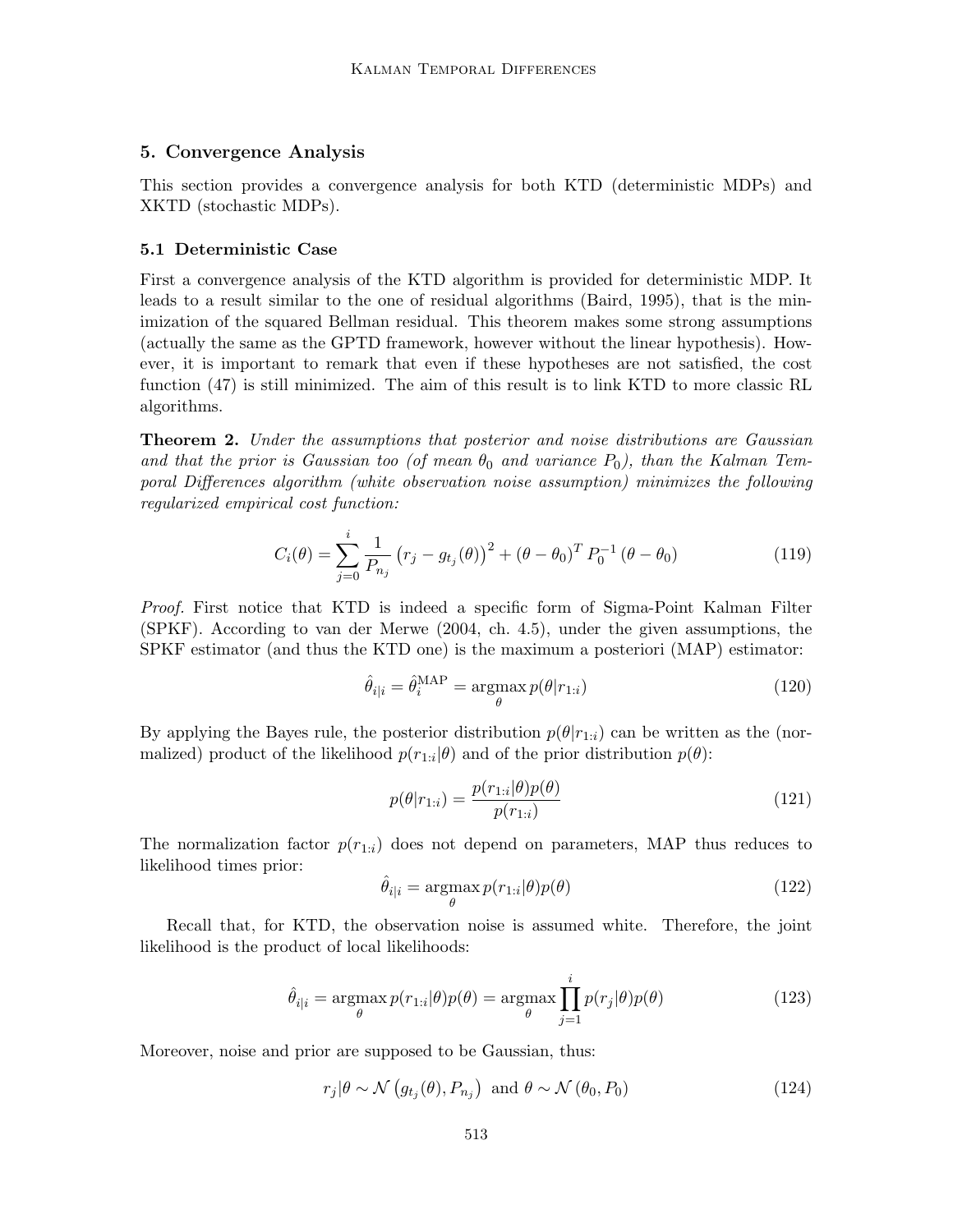On the other hand, maximizing a product of densities is equivalent to minimizing the sum of the negatives of their logarithms:

$$
\hat{\theta}_{i|i} = -\operatorname*{argmin}_{\theta} \left( \sum_{j=1}^{i} \ln(p(r_j|\theta)) + \ln(p(\theta)) \right)
$$
\n(125)

Under the Gaussian assumption, distributions are as follows:

$$
p(r_j|\theta) = \frac{1}{\sqrt{2\pi P_{n_j}}} \exp\left(-\frac{1}{2} \frac{(r_j - g_{t_j}(\theta))^2}{P_{n_j}}\right)
$$
(126)

and 
$$
p(\theta) = \frac{1}{(2\pi)^{\frac{p}{2}} |P_0|^{\frac{1}{2}}} \exp\left(-\frac{1}{2} (\theta - \theta_0)^T P_0^{-1} (\theta - \theta_0)\right)
$$
 (127)

Consequently:

$$
\hat{\theta}_{i|i} = \underset{\theta}{\text{argmin}} \left( \sum_{j=1}^{i} \frac{1}{P_{n_j}} \left( r_j - g_{t_j}(\theta) \right)^2 + (\theta - \theta_0)^T P_0^{-1} (\theta - \theta_0) \right) \tag{128}
$$

This proves the result.

Some remarks of importance have to be made. First, the memoryless channel assumption does not hold for stochastic MDPs. Moreover, the form of the minimized cost function (119) strengthens the parallel drawn in Section 4.1 between KTD and squared Bellman residual minimization. Second, the chosen observation noise variance  $P_{n_i}$  allows weighting samples. The evolution noise variance does not appear directly in the minimized cost function, nevertheless it empirically influences convergence and tracking abilities of the algorithm. For example, it helps handling non-stationarity and avoiding local minima. The prior  $P_0$  acts as a regularization terms, this can be of help to choose it. Notice that such a regularization term also appears in the recursive form of the LSTD algorithm (eg., see Kolter  $\&$  Ng, 2009). Finally, it can be shown (again, see van der Merwe, 2004, ch. 4.5) that an SPKF (and thus KTD) update is indeed an online form of a modified Gauss-Newton method, which is actually a variant of natural gradient descent. In this case, the Fisher information matrix is  $P_{i|i}^{-1}$  $\hat{i}_{i|i}^{-1}$ , the inverse of the variance matrix of random parameters. The natural gradient approach has been shown to be quite efficient for direct policy search (Kakade, 2001) and actor-critics (Peters, Vijayakumar, & Schaal, 2005), so it lets envision good empirical results for KTD. This is experimented in Section 7. KTD is perhaps the first reinforcement learning value (and Q-) function approximation algorithm (in a pure critic sense) involving natural gradient.

#### 5.2 Stochastic Case

Here a convergence analysis is provided for XKTD in stochastic MDPs. Again, this theorem makes some strong assumptions, without harming the minimization of the cost function (47) when they are not satisfied.

 $\Box$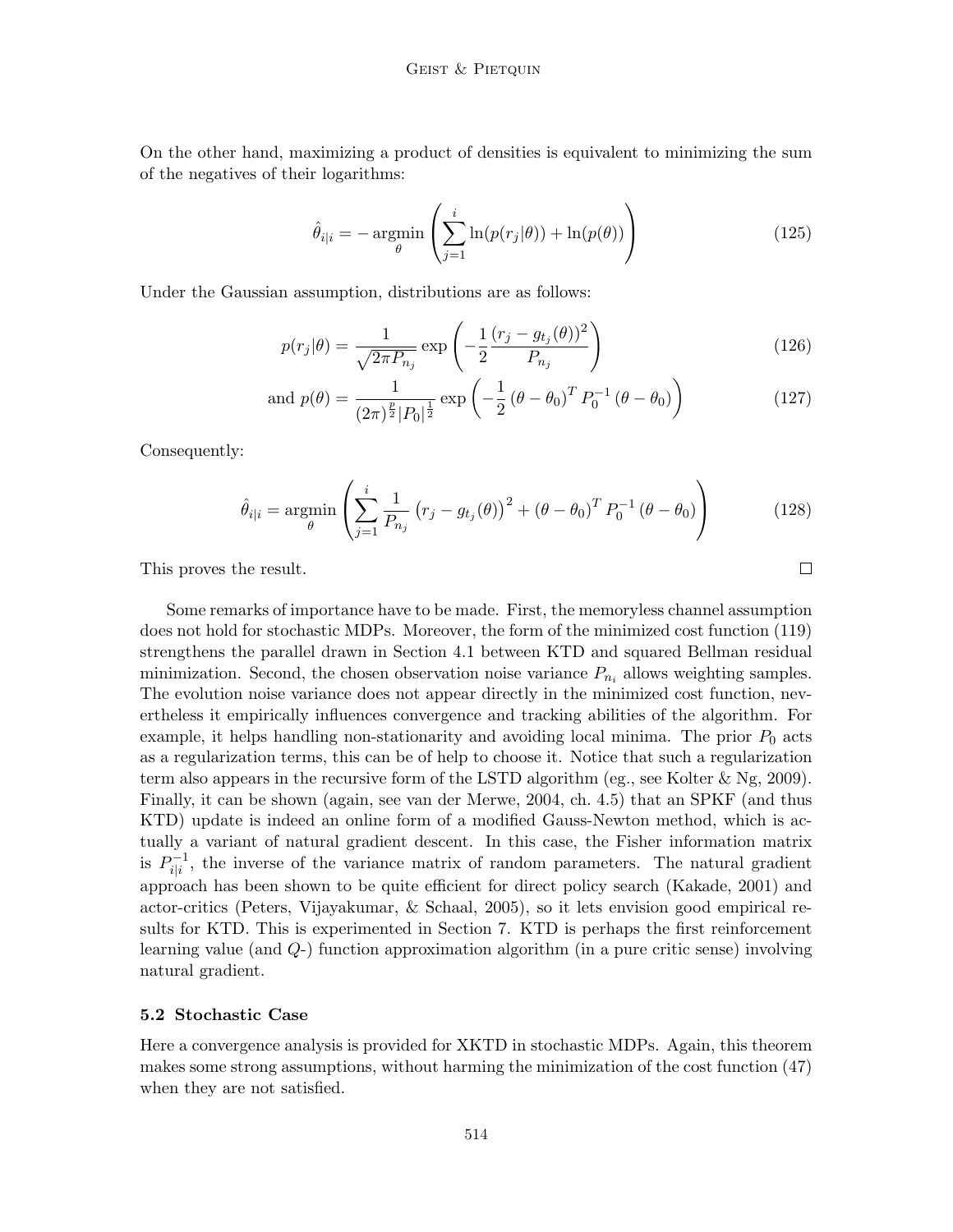Theorem 3. Assume that posterior and noise distribution are Gaussian, as well as prior distribution (of mean  $\theta_0$  and variance  $P_0$ ). Then XKTD estimator minimizes the (weighted and regularized) square error linking state values to Monte Carlo returns:

$$
C_i(\theta) = \sum_{j=1}^i \frac{1}{\sigma_{j-1}^2} \left( \hat{V}_{\theta}(s_j) - \sum_{t=j}^i \gamma^{t-j} r_t \right)^2 + (\theta - \theta_0)^T P_0^{-1} (\theta - \theta_0)
$$
(129)

Proof. Here again the result of van der Merwe (2004, ch. 4.5) is used. The corresponding proof is made for a random walk evolution model (that is the identity evolution matrix), however it can be easily extended to a linear evolution model. It can thus be applied to state-space model (108):

$$
\hat{\mathbf{x}}_{i|i} = \hat{\mathbf{x}}_i^{\text{MAP}} = \underset{\mathbf{x}}{\operatorname{argmax}} p(\mathbf{x}|r_{1:i})
$$
\n(130)

State-space model (108) being equivalent to state-space model (46) with the MA noise (105), the same holds for the (non-extended) parameter vector:

$$
\hat{\theta}_{i|i} = \underset{\theta}{\operatorname{argmax}} p(\theta|r_{1:i}) = \underset{\theta}{\operatorname{argmin}} (-\ln(p(\theta|r_{1:i}))) \tag{131}
$$

By applying the Bayes rule, the posterior distribution  $p(\theta | r_{1,i})$  is the (normalized) product of likelihood  $p(r_{1:i}|\theta)$  and prior  $p(\theta)$ :

$$
p(\theta|r_{1:i}) = \frac{p(r_{1:i}|\theta)p(\theta)}{p(r_{1:i})}
$$
\n(132)

The normalization factor  $p(r_{1:i})$  does not depend on parameters, MAP therefore reduces to likelihood times prior:

$$
\hat{\theta}_{i|i} = \underset{\theta}{\operatorname{argmax}} p(r_{1:i}|\theta)p(\theta)
$$
\n(133)

However, as the observation noise is no longer white, it is not possible to express the joint likelihood as the product of local likelihoods. Nevertheless, the joint likelihood is still computable. For this, a few notations are introduced. Let  $V_i(\theta)$ ,  $R_i$  and  $N_i$  be the following  $i \times 1$  vectors:

$$
V_i(\theta) = \begin{pmatrix} \hat{V}_{\theta}(s_1) & \hat{V}_{\theta}(s_2) & \dots & \hat{V}_{\theta}(s_i) \end{pmatrix}^T
$$
\n(134)

$$
R_i = \begin{pmatrix} r_1 & r_2 & \dots & r_i \end{pmatrix}^T \tag{135}
$$

$$
N_i = \begin{pmatrix} n_1 & n_2 & \dots & n_i \end{pmatrix}^T
$$
\n(136)

Let  $H_i$  be the  $i \times i$  bidiagonal matrix defined as:

$$
\mathbf{H}_{i} = \begin{pmatrix} 1 & -\gamma & 0 & \cdots \\ 0 & 1 & -\gamma & 0 \\ \vdots & \ddots & \ddots & -\gamma \\ 0 & \cdots & 0 & 1 \end{pmatrix}
$$
(137)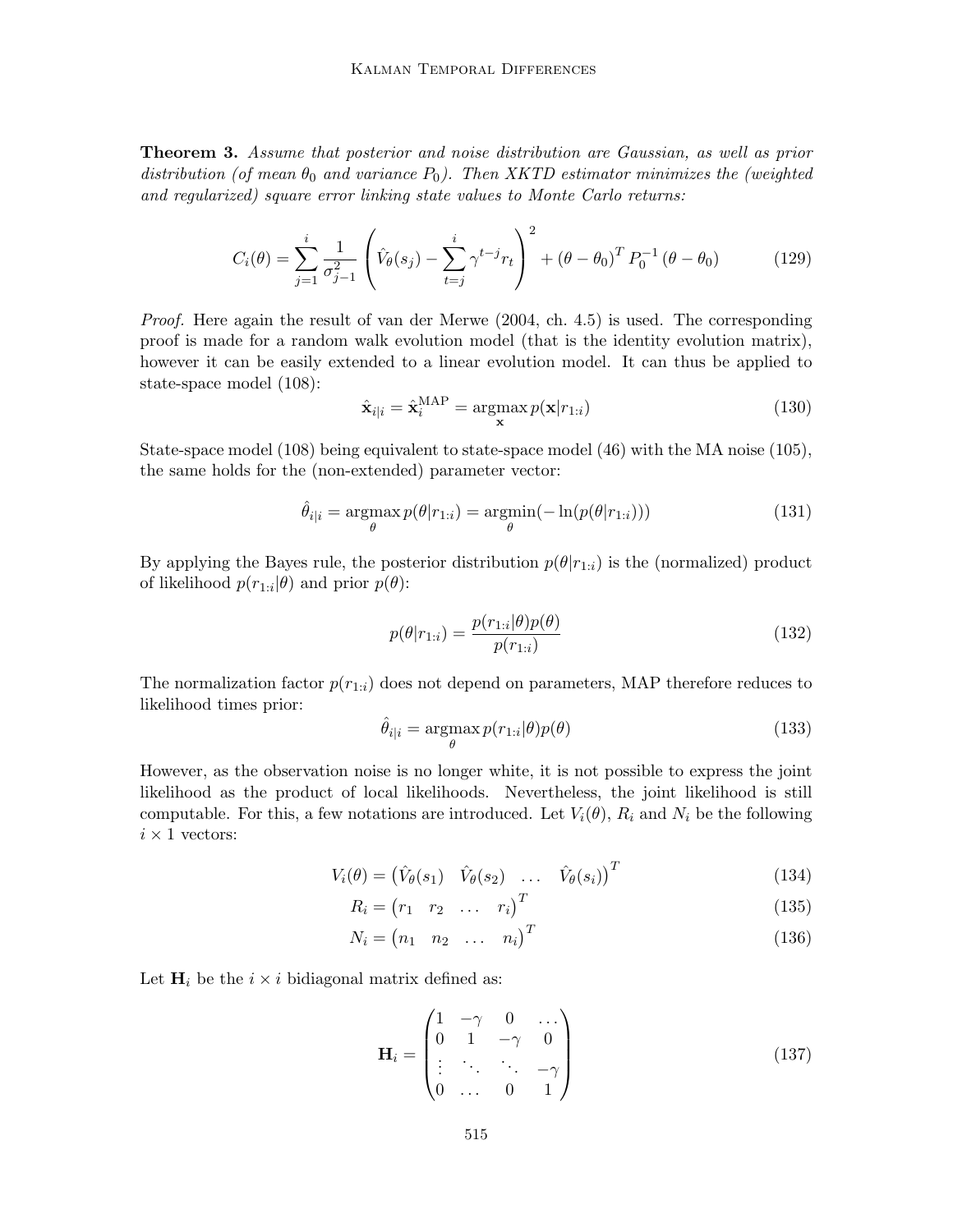It is easy to check that its inverse is given by:

$$
\mathbf{H}_i^{-1} = \begin{pmatrix} 1 & \gamma & \dots & \gamma^{i-1} \\ 0 & 1 & \gamma & \dots \\ \vdots & \ddots & \ddots & \gamma \\ 0 & \dots & 0 & 1 \end{pmatrix} \tag{138}
$$

Eventually, let  $\Sigma_{N_i} = E[N_i N_i^T]$  be the variance matrix of noise  $N_i$ , which takes into account the coloration. Given the definition of noise  $n_i$  (105), its a tridiagonal matrix given by:

$$
\Sigma_{N_i} = \begin{pmatrix}\n\sigma_0^2 + \gamma^2 \sigma_1^2 & -\gamma \sigma_1^2 & 0 & \cdots \\
-\gamma \sigma_1^2 & \sigma_1 + \gamma^2 \sigma_2^2 & -\gamma \sigma_2^2 & \vdots \\
\vdots & \ddots & \ddots & -\gamma \sigma_{i-1}^2 \\
0 & \cdots & -\gamma \sigma_{i-1}^2 & \sigma_{i-1}^2 + \gamma^2 \sigma_i^2\n\end{pmatrix}
$$
\n(139)

As the noise is Gaussian, the likelihood is Gaussian too, and colored because of the observation noise. Its distribution is:

$$
r_{1:i}|\theta \sim \mathcal{N}(R_i - \mathbf{H}_i V_i(\theta), \Sigma_{N_i})
$$
\n(140)

Maximizing MAP is equivalent to minimizing the negative of its logarithm, so given the distribution (140) the XKTD estimator satisfies:

$$
\hat{\theta}_{i|i} = \underset{\theta}{\operatorname{argmin}} \left( (R_i - \mathbf{H}_i V_i(\theta))^T \Sigma_{N_i}^{-1} (R_i - \mathbf{H}_i V_i(\theta) + (\theta - \theta_0)^T P_0^{-1} (\theta - \theta_0)) \right) \tag{141}
$$

The noise variance can be rewritten according to  $H_i$  and to a diagonal matrix containing the residual variances:

$$
\Sigma_{N_i} = \mathbf{H}_i \Sigma_i \mathbf{H}_i^T \text{ with } \Sigma_i = \text{diag}(\sigma_0^2, \dots, \sigma_{i-1}^2)
$$
 (142)

 $\Box$ 

Using this last equation, the XKTD estimator can be rewritten as:

$$
\hat{\theta}_{i|i} = \underset{\theta}{\operatorname{argmin}} \left( (R_i - \mathbf{H}_i V_i(\theta))^T \Sigma_{N_i}^{-1} (R_i - \mathbf{H}_i V_i(\theta)) + (\theta - \theta_0)^T P_0^{-1} (\theta - \theta_0) \right)
$$
\n
$$
= \underset{\theta}{\operatorname{argmin}} \left( (R_i - \mathbf{H}_i V_i(\theta))^T (\mathbf{H}_i \Sigma_i \mathbf{H}_i^T)^{-1} (R_i - \mathbf{H}_i V_i(\theta)) + (\theta - \theta_0)^T P_0^{-1} (\theta - \theta_0) \right)
$$
\n
$$
= \underset{\theta}{\operatorname{argmin}} \left( (\mathbf{H}_i^{-1} R_i - V_i(\theta))^T \Sigma_i^{-1} (\mathbf{H}_i^{-1} R_i - V_i(\theta)) + (\theta - \theta_0)^T P_0^{-1} (\theta - \theta_0) \right) \tag{143}
$$

Given the inverse (138) of the  $H_i$  matrix, this last equation proves the result.

This result shows that under some (strong) assumptions, XKTD minimizes the square error linking state values to Monte Carlo returns, which strengthens the discussion about the inability of XKTD to be used in an off-policy learning scenario of Section 4.3.2. As for KTD, residuals' variance weights the samples, and the prior acts as a regularization term, which can help to choose it. An important fact is that this result shows that actually, under the assumption that residuals variance is constant (that is  $\sigma_j^2 = \sigma^2$ ), XKTD minimizes the same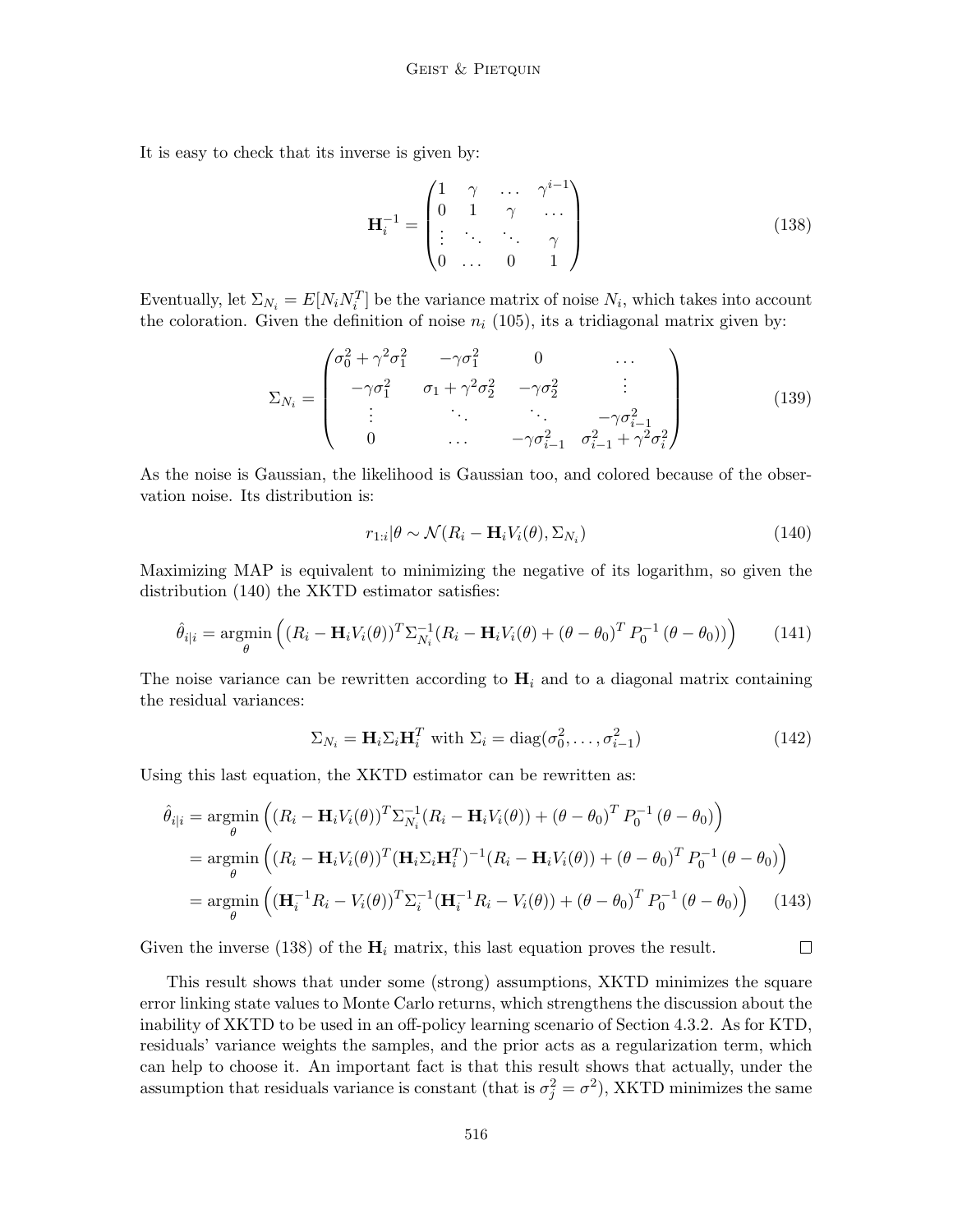$cost\text{-}function$  as (the recursive version of) LSTD(1), the eligibility traces-based extension of LSTD with and eligibility factor of 1 (see Boyan, 1999 for a proof that LSTD(1) minimizes cost-function (129)). As a consequence, XKTD is asymptotically an unbiased value function estimator, as  $LSTD(1)^{10}$ .

## 6. An Active Learning Scheme

The parameters being modeled as random variables, and the value (or Q-) function being a function of these parameters, it is a random variable for a given state (or state-action pair). It is first shown how to compute its expectation and the associated uncertainty thanks to the unscented transform. The dilemma between exploration and exploitation should benefit from such uncertainty information. Few approaches in the literature allows handling the value function approximation problem as well as computing uncertainty over values meantime. The work of Engel (2005) is such an approach, however the effective use of the obtained uncertainty information is left for future work. Here is a proposed form of active learning which is a sort of totally explorative policy in the context of KTD-Q. This contribution is shown to effectively speed up learning in Section 7.

## 6.1 Computing Uncertainty over Values

Let  $\hat{V}_{\theta}$  be the approximated value function parameterized by the random vector  $\theta$  of mean  $\bar{\theta}$  and variance matrix  $P_{\theta}$ . Let  $\bar{V}_{\theta}(s)$  and  $\hat{\sigma}_{V_{\theta}}^{2}(s)$  be the associated mean and variance for a given state s. In order to propagate the uncertainty from the parameters to the value function, a first step is to compute the sigma-points associated to the parameter vector  $\Theta = \{\theta^{(j)}, 0 \le j \le 2p\}$  as well as corresponding weights  $\mathcal{W} = \{w_j, 0 \le j \le 2p\}$  from  $\bar{\theta}$  and  $P_{\theta}$ , as described in Section 3.2. Then the images of these sigma-points are computed for the given state s using the parameterized value function :

$$
\mathcal{V}_{\theta}(s) = \left\{ \hat{V}_{\theta}^{(j)}(s) = \hat{V}_{\theta^{(j)}}(s), \quad 0 \le j \le 2p \right\} \tag{144}
$$

Knowing these images and corresponding weights, it is possible to compute the statistics of interest, namely mean and variance of the approximated value function:

$$
\bar{V}_{\theta}(s) = \sum_{j=0}^{2p} w_j \hat{V}_{\theta}^{(j)}(s) \quad \text{and} \quad \hat{\sigma}_{V_{\theta}}^2(s) = \sum_{j=0}^{2p} w_j \left( \hat{V}_{\theta}^{(j)}(s) - \bar{V}_{\theta}(s) \right)^2 \tag{145}
$$

Thus, for a given representation of the value function and a random parameter vector, the uncertainty can be propagated to the value function. Figure 1 illustrates the uncertainty computation. Extension to Q-function is straightforward. The complexity (both computational and in memory) is here again quadratic. So, as at each time-step i an estimate  $\theta_{i|i}$ and the associated variance  $P_{i|i}$  are known, uncertainty information can be computed in the KTD framework.

An important remark has to be made here. The estimated variance provides some information about the uncertainty about estimates, however it does not take into account

<sup>10.</sup> Notice that if LSTD(1) and KTD minimize the same cost function, they do it in a different way, thus they provide the same estimates only asymptotically.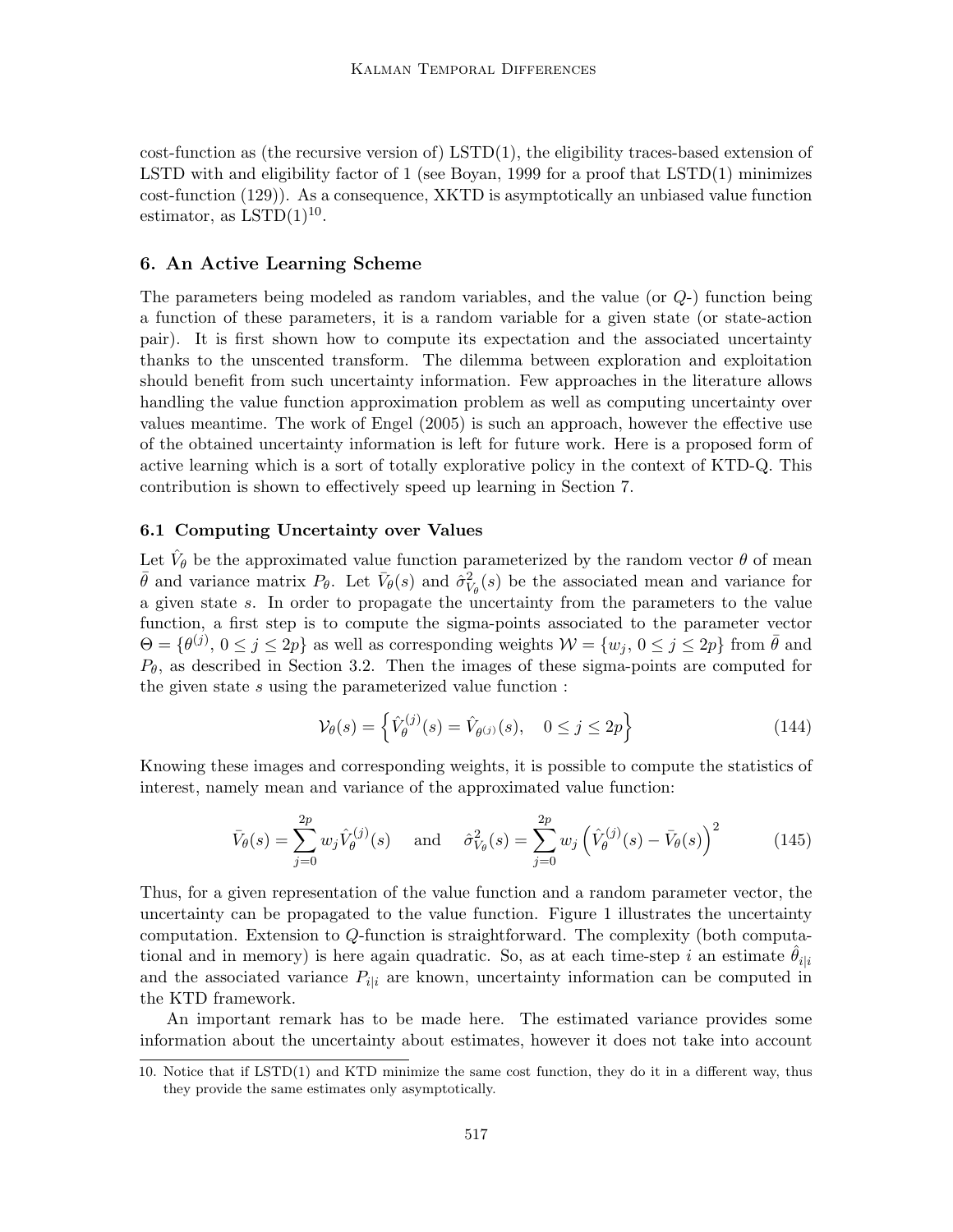

Figure 1: Uncertainty computation.

the stochasticity of the MDP. It will get lower as the number of samples increases. Roughly speaking, it can be seen as an indirect and generalized counting of the number of visits of a given state or state-action pair. Even in a stochastic MDP, it will vanish to zero as the number of samples grows to infinity: it is an estimate of the uncertainty over the estimated value function, not the variance of the stochastic process from which the value function is the expectation.

### 6.2 A Form of Active Learning

A simple active learning scheme using this uncertainty information is provided here. KTD-Q (determinism of transitions is assumed here) is an off-policy algorithm: it learns the optimal policy  $\pi^*$  while following a different behaviorial policy b. A natural question is to know what behaviorial policy to choose in order to speed up learning. A piece of response is given here.

Let i be the current temporal index. The system is in a state  $s_i$ , and the agent has to choose an action  $a_i$ . The considered algorithm being KTD-Q, the estimates  $\hat{\theta}_{i-1|i-1}$ and  $P_{i-1|i-1}$  are available. They can be used to approximate the uncertainty of the Qfunction parameterized by  $\theta_{i-1}$  in the state  $s_i$  and for any action a. Let  $\sigma_{Q_{\theta_{i-1}}}^2(s_i, a)$  be the corresponding variance. The action  $a_i$  is chosen according to the following random behaviorial policy:

$$
b(a_i|s_i) = \frac{\sigma_{Q_{\theta_{i-1}}}(s_i, a_i)}{\sum_{a \in A} \sigma_{Q_{\theta_{i-1}}}(s_i, a)}
$$
(146)

A totally explorative policy is obtained, in the sense that it favorises less certain actions. This is a way among others to use the available uncertainty information, nevertheless it is shown in Section 7 to be quite efficient compared to a uniformly random behaviorial policy. However, how to use wisely this variance information in the more general dilemma between exploration and exploitation is still an open perspective.

## 7. Experiments

This section provides a set of classical RL benchmarks aiming at comparing KTD and variants to state-of-the-art algorithms and at highlighting its different aspects. "Atomic" benchmarks have been chosen in order to highlight separately unitary properties of KTD (see Table 1), which should have been quite complex on a more difficult task. Compared algorithms are TD, SARSA and Q-learning with function approximation as well as (recursive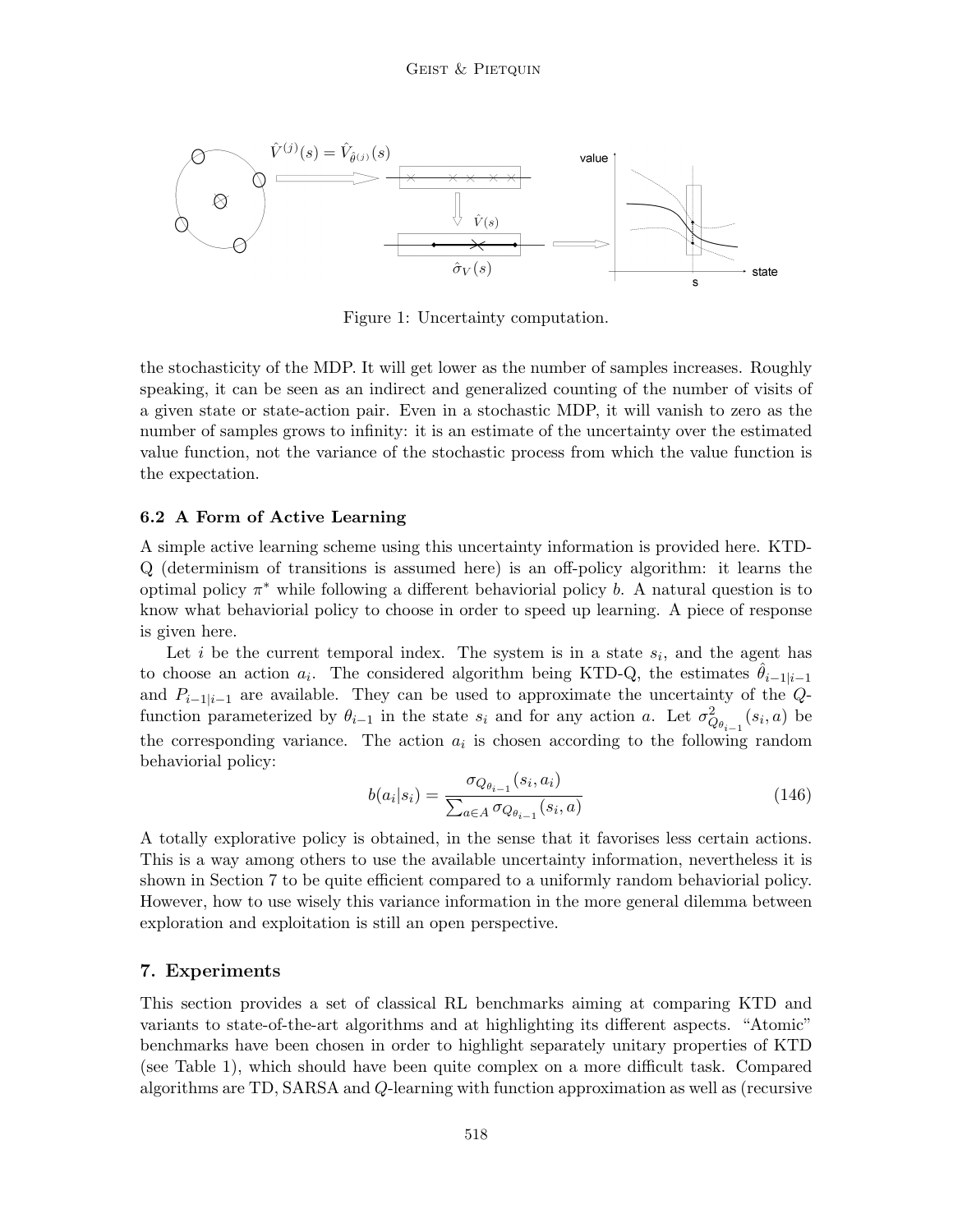|                   | (non)stationarity | (non)linearity | uncertainty | sample efficiency | stochasticity |
|-------------------|-------------------|----------------|-------------|-------------------|---------------|
| Tsitsiklis chain  |                   |                |             |                   |               |
| Boyan chain       |                   |                |             |                   |               |
| maze              |                   |                |             |                   |               |
| inverted pendulum |                   |                |             |                   |               |

Table 1: Experiments and highlighted properties.

form of) LSTD and (MC-) GPTD. For the sake of reproducibility, all parameter values are provided for each experiment. Their extensions to eligibility traces are not considered here, as LSTD performs better than  $TD(\lambda)$  and varying  $\lambda$  has small effect on LSTD( $\lambda$ ) performances, according to Boyan (1999).

### 7.1 Choosing KTD Parameters

In order to use the (X)KTD framework, parameters have to be chosen: the variance of the observation noise (or the variance of residuals for XKTD), the priors and the variance of the process noise. As they are less common and perhaps less intuitive than the choice of a learning rate for example, they are discussed here. The evolution noise for KTD and the residual for XKTD translate the confidence the practitioner has in the ability of the chosen parameterization to represent the true value function. If it is known in advance that the value function lies in the hypothesis space (which is the case for example in the tabular case), the corresponding variance can be chosen very small (but never zero for numerical stability reasons). Another way to choose these variances is to interpret them through their weighting of samples, see Eq. (119) and (129). The prior  $\theta_0$  should be initialized to a value close to the one the user thinks to be optimal, or to a default value, for example the zero vector. The prior  $P_0$  quantifies the certainty the user has in the prior  $\theta_0$ , the lower the less certain. Another way to interpret these priors is to consider them as regularization terms, as shown in Eq. (119) and (129). How to choose the process noise variance is an open question. If some knowledge about non-stationarity is available, it can be used to choose this matrix. However, such a knowledge is generally difficult to obtain beforehand. In this article, a process noise of the form  $P_{v_i} = \eta P_{\theta_{i-1|i-1}}$  is used, with  $\eta \ll 1$  a small positive constant. Such an artificial process noise emphasizes recent observed data, the window of emphasized observations being quantified by  $\eta$ . Other artificial process noise can be chosen, see the work of van der Merwe (2004, ch. 3.5.2) for a quick survey. In the following, parameters are chosen by trial and error (for all algorithms). They're perhaps not the best ones, but orders of magnitude are correct.

### 7.2 Tsitsiklis Chain

This first experiment aims at illustrating the ability of KTD to handle nonlinear parameterizations and its convergence property. It consists in a 3 states valued Markov chain first proposed by Tsitsiklis and Roy (1997). State i transits to state i with probability 0.5 and to state  $i-1$  with probability 0.5 too (state 1 transiting to state 1 or 3 with equi-probability). The reward is always zero, therefore the optimal value function is zero. This chain is very simple, however a nonlinear parameterization which causes TD with function approximation divergence is considered. Let  $\epsilon = 0.05$ , let I be the  $3 \times 3$  identity matrix and M the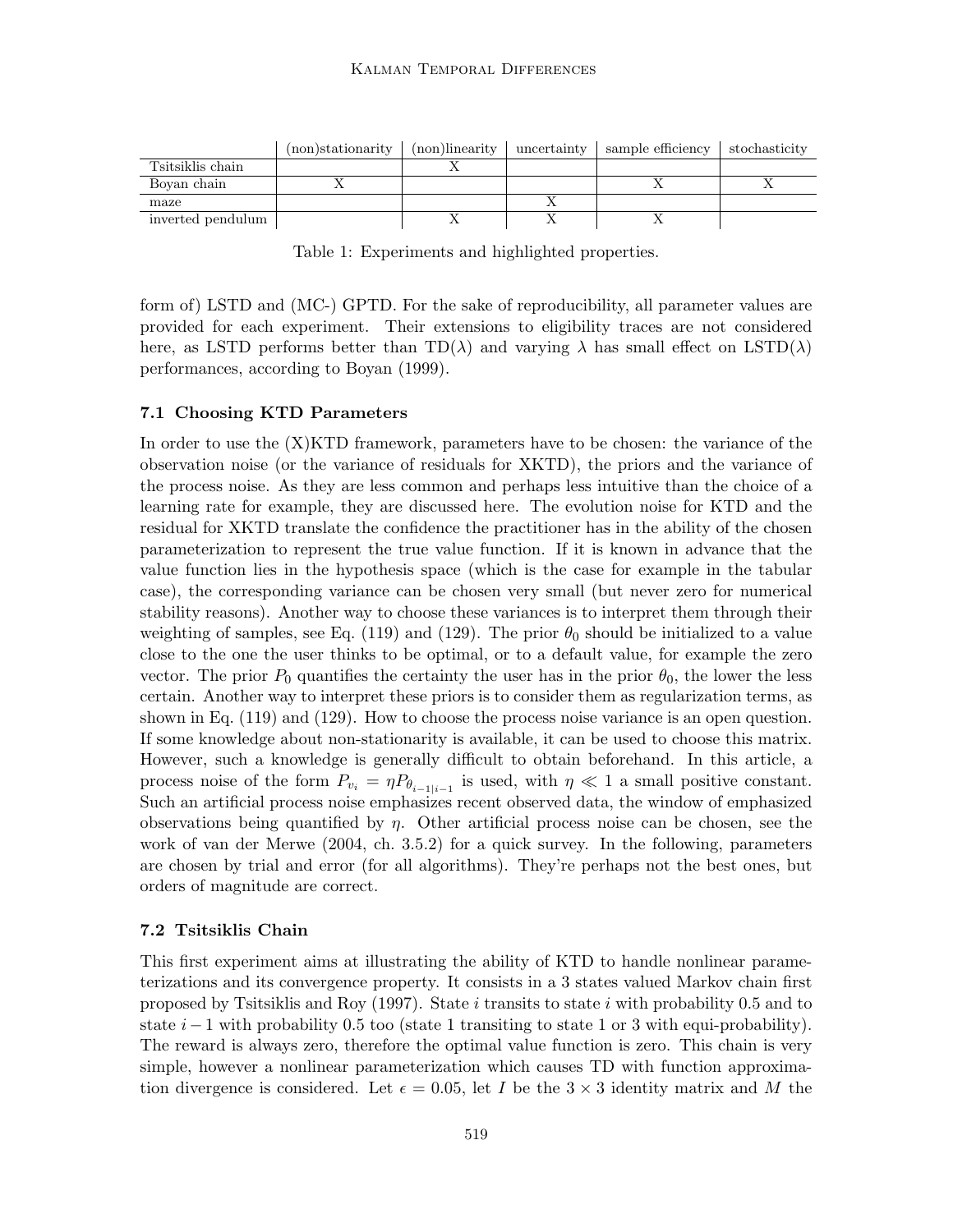$3 \times 3$  matrix defined as:

$$
M = \begin{pmatrix} 1 & \frac{1}{2} & \frac{3}{2} \\ \frac{3}{2} & 1 & \frac{1}{2} \\ \frac{1}{2} & \frac{3}{2} & 1 \end{pmatrix}
$$
 (147)

The value function is parameterized by a single scalar  $\theta$ , its parameterization is given as (notice that here  $\hat{V}_{\theta}$  is a  $3 \times 1$  vector):

$$
\hat{V}_{\theta} = \exp\left(\left(M + \epsilon I\right)\theta\right)V_0 \text{ with } V_0 = \begin{pmatrix} 10 & -7 & -3 \end{pmatrix}^T \tag{148}
$$

This parameterization has been proposed by Tsitsiklis and Roy (1997) to illustrate the possible divergence of TD in the case of nonlinear parameterization. The optimal parameter is obviously  $\theta^* = -\infty$ .



Figure 2: Tsitsiklis chain.

KTD is compared to TD with function approximation. LSTD and GPTD are not considered here, as they are unable to handle a nonlinear parameterization. For TD, the learning rate is chosen equal to  $\alpha_i = 2.10^{-3}$  and the initial parameter is set to  $\theta_0 = 0$ . For KTD, priors are set to  $\theta_0 = 0$  and  $P_0 = 10$ . The observation noise variance is set to  $P_{n_i} = 10^{-3}$ . The process noise described in Section 7.2 is used with  $\eta = 10^{-1}$ . Results are depicted in Figure 2 which shows the parameter estimates in function of the number of observed transitions. TD estimates diverge, as expected. KTD handles the nonlinear parameterization and converges toward the good value (despite stochasticity of transitions).

### 7.3 Boyan Chain

In this section KTD and XKTD are compared to two other second order value function approximation algorithms, namely (recursive) LSTD and (parametric) MC-GPTD on a simple valued Markov chain, the Boyan (1999) chain. The objective is threefold: showing sample efficiency, demonstrating the bias removal (of XKTD compared to KTD) and showing non-stationarity handling.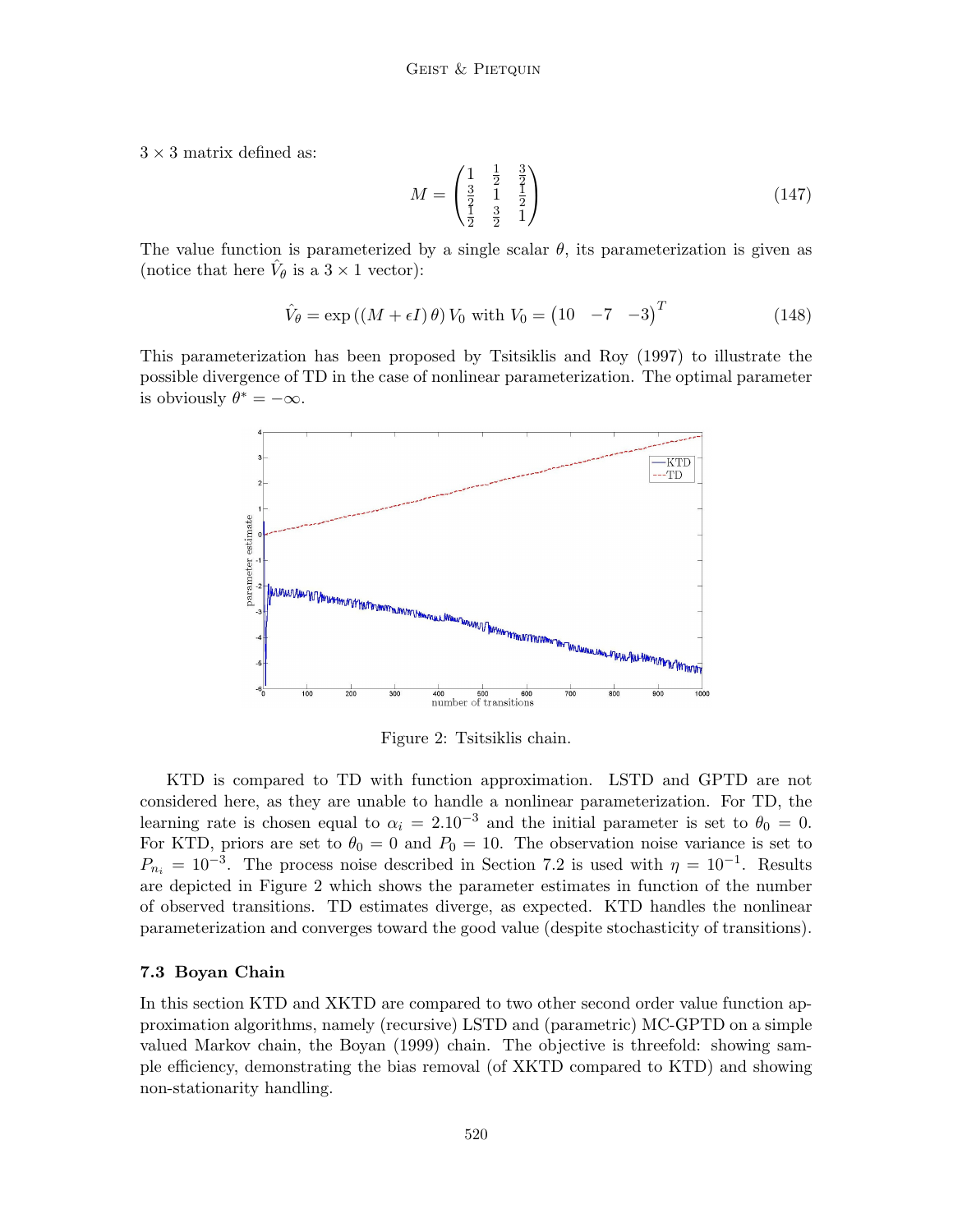

Figure 3: Boyan chain.

The Boyan chain is a 13-state Markov chain where state  $s^0$  is an absorbing state,  $s^1$ transits to  $s^0$  with probability 1 and a reward of -2, and  $s^i$  transits to either  $s^{i-1}$  or  $s^{i-2}$ ,  $2 \leq i \leq 12$ , each with probability 0.5 and reward -3. The feature vector  $\phi(s)$  for states  $s^{12}, s^8, s^4$  and  $s^0$  are respectively  $[1, 0, 0, 0]^T$ ,  $[0, 1, 0, 0]^T$ ,  $[0, 0, 1, 0]^T$  and  $[0, 0, 0, 1]^T$ . The feature vectors for other states are obtained by linear interpolation. The approximated value function is thus  $\hat{V}_{\theta}(s) = \theta^T \phi(s)$ . The optimal value function is exactly linear in these features, and the corresponding optimal parameter vector is  $\theta_1^* = [-24, -16, -8, 0]^T$ . To measure the quality of each algorithm the normalized Euclidian distance between the current parameter vector estimate and the optimal one  $\frac{1}{\|\theta^*\|} \|\theta - \theta^*\|$  is computed. Notice that as the parameterization is linear, it is the same as measuring the error between the true and the estimated value functions, up to a scaling factor. The discount factor  $\gamma$  is set to 1 in this episodic task. For all algorithms, the prior is set to  $P_{0|0} = I$  where I is the identity matrix. Choosing the same prior should be fair, as it yields to choose the same regularization term for all algorithms. For MC-GPTD and KTD variations, the residual variance (observation noise for KTD) is set to  $\sigma_i^2 = 10^{-3}$   $(P_{n_i} = 10^{-3})$ . For KTD variations, the process noise covariance is set to an RLS (recursive least-squares)-like adaptive process noise as described in Section 7.1, that is  $P_{v_i} = \eta P_{\theta_{i-1|i-1}}$  where  $P_{\theta_{i-1|i-1}}$  denotes the variance over parameters, and  $\eta \ll 1$  is a small positive constant, chosen here equal to  $10^{-2}$ . Choosing these parameters requires some practice, but no more than choosing a learning rate for other algorithms. For all algorithms the initial parameter vector is set to zero. To experiment non-stationarity handling, a change in the MDP is simulated by multiplying the rewards by ten from the  $70<sup>th</sup>$  episode (rewards become  $-20$  and  $-30$  instead of  $-2$  and  $-3$ ). The optimal value function is still linear in the feature vectors, and the optimal parameter vector is  $\theta_2^* = 10\theta_1^*$  after the MDP change. Learning is done over 140 episodes, and results are averaged over 300 trials. Results are presented in Figure 3.

Before the MDP change, KTD variations and MC-GPTD converge faster than LSTD (and equally well). XKTD, as well as LSTD and MC-GPTD, is unbiased, contrary to KTD. Thus XKTD does the job it has been designed for, that is removing the bias due to stochastic transitions. After the MDP change, both LSTD and MC-GPTD fail to track the value function. KTD manages to do it, but it is still biased. XKTD tracks the value function without being biased. GPTD results are not presented here for the sake of readability.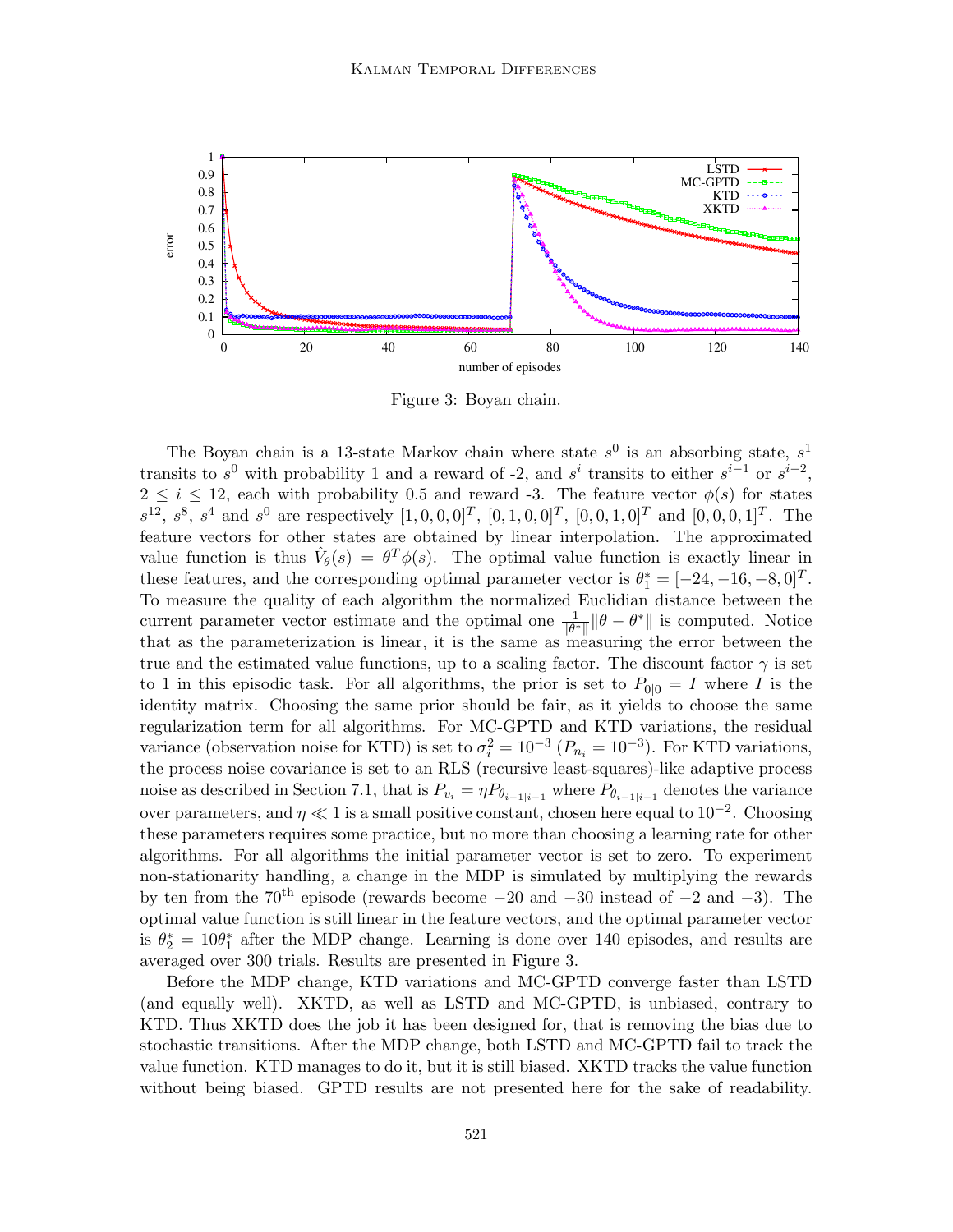However, its behavior is the same as KTD one before the MDP change, and it fails to track the value function after the rewards switch (much like MC-GPTD). This experiment shows that XKTD performs as well as KTD, however without the bias problem, which was the motivation for introducing this new algorithm. It is sample-efficient and it tracks the value function rather than converging to it (non-stationarity handling). It can be argued that some forgetting factors can be added to LSTD or GPTD. However it is more naturally done in the KTD framework, which moreover exhibits some other interesting aspects as illustrated in the next sections.

## 7.4 Simple Maze

With the KTD framework, the parameters are modelled as random variables. Being a function of the parameters, the approximated value (or  $Q$ -) function is a random function. It is thus possible to compute a variance associated to the value of each state as shown in Section 6.1. It is a necessary condition to handle the exploration-exploitation dilemma in a value (or  $Q$ -) function approximation context. In this section the uncertainty information which can be obtained from the KTD framework is illustrated on a simple maze problem.

The 2d continuous state space is the unit square:  $(x, y) \in [0, 1]^2$ . Actions are to move left, right, up or down, the magnitude being of  $0.05$  in each case. The reward is  $+1$  if the agent leaves the maze in  $y = 1$  and  $x \in \left[\frac{3}{8}\right]$  $\frac{3}{8}, \frac{5}{8}$  $\frac{5}{8}$ , -1 if the agent leaves the maze in  $y = 1$  and  $x \in [0, \frac{3}{8}]$  $\frac{3}{8}[\cup]\frac{5}{8}$  $\frac{5}{8}$ , 1], and 0 elsewhere. The algorithm is KTD-V. The parameterization is a set of 9 equispaced Gaussian kernels (centered in  $\{0, 0.5, 1\} \times \{0, 0.5, 1\}$ ) and with a standard deviation of 0.5. The forgetting factor  $\gamma$  is set to 0.9. The agent starts in a random position  $(x_0, y_0)$  with  $x_0$  sampled from a Gaussian distribution,  $x_0 \sim \mathcal{N}(\frac{1}{2})$  $\frac{1}{2}, \frac{1}{8}$  $\frac{1}{8}$ , and  $y_0$  sampled from a uniform distribution,  $y_0 \sim \mathcal{U}_{[0,0.05]}$ . The behaviorial policy for which the value function is learnt is going up with probability 0.9, and go in one of the three other directions with probability  $\frac{0.1}{3}$ . The initial parameter vector is set to zero, the prior to  $P_{0|0} = 10I$ , and the noise covariances to  $P_{n_i} = 1$  and  $P_{v_i} = 0I$ .

The value function is learnt quite well, however this is not the point here. The objective is to illustrate the value function uncertainty. The learning is done over 30 episodes, and results are given in Figure 4, which shows the standard deviation of the approximated value function over the state space. Considering the  $x$ -axis, the uncertainty is lower in the middle than in the border. This is explained by the fact that learning trajectories occur more frequently in the center of the domain. Considering the y-axis, the uncertainty is lower near the upper bound  $(y = 1)$  than near the lower bound  $(y = 0)$ . This is explained by the fact that retro-propagated values are less certain. Thus the uncertainty information computed by KTD-V is meaningful on this simple example, and it should be useful to speed up learning, eg., for exploration/exploitation dilemma. Another application example is given in the Section 6.2 and is experimented in Section 7.5. GPTD also provides a meaningful uncertainty information (Engel, Mannor, & Meir, 2003). However, as far as we know, it has never been used practically. Most likely, such uncertainty information cannot be derived from LSTD (the main reason for this belief is that the matrix maintained by LSTD is not symmetric, therefore it cannot be interpreted as a variance matrix).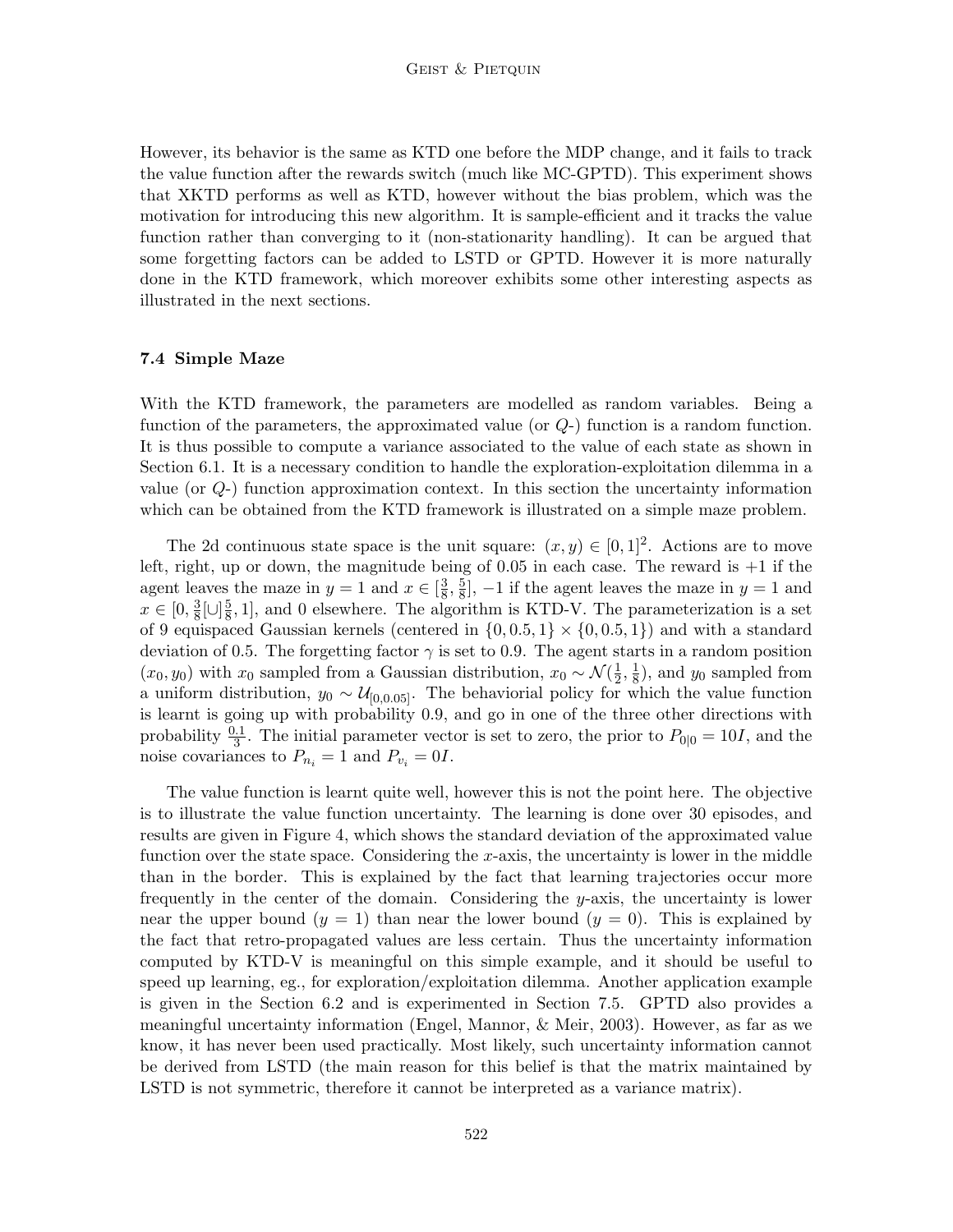

Figure 4: Simple maze, uncertainty illustration.

## 7.5 Inverted Pendulum

The last experiment is the inverted pendulum as described by Lagoudakis and Parr (2003). The goal is here to compare two value-iteration-like algorithms, namely KTD-Q and Qlearning, which aim at learning directly the optimal policy. LSTD and GPTD cannot be considered here: as they are unable to handle nonlinearities (the nonlinearity being the max operator here), they cannot be used with the Bellman optimality operator. The proposed active learning-like scheme is also experimented: it uses the uncertainty computed by KTD to speed up convergence.

This task requires balancing a pendulum of unknown length and mass at the upright position by applying forces to the cart it is attached to. Three actions are allowed: left force  $(-1)$ , right force  $(+1)$ , or no force  $(0)$ . The associated state space consists in vertical angle  $\varphi$  and angular velocity  $\dot{\varphi}$  of the pendulum. Deterministic transitions are computed according to physical dynamics of the system, and depends on the current action a:

$$
\ddot{\varphi} = \frac{g\sin(\varphi) - \beta m l \dot{\varphi}^2 \sin(2\varphi)/2 - 50\beta \cos(\varphi)a}{4l/3 - \beta m l \cos^2(\varphi)}
$$
(149)

where g is the gravity constant, m and l the mass and the length of the pendulum, M the mass of the cart, and  $\beta = \frac{1}{m+M}$ . A zero reward is given as long as the angular position is  $\ln$   $\left[-\frac{\pi}{2}\right]$  $\frac{\pi}{2}$ ,  $\frac{\pi}{2}$  $\frac{\pi}{2}$ . Otherwise, the episode ends and a reward of  $-1$  is given. The parameterization is composed of a constant term and a set of 9 equispaced Gaussian kernels (centered in  $\{-\frac{\pi}{4}, 0, \frac{\pi}{4}$  $\frac{\pi}{4}$  × {-1, 0, 1} and with a standard deviation of 1) for each action. Thus there is a set of 30 basis functions. The discount factor  $\gamma$  is set to 0.95.

## 7.5.1 Learning the Optimal Policy

First, algorithms ability to learn an optimal policy is compared. For Q-learning, the learning rate is set to  $\alpha_i = \alpha_0 \frac{n_0+1}{n_0+i}$  with  $\alpha_0 = 0.5$  and  $n_0 = 200$ , according to Lagoudakis and Parr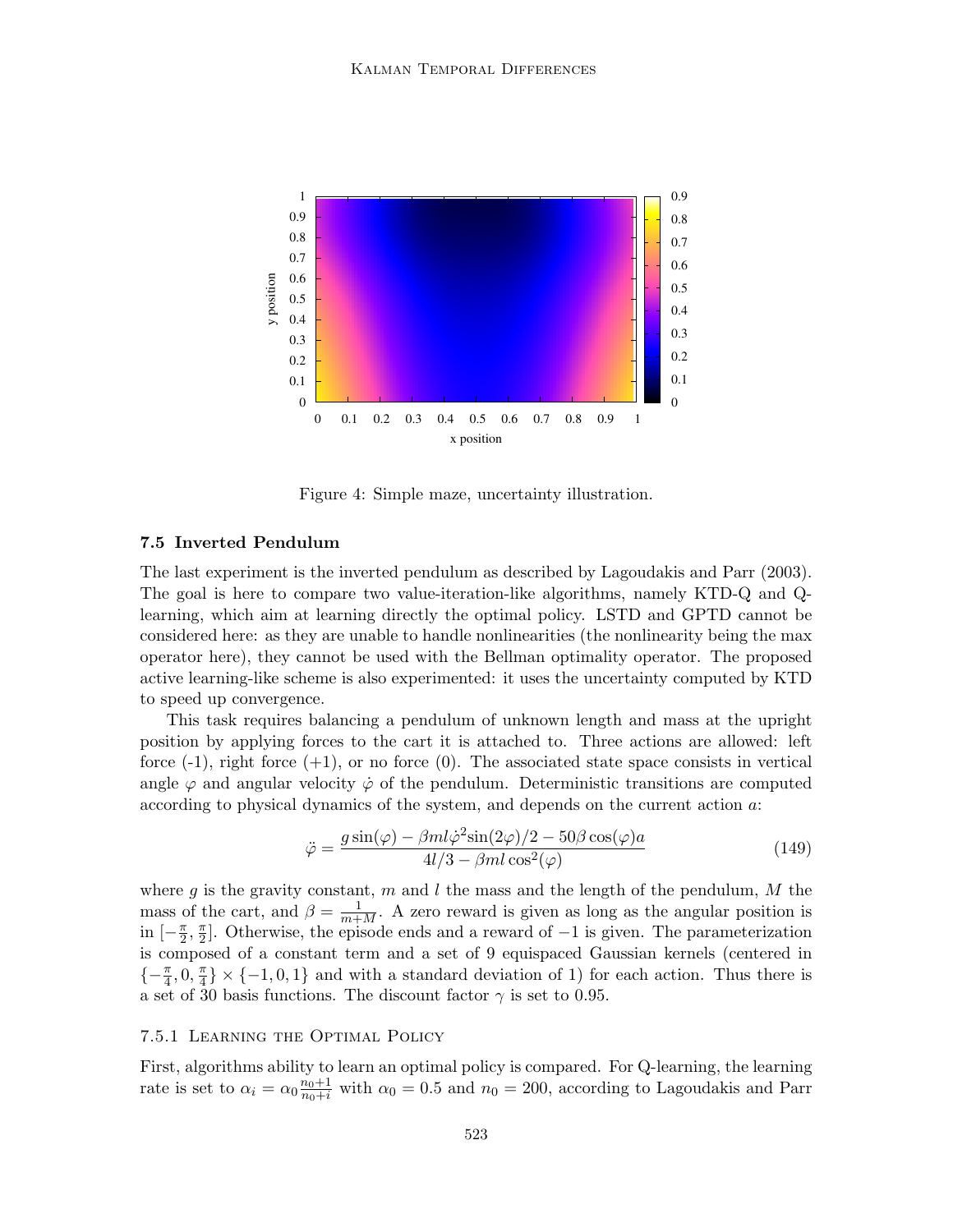#### GEIST & PIETQUIN

(2003). For KTD-Q, the parameters are set to  $P_{0|0} = 10I$ ,  $P_{n_i} = 1$  and  $P_{v_i} = 0I$ . For all algorithms the initial parameter vector is set to zero. Training samples are collected online with random episodes. The agent starts in a randomly perturbed state close to the equilibrium  $(0, 0)$  and then follows a policy that selects actions uniformly at random. The average length of such episodes was about 10 steps, and both algorithms learnt from the same trajectories. Results are summarized in Figure 5.



Figure 5: Inverted pendulum, optimal policy learning.

For each trial, learning is done over 1000 episodes. Every 50 episodes, learning is freezed and the current policy is evaluated. For this, the agent is randomly initialized in a state close to the equilibrium and the greedy policy is followed until the end of episode; this is repeated 100 times and averaged. Performance is measured as the number of steps in an episode. Maximum number of steps for one episode is bounded by 3000 steps, which corresponds to 5 minutes of balancing the pole without failure. Results in Figure 5 are averaged over 100 trials and presented in a semi-log scale.

KTD-Q learns an optimal policy (that is balancing the pole for the maximum number of steps) asymptotically and near-optimal policies are learnt after only a few tens of episodes. The results of KTD-Q are comparable to the ones of the LSPI algorithm (see Lagoudakis & Parr, 2003, Fig. 16). With the same number of learning episodes, Q-learning with the same linear parameterization fails to learn a policy which balances the pole for more than a few tens of time steps. Similar results for Q-learning are obtained by Lagoudakis and Parr (2003).

#### 7.5.2 A Form of Active Learning

The parameters being random variables, as explained in Section 6 and illustrated in Section 7.4, the parameterized Q-function is a random function, and the KTD framework allows computing a variance associated to the value of each state. Here is proposed an experiment which aims at using this uncertainty information to speed up the learning. The learning is still done from random trajectories. However, the form of active learning described in Section 6 is considered now. The environment is initialized randomly as before. When the system is in a given state, the standard deviation of the Q-function is computed for each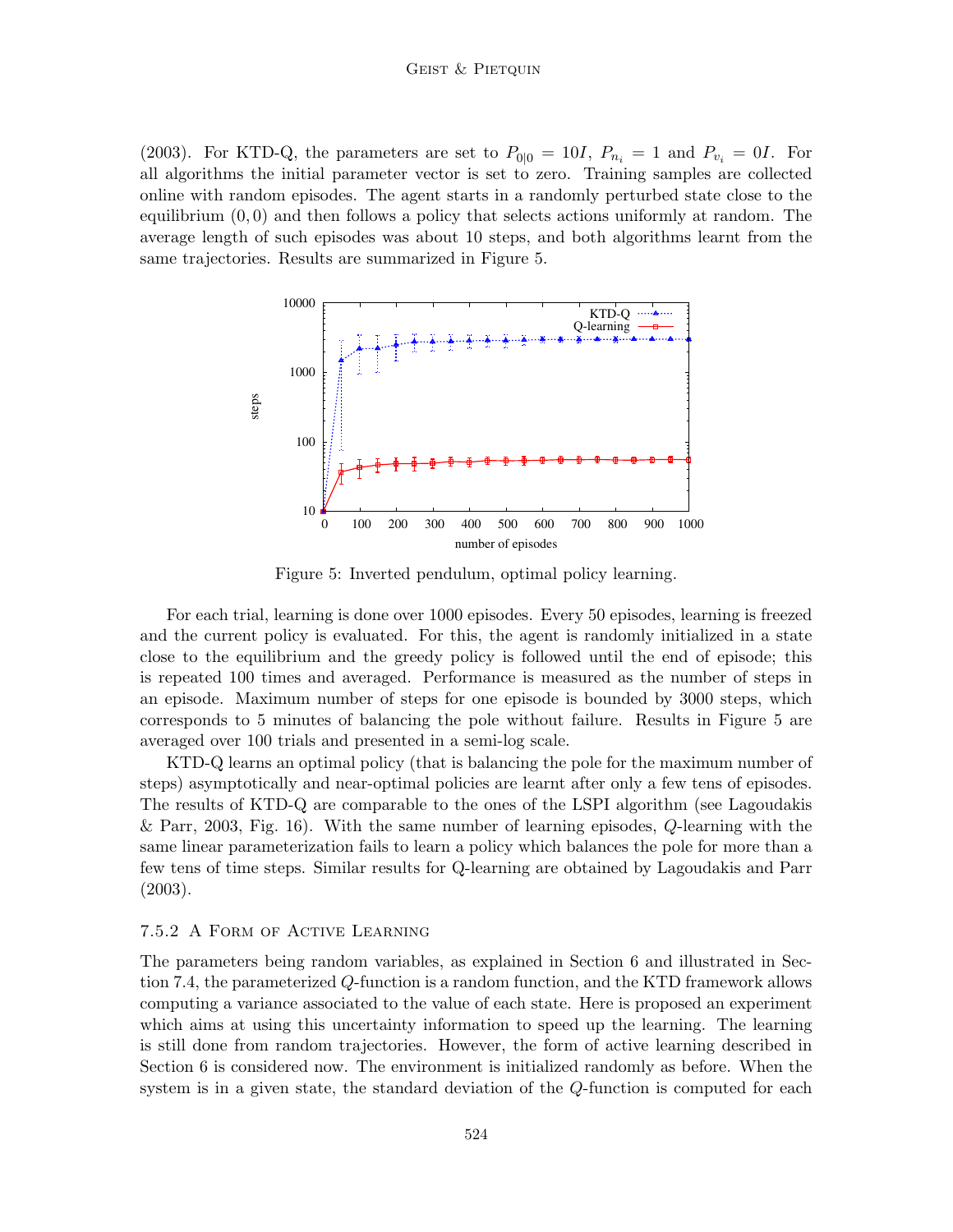action. These deviations are normalized, and the new action is sampled randomly according to the probabilities weighted by the deviations. Thus, an uncertain action will be more likely sampled. The average length of such episodes was about 11 steps, which does not differ much from uniformly random transitions. Consequently this can only slightly help to improve speed of convergence (at most 10%, much less than the real improvement which is about 100%). Results are summarized in Figure 6.



Figure 6: Inverted pendulum, random and active learning.

For each trial, learning is done over 300 episodes. Less episodes are considered to show the speed up of convergence, however both versions of KTD perform as well asymptotically. Every 25 episodes, learning is freezed and the current policy is evaluated as before. Performance is measured as the number of steps of an episode, again for a maximum of 3000 steps. Results in Figure 6 are averaged over 100 trials. Notice that the scale is no longer logarithmic. It compares KTD-Q with informed transitions ("active" KTD-Q) to KTD-Q with uniformly random learning policy and Q-learning. When comparing the two versions of KTD-Q, it is clear that sampling actions according to uncertainty speeds up convergence. It is almost doubled in the first 100 episodes: for example, a performance of 1500 is obtained after only 25 episodes with active-KTD, whereas it needs about 50 episodes for the basic KTD. Thus the uncertainty information available thanks to the KTD framework can be quite useful for reinforcement learning.

## 8. Discussion and Perspectives

In this section the proposed framework is discussed and linked to some related approaches. Some perspectives are also given.

## 8.1 Discussion

Approaches related to the KTD framework have been proposed previously. Engel (2005) proposes a Gaussian process approach to value function approximation. As explained before, its principle is to model the value function as a Gaussian process and to adopt a generative model linked to the Bellman evaluation equation. Links between Engel's approach and the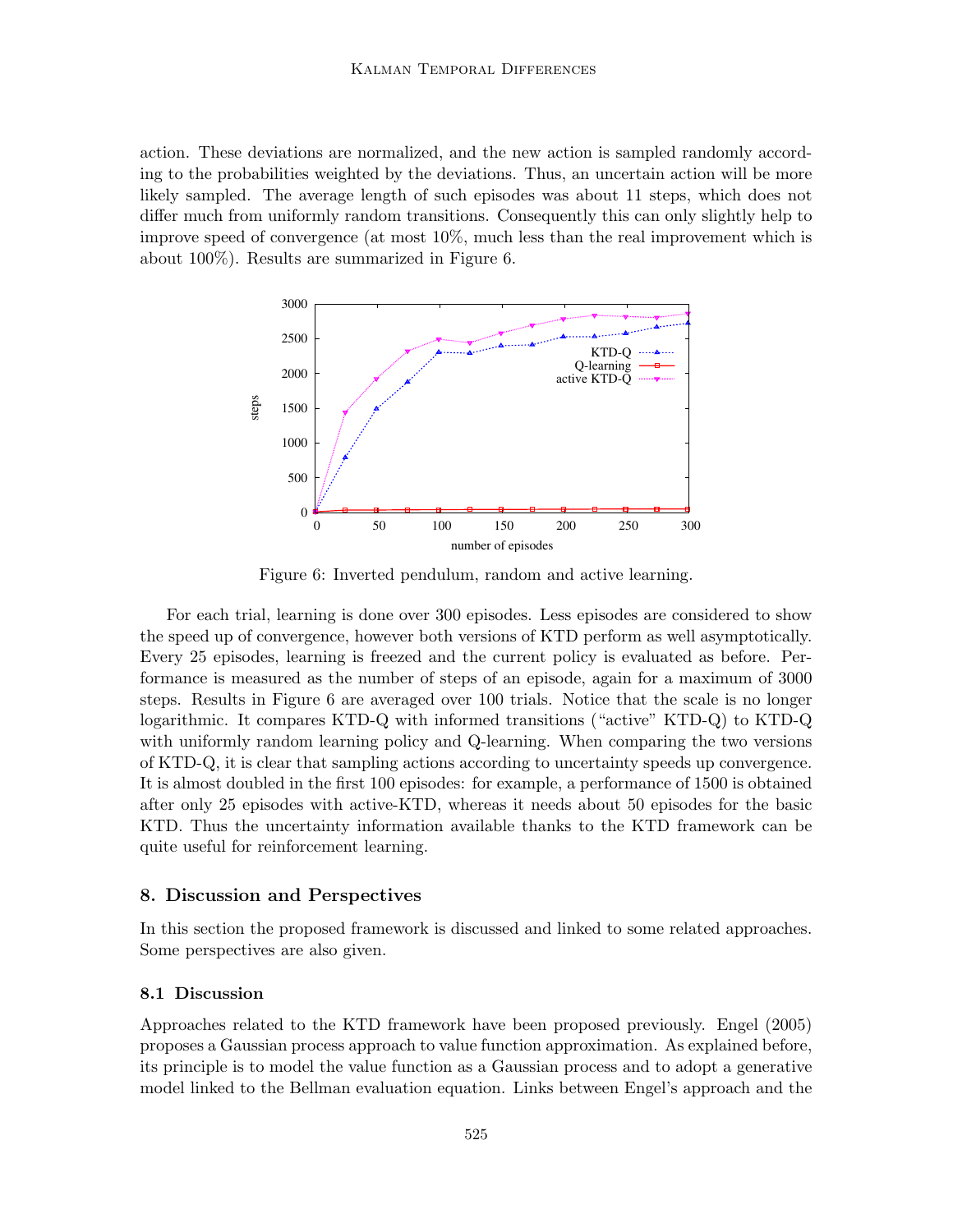proposed one have been discussed throughout the paper. Particularly, with a linear parameterization and a zero process noise KTD-V reduces to GPTD and XKTD-V to MC-GPTD. However, KTD framework handle non-stationarities (even if we recognize that GPTD could probably be extended to handle them too) and more importantly it handles non-linearities in a derivative-free manner, which allows considering nonlinear parameterizations and the Bellman optimality operator. Engel's framework allows constructing automatically and online a kernel-based linear parameterization, which is an advantage compared to the proposed framework. However, it can be easily incorporated in it (see Geist et al., 2008 where it is used in a preprocessing step, using it online is not more difficult). As Kalman filtering is strongly linked to least-squares minimization (in the linear case, the former is a generalization of the later), the proposed approach shares similarities with LSTD (Bradtke & Barto, 1996). However, it does not take into account the instrumental variables concept (Söderström & Stoica, 2002), which is used to handle stochastic transitions (in the KTD framework, it is done thanks to the colored noise model). Moreover, it has been shown in Section 5.2 that XKTD-V (with linear parameterization and no evolution noise) converges to the same solution as  $\mathrm{LSTD}(1)$ . Choi and Van Roy (2006) introduced a Kalman filter designed to handle fixed-point approximation in the case of linear parameterization. It can be roughly seen as a bootstrapping version of the proposed KTD-V. Instead of the observation equation of state-space model (65), the following observation equation is used:  $r_i + \gamma \phi(s_{i+1})^T \hat{\theta}_{i-1|i-1} = \phi(s_i)^T \theta_i + n_i$ . In other words, the reward is not considered as the observation, but an approximation of the value function is used to compute a "pseudo" observation  $r_i + \gamma \phi(s_{i+1})^T \hat{\theta}_{i-1|i-1}$ . The update of the parameters  $\theta$  is made so as to match the value function of the current state to this pseudo-observation (bootstrapping approach). Alternatively, it can be seen as a linear least-squares variation of the classic TD with function approximation algorithm (which combines bootstrapping and gradient descent). Phua and Fitch (2007) use a bank of classical Kalman filters to learn the parameters of a piecewise linear parameterization of the value function. It can be roughly seen as a special case of the proposed approach, however differences exist: not one filter but a bank is used and the parameterization is piecewise linear, which is exploited to develop specificities of the algorithm (notably concerning the parameters update) while the proposed approach does not make any assumption about the value function.

The proposed framework presents some interesting aspects. First, it does not suppose stationarity. An immediate application is to take into account non-stationary MDP (Geist, Pietquin, & Fricout, 2009b), as exemplified in Section 7.3. An even more interesting application is the control case. For instance, LSTD algorithm is known not to well behave when combined with an optimistic policy iteration scheme ( $\epsilon$ -greedy policy for example, see Phua & Fitch, 2007), because of the non-stationarities induced by the fact that control and learning are interlaced. Similarly, Bhatnagar, Sutton, Ghavamzadeh, and Lee (2008) prefer TD to LSTD as the actor of the incremental natural actor-critic approach they propose, despite the fact that it is less sample efficient. Kalman filtering and thus proposed approaches are robust to non-stationarity (to a certain extent). Quite few approaches aiming at approximating the value function take this non-stationary problem into account, the algorithm of Phua and Fitch (2007) being one of them. Another related approach (designed to cope with interlacing of control and learning in an actor-critic context) is the two-timescale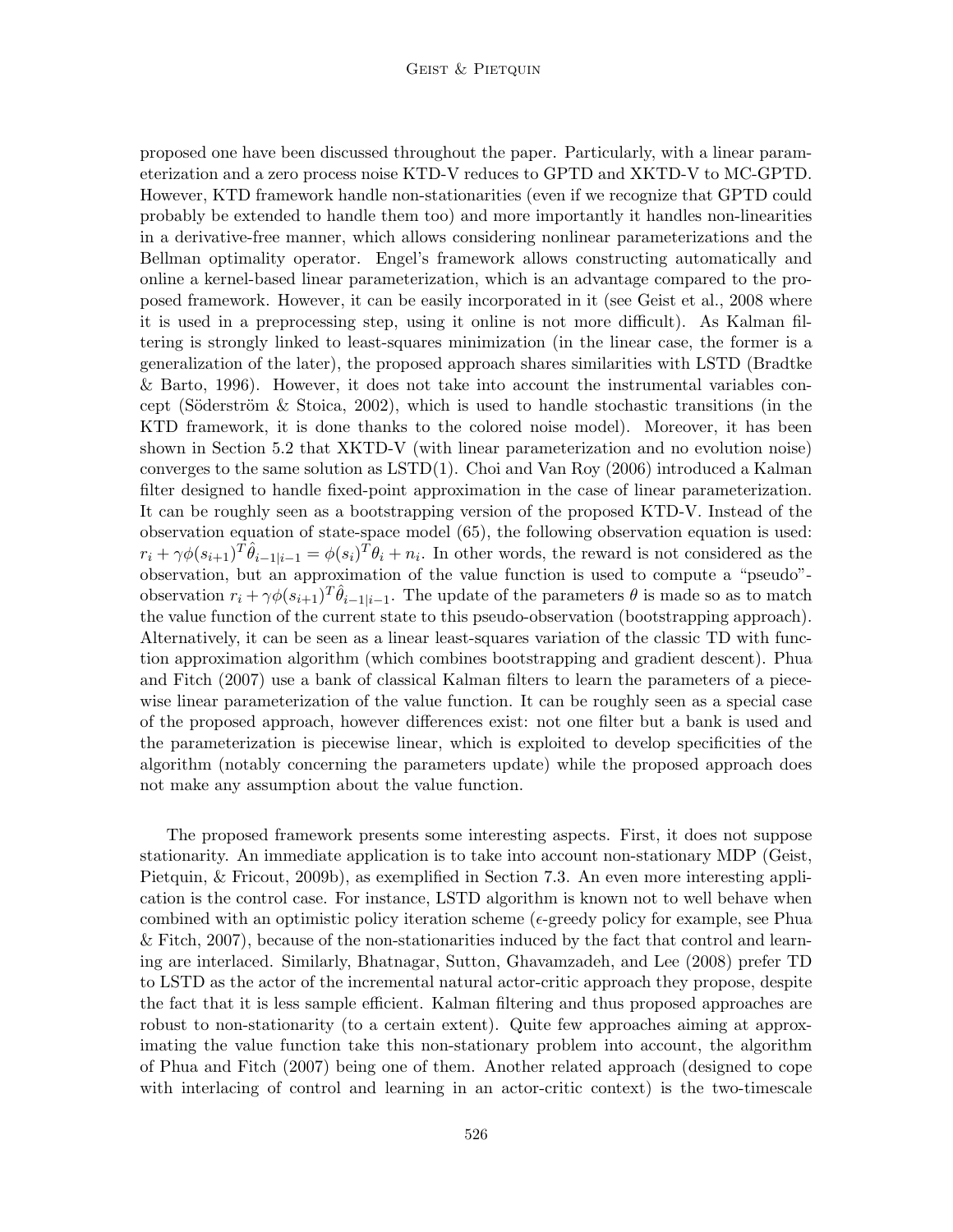stochastic approximation (for example, see Konda & Tsitsiklis, 2003 or Bhatnagar et al., 2008).

Second, as KTD models parameters as a random vector, it is possible to compute uncertainty information about values, as explained in Section 6.1 and illustrated in Section 7.4. It has been used to derive a form of active learning (Sections 6.2 and 7.5), however this uncertainty information could be useful to deal with the more general problem of the dilemma between exploration and exploitation, following idea of what is done by Dearden et al. (1998) or by Strehl et al. (2006). The point is that, as far as we know, rather few approaches allows dealing with value function approximation and value uncertainty in the same time. One of these approaches is the GPTD framework of Engel (2005), however the effective use of the available uncertainty information is left for future work in the original publications and has not been developed so far. It should also be noticed that without a probabilistic or statistical approach of the value function approximation problem such uncertainty information would be more difficult to obtain.

Third, KTD also allows handling nonlinearities. It has been explicitly used for KTD-Q (the max operator being a severe nonlinearity), which is illustrated in Section 7.5. Nonlinear parameterization can be considered too, as illustrated in Section 7.2. A nonlinear parameterization has also been used by Geist et al. (2008) combined with a preliminary version of KTD-Q. Moreover, nonlinear parameterization should allow more compact representation of the value function approximator, which could somehow alleviate the square complexity of the proposed framework.

KTD shares a drawback with other square Bellman residual minimization-based algorithms (which it is indeed according to Theorem 2): the value estimates are biased if transitions of the dynamic system are not deterministic, as illustrated in Section 7.3. Different algorithms propose various methods to cope with this problem. For residual algorithms (Baird, 1995), which consist in minimizing the square Bellman residual using a gradient descent, it is proposed to use double sampling in order to obtain an unbiased estimator. This approach has two major drawbacks: it needs a generative model, and it is sample inefficient. For the LSTD algorithm (Bradtke  $\&$  Barto, 1996), which consists in minimizing the Bellman residual with a least-squares approach, an instrumental variable (Söderström  $\&$  Stoica, 2002) is used to enforce unbiasedness of the estimator. Such an approach is not easy to extend to nonlinearity or non-stationarity (and thus online control). Another and generic approach to remove this sort of bias has been proposed by Antos et al. (2008). It consists in introducing an auxiliary function (in add to the value function) which role is to remove the bias. The resulting optimization problem is no longer quadratic, it consists in two interlocked square problems. When used with a linear function approximator, it reduces to the LSTD algorithm, and it has been used with a neural network-based function approximator by Schneegaß, Udluft, and Martinetz (2007). The GPTD framework (Engel, 2005) uses a colored noise model which has been adapted to extend the KTD framework.

### 8.2 Conclusion and Perspectives

A Kalman-filter-based Temporal Differences framework has been introduced to cope with a number of problems at the same time: online learning, sample efficiency, non-stationarity and non-linearity handling as well as providing uncertainty information. Being actually a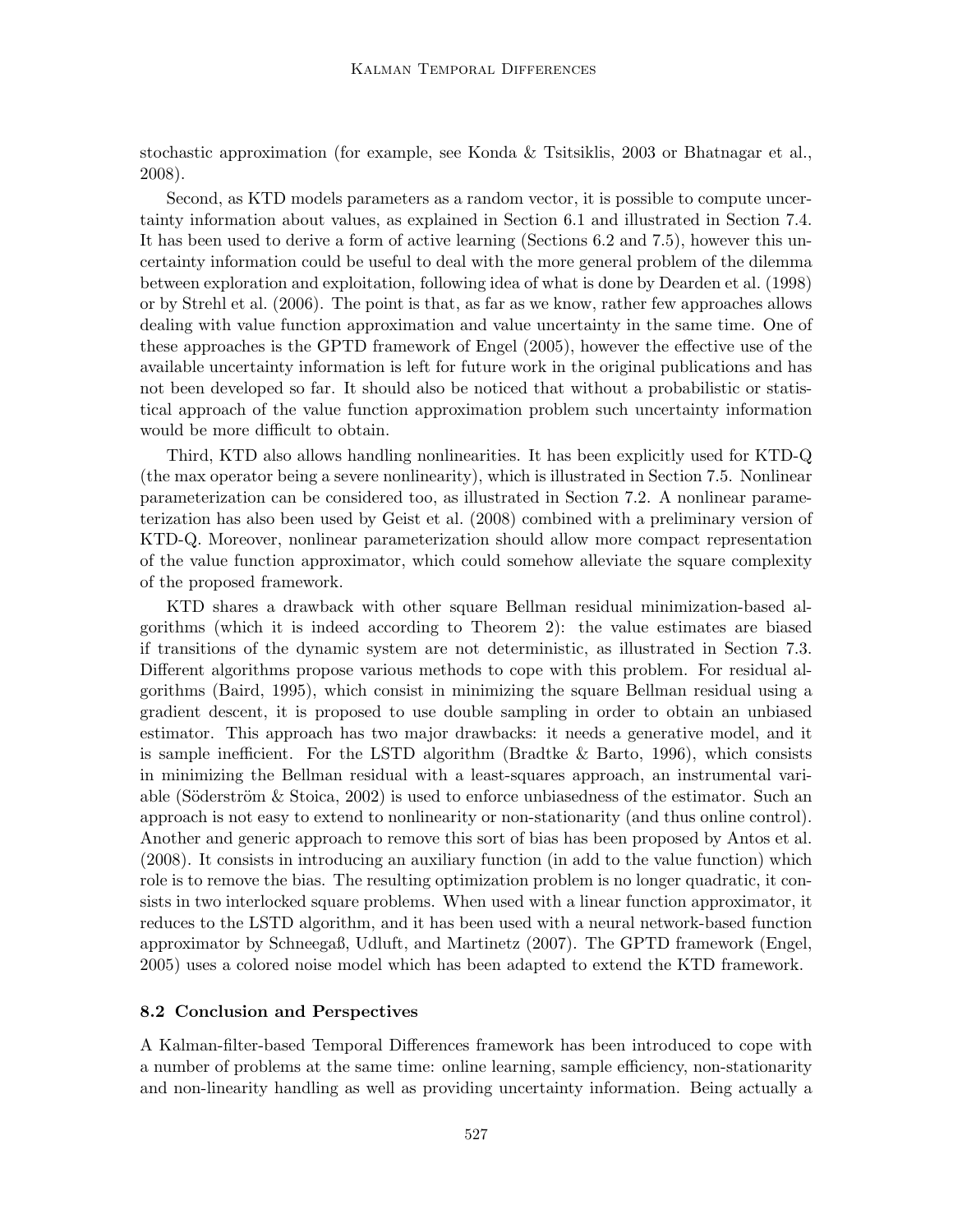square-Bellman-minimization-based approach, the original framework cannot handle stochastic transitions. It has thus been extended using a colored observation noise model. A convergence analysis has been provided for both deterministic and stochastic cases. Finally, various aspects of the proposed approach have been experimentally demonstrated on classical reinforcement learning benchmarks. Section 7.2 shows the ability to converge with nonlinear parameterizations, Section 7.3 shows that the colored noise induces a unbiased version of KTD and its ability to handle non-stationarities, Section 7.4 illustrates available uncertainty information and Section 7.5 shows the value-iteration-like KTD-Q algorithm as well as the learning speed-up obtained thanks to the proposed active learning scheme. State-of-the-art algorithms were also considered, and KTD compares favorably to them.

The KTD framework presents some interesting perspectives. First, XKTD was shown to effectively remove the bias. As noticed by Engel (2005, ch. 4.5), other noise models can be envisioned (by analogy to  $\text{LSTD}(\lambda)$  for example), however what noise models to choose and how to incorporate them to the KTD framework are still open questions. More theoretical insights on the bias caused by the use of KTD on stochastic problems can also be useful. Also, an interesting perspective to address the off-policy problem when considering a colored noise is to combine XKTD with importance sampling. Another interesting perspective is to adapt the eligibility traces principle to the proposed framework in order to fill the gap between KTD (local update) and XKTD (global update by its relation to Monte Carlo) (Geist & Pietquin, 2010a).

Second, this KTD framework should be naturally extended to the partially observable case. Indeed, inferring the state of a system given past observations is a problem which can benefit from Bayesian filtering of which formalism is close to the one proposed. It is well known that a partially observable MDP (POMDP) can be expressed as an MDP of which states are distributions over states of the POMDP. If these distributions can be estimated (by using a filtering approach for example), they should be naturally taken into account by KTD: parameterization is already a function of the distribution over parameters, it can be extended to be a function of the distribution over states in the same manner.

KTD framework handles well nonlinearities. An interesting perspective could be to use it with a neural network based representation for the value (or Q-) function, which let hope a more compact representation. This way, it can probably be easier to address real world problems, for which scaling up is mandatory.

Another difficulty can be the choice of the different parameters, which are problemdependent. First it should be noticed that choosing this type of parameters is not more difficult than choosing learning rates for example, it is just less usual in the RL community. Concerning a more automatic choice of parameters, the adaptive filtering literature can help (Goodwin & Sin, 2009). A form of adaptive evolution noise has been used in the experimental part of this paper, however many other solutions can be envisioned.

As said before, KTD could be an interesting alternative to TD as the actor part of the incremental natural actor-critic algorithms of Bhatnagar et al. (2008). Some preliminary works on using KTD in an actor-critic architecture are provided by Geist and Pietquin (2010c). Talking about natural gradient, a parallel has been drawn between the KTD framework and natural gradient descent in Section 5.1, and this could benefit from more theoretical insights.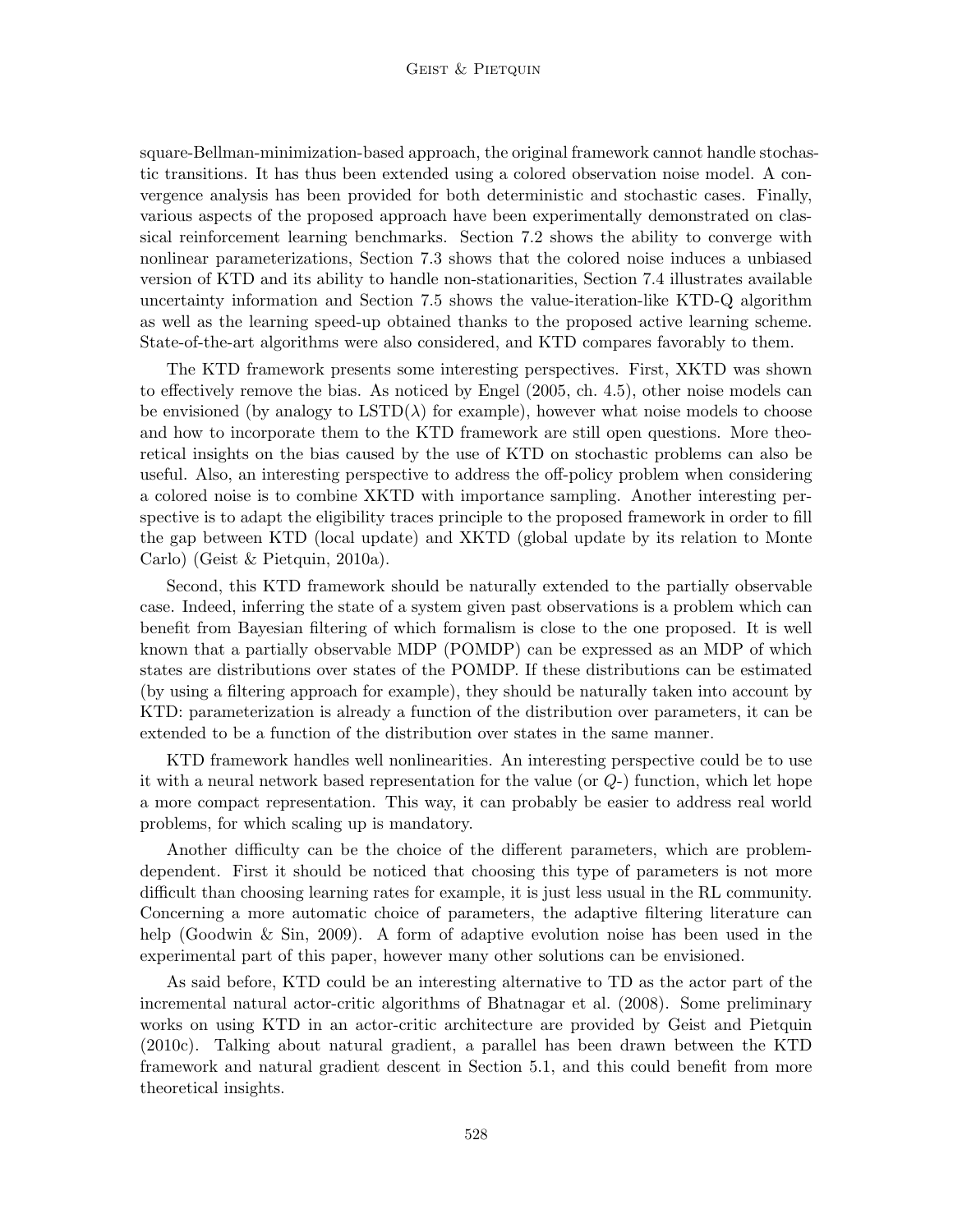The value uncertainty available from this framework has been used for a form of active learning scheme, and it is planned to be used to address the more general problem of the dilemma between exploration and exploitation, either by adapting existing approaches designed for the tabular case (Geist & Pietquin, 2010b) or by developing new methods.

Unscented Kalman filtering, on which this work is based, can be linked to nonlinear leastsquares problems solved using a statistical linearization approach (Geist & Pietquin, 2010e). Underlying ideas can be used to extend the LSTD algorithm to nonlinear parameterizations as well as to the Bellman optimality operator (Geist & Pietquin, 2010d).

Finally, it is planned to do more comparison with the state-of-the-art, both theoretically and experimentally. Ultimately application of these ideas to a real world problem is needed to asses their utility. Concerning this last point, we plan to apply the proposed framework to a dialogue management problem.

## Acknowledgments

The authors wish to thank the European Community (FP7/2007-2013, grant agreement 216594, CLASSiC project : www.classic-project.org) and the Région Lorraine for financial support. Matthieu Geist also wish to thank ArcelorMittal Research for financial support during his 2006-2009 PhD thesis.

## References

- Antos, A., Szepesvári, C., & Munos, R. (2008). Learning near-optimal policies with Bellmanresidual minimization based fitted policy iteration and a single sample path. Machine Learning,  $71(1)$ , 89–129.
- Baird, L. C. (1995). Residual Algorithms: Reinforcement Learning with Function Approximation. In Proceedings of the International Conference on Machine Learning (ICML 95), pp. 30–37.
- Bertsekas, D. P., & Tsitsiklis, J. N. (1996). Neuro-Dynamic Programming. Athena Scientific.
- Bhatnagar, S., Sutton, R. S., Ghavamzadeh, M., & Lee, M. (2008). Incremental Natural Actor-Critic Algorithms. In Proceedings of the Twenty-First Annual Conference on Advances in Neural Information Processing Systems (NIPS), Vancouver, Canada.
- Bishop, C. M. (1995). Neural Networks for Pattern Recognition. Oxford University Press, New York, USA.
- Boyan, J. A. (1999). Technical Update: Least-Squares Temporal Difference Learning. Ma*chine Learning,*  $49(2-3)$ ,  $233-246$ .
- Bradtke, S. J., & Barto, A. G. (1996). Linear Least-Squares Algorithms for Temporal Difference Learning. *Machine Learning*, 22(1-3), 33–57.
- Chen, Z. (2003). Bayesian Filtering : From Kalman Filters to Particle Filters, and Beyond. Tech. rep., Adaptive Systems Lab, McMaster University.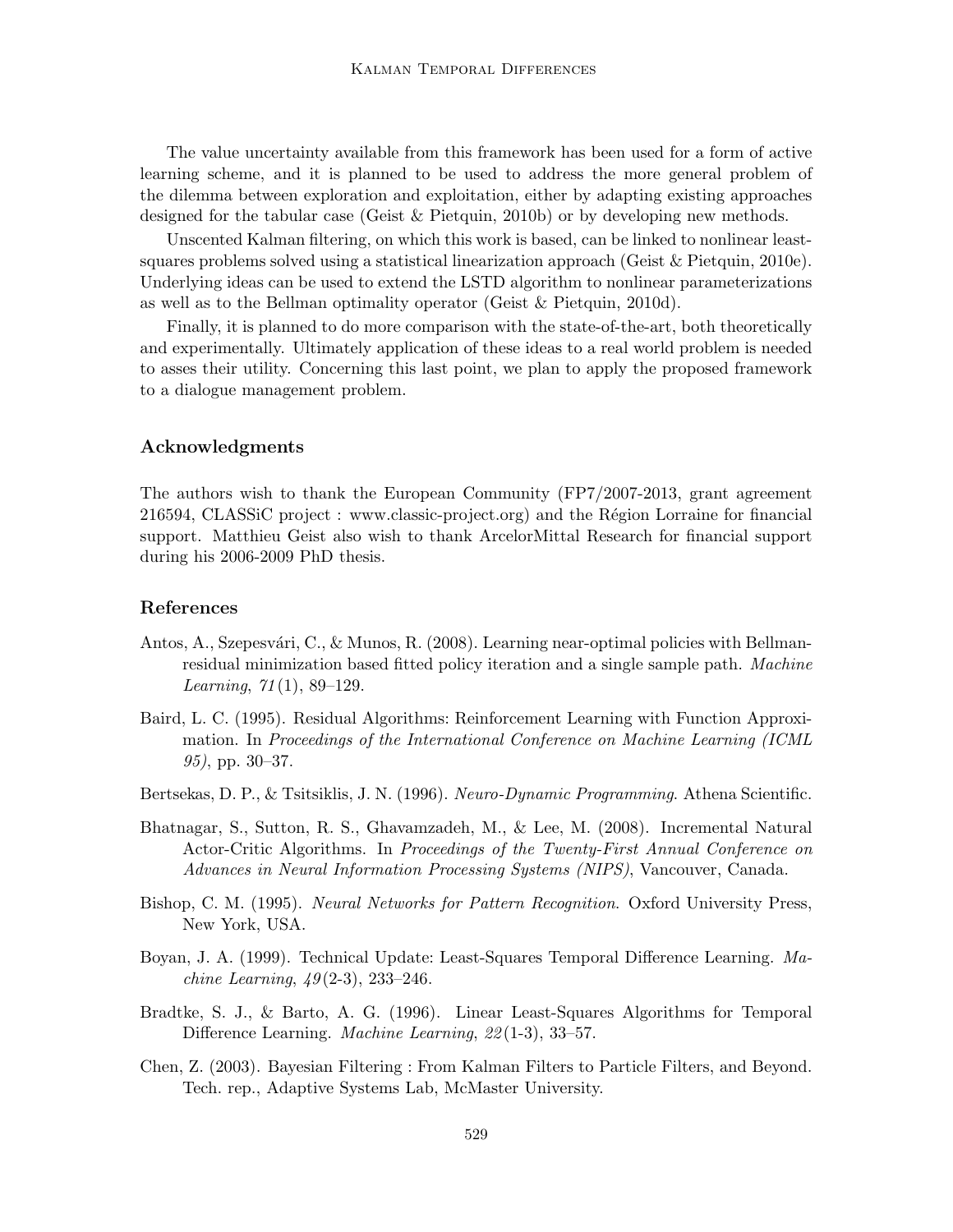- Choi, D., & Van Roy, B. (2006). A Generalized Kalman Filter for Fixed Point Approximation and Efficient Temporal-Difference Learning. Discrete Event Dynamic Systems, 16, 207–239.
- Dearden, R., Friedman, N., & Russell, S. J. (1998). Bayesian q-learning. In AAAI/IAAI, pp. 761–768.
- Engel, Y. (2005). Algorithms and Representations for Reinforcement Learning. Ph.D. thesis, Hebrew University.
- Engel, Y., Mannor, S., & Meir, R. (2003). Bayes Meets Bellman: The Gaussian Process Approach to Temporal Difference Learning. In Proceedings of the International Conference on Machine Learning (ICML 2003), pp. 154–161.
- Engel, Y., Mannor, S., & Meir, R. (2005). Reinforcement Learning with Gaussian Processes. In Proceedings of International Conference on Machine Learning (ICML-05).
- Geist, M., & Pietquin, O. (2010a). Eligibility Traces through Colored Noises. In *Proceedings* of the IEEE International Conference on Ultra Modern Control systems (ICUMT  $2010$ , Moscow (Russia). IEEE.
- Geist, M., & Pietquin, O. (2010b). Managing Uncertainty within Value Function Approximation in Reinforcement Learning. In Active Learning and Experimental Design workshop (collocated with AISTATS 2010), Sardinia, Italy.
- Geist, M., & Pietquin, O. (2010c). Revisiting natural actor-critics with value function approximation. In Torra, V., Narukawa, Y., & Daumas, M. (Eds.), Proceedings of 7th International Conference on Modeling Decisions for Artificial Intelligence (MDAI  $2010$ , Vol. 6408 of Lecture Notes in Artificial Intelligence (LNAI), pp. 207–218, Perpinya (France). Springer Verlag - Heidelberg Berlin.
- Geist, M., & Pietquin, O. (2010d). Statistically Linearized Least-Squares Temporal Differences. In Proceedings of the IEEE International Conference on Ultra Modern Control systems (ICUMT 2010), Moscow (Russia). IEEE.
- Geist, M., & Pietquin, O. (2010e). Statistically Linearized Recursive Least Squares. In Proceedings of the IEEE International Workshop on Machine Learning for Signal *Processing (MLSP 2010)*, Kittilä (Finland).
- Geist, M., Pietquin, O., & Fricout, G. (2008). Bayesian Reward Filtering. In et al., S. G. (Ed.), Proceedings of the European Workshop on Reinforcement Learning (EWRL 2008), Vol. 5323 of Lecture Notes in Artificial Intelligence, pp. 96–109. Springer Verlag, Lille (France).
- Geist, M., Pietquin, O., & Fricout, G. (2009a). Kalman Temporal Differences: the deterministic case. In Proceedings of the IEEE International Symposium on Adaptive Dynamic Programming and Reinforcement Learning (ADPRL 2009), Nashville, TN, USA.
- Geist, M., Pietquin, O., & Fricout, G. (2009b). Tracking in Reinforcement Learning. In Proceedings of the 16th International Conference on Neural Information Processing (ICONIP 2009), Bangkok (Thailande). Springer.
- Geramifard, A., Bowling, M., & Sutton, R. S. (2006). Incremental Least-Squares Temporal Difference Learning. In Proceedings of the 21st Conference, American Association for Artificial Intelligence, pp. 356–361.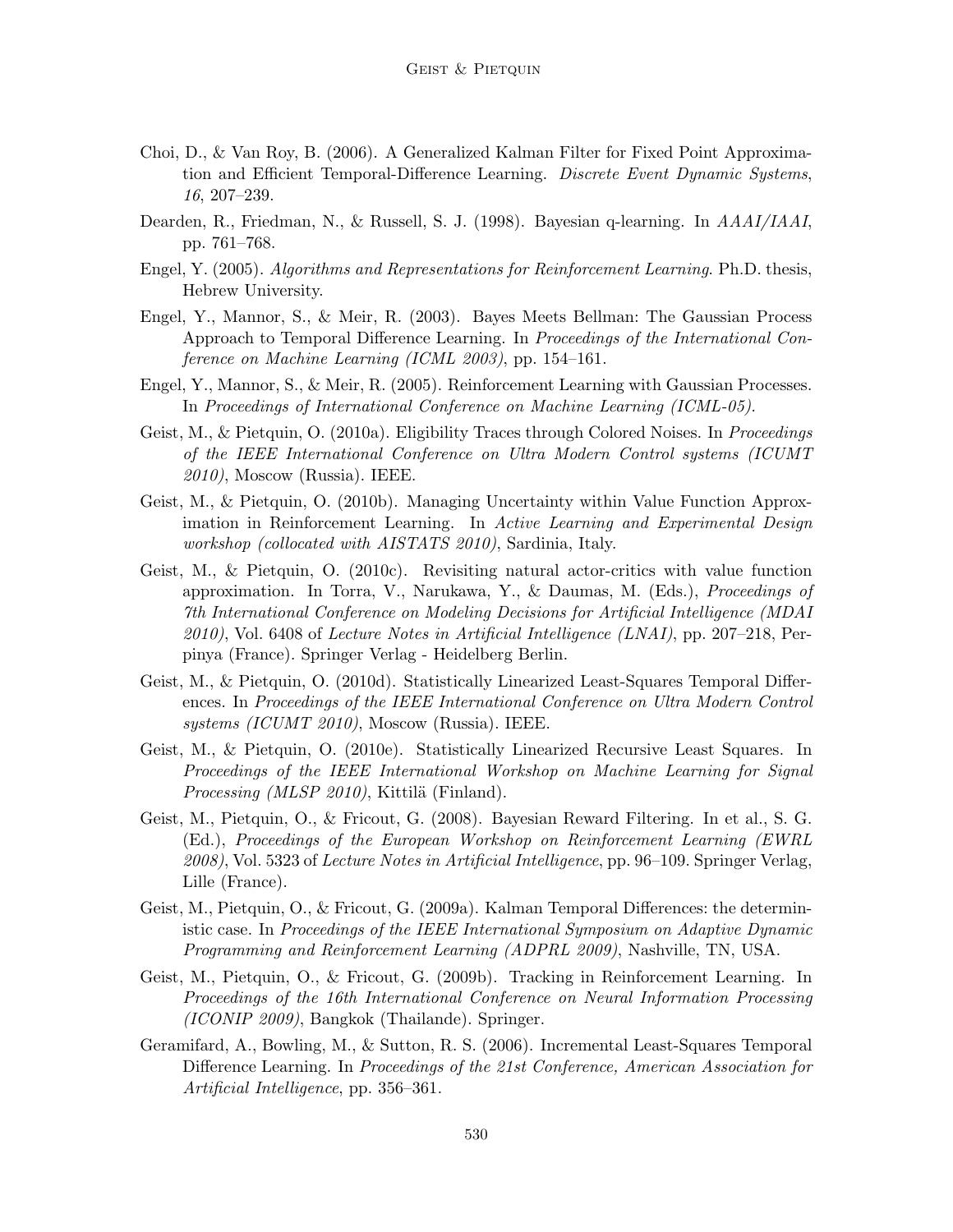- Gill, P. E., Golub, G. H., Murray, W., & Saunders, M. A. (1974). Methods for Modifying Matrix Factorization. Mathematics of Computation, 28(126), 505-535.
- Goodwin, G. C., & Sin, K. S. (2009). Adaptive Filtering Prediction and Control. Dover Publications, Inc., New York, NY, USA.
- Jo, S., & Kim, S. W. (2005). Consistent Normalized Least Mean Square Filtering with Noisy Data Matrix. IEEE Transactions on Signal Processing, 53 (6), 2112–2123.
- Julier, S. J., & Uhlmann, J. K. (2004). Unscented filtering and nonlinear estimation. Proceedings of the IEEE,  $92(3)$ ,  $401-422$ .
- Kakade, S. (2001). A natural policy gradient. In Advances in Neural Information Processing Systems 14 [Neural Information Processing Systems (NIPS 2001), pp. 1531–1538, Vancouver, British Columbia, Canada.
- Kalman, R. E. (1960). A New Approach to Linear Filtering and Prediction Problems. Transactions of the ASME–Journal of Basic Engineering, 82 (Series D), 35–45.
- Kolter, J. Z., & Ng, A. Y. (2009). Regularization and Feature Selection in Least-Squares Temporal Difference Learning. In proceedings of the 26th International Conference on Machine Learning (ICML 2009), Montreal Canada.
- Konda, V. R., & Tsitsiklis, J. N. (2003). On actor-critic algorithms. SIAM J. Control Optim.,  $42(4)$ , 1143–1166.
- Lagoudakis, M. G., & Parr, R. (2003). Least-Squares Policy Iteration. *Journal of Machine* Learning Research, 4, 1107–1149.
- Peters, J., Vijayakumar, S., & Schaal, S. (2005). Natural Actor-Critic. In et al., J. G. (Ed.), Proceedings of the European Conference on Machine Learning (ECML 2005), Lecture Notes in Artificial Intelligence. Springer Verlag.
- Phua, C. W., & Fitch, R. (2007). Tracking Value Function Dynamics to Improve Reinforcement Learning with Piecewise Linear Function Approximation. In Proceedings of the International Conference on Machine Learning (ICML 07).
- Precup, D., Sutton, R. S., & Singh, S. P. (2000). Eligibility Traces for Off-Policy Policy Evaluation. In Proceedings of the Seventeenth International Conference on Machine Learning (ICML00), pp. 759–766, San Francisco, CA, USA. Morgan Kaufmann Publishers Inc.
- Puterman, M. L. (1994). Markov Decision Processes: Discrete Stochastic Dynamic Programming. Wiley-Interscience.
- Schneegaß, D., Udluft, S., & Martinetz, T. (2007). Improving optimality of neural rewards regression for data-efficient batch near-optimal policy identification.. In de Sá, J. M., Alexandre, L. A., Duch, W., & Mandic, D. P. (Eds.), ICANN, Vol. 4668 of Lecture Notes in Computer Science, pp. 109–118. Springer.
- Schoknecht, R. (2002). Optimality of Reinforcement Learning Algorithms with Linear Function Approximation. In Proceedings of the Conference on Neural Information Processing Systems (NIPS 15).
- Sigaud, O., & Buffet, O. (Eds.). (2010). Markov Decision Processes and Artificial Intelligence. Wiley - ISTE.